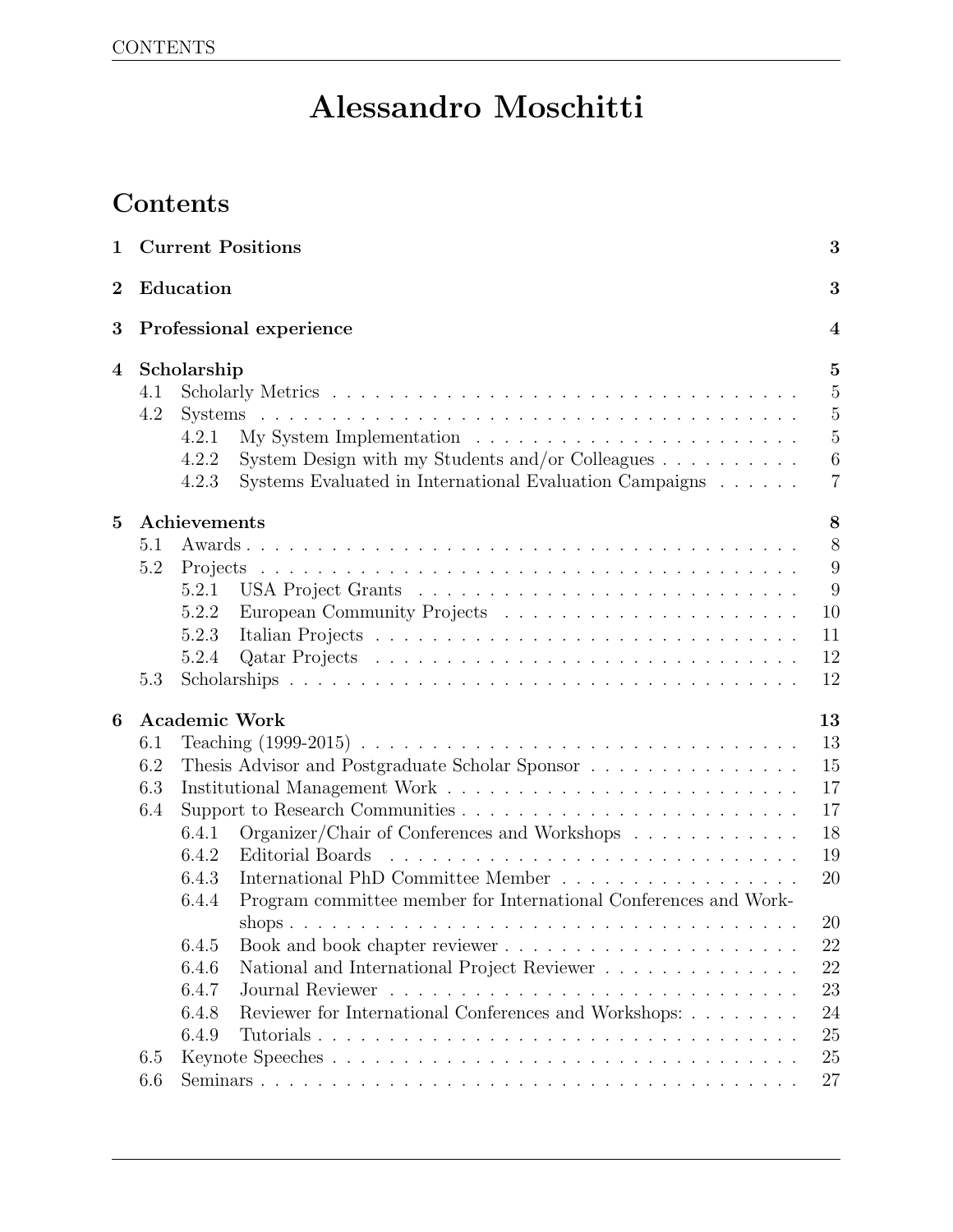# 7 Scientific impact 29

|  | 8 Publications |
|--|----------------|
|  |                |
|  |                |
|  |                |
|  |                |
|  |                |
|  |                |
|  |                |
|  |                |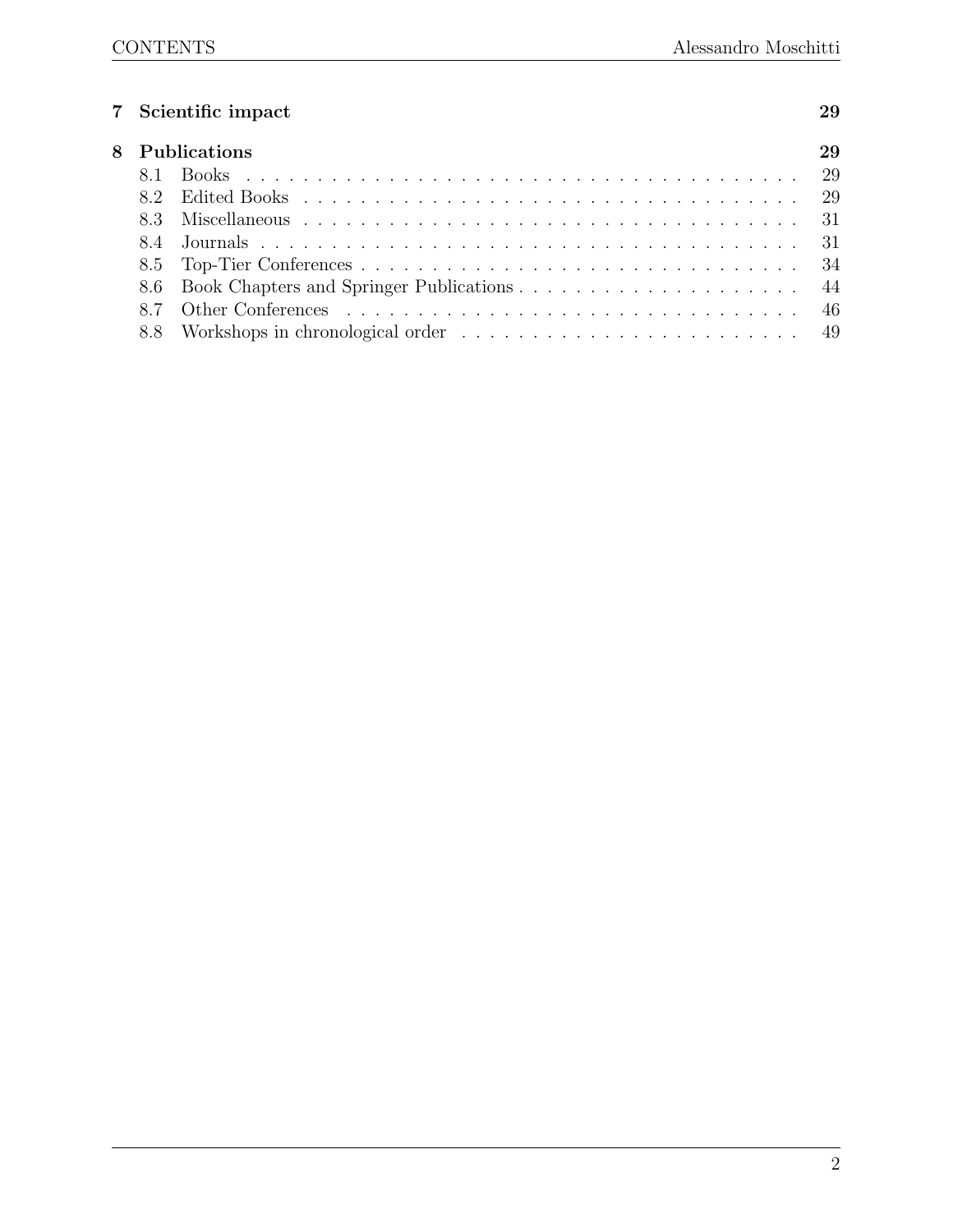# 1 Current Positions

Principal Scientist (since April 1, 2015)

Qatar Computing Research Institute (QCRI), Hamad bin Khalifa University, Qatar.

Associate Professor (since September 2014)

Department of Computer Science and Information Engineering, University of Trento, Italy.

Full Professor (since September 2013)

Qualified full professor by the Italian National Academic System (ANVUR).

# 2 Education

# PhD in Computer Science and Control Engineering (May 2003)

University of Rome, "Tor Vergata", Rome, Italy.

Title: Natural Language Processing and Automated Text Categorization: a study on the reciprocal beneficial interactions

Traditional Text Categorization (TC) uses bag-of-words representation to design classification functions. The thesis studies the interactions between Natural Language Processing (NLP) and TC by focusing on real-world applications. The extensive empirical study of the thesis demonstrates that NLP is ineffective for improving standard TC whereas the latter can improve automatic Summarization, Question Answering and FrameNet parsing.

Visiting Scholar (June 2002 – Nov. 2002)

Department of Computer Science, University of Texas at Dallas, USA

Research Project: Text Categorization for Question Answering Systems

Collaborators: Sanda Harabagiu and Dan Moldovan

Human Language Technology Research Institute, University of Texas at Dallas, USA Attended PhD and masters courses:

Artificial Intelligence (CS 6364); Advanced Professional and Technical Communication (CS 5301); Information Retrieval (CS 6322); Natural Language Processing and Internet Applications (CS 6320); and Neural Networks and Machine Learning (CS 6375).

# MSc. in Computer Science, summa cum laude (March, 1998)

Department of Computer Science at the University of Rome, "La Sapienza", Rome, Italy Title: Neural Networks and NP-hard optimization problems.

The thesis proposes new Neural Networks for efficiently computing an approximate solution of the Traveling Salesman Problem (TSP). The thesis also presents an extensive empirical analysis using the optimal solutions provided by (i) super-polynomial algorithms (for small TSP instances) and (ii) ad-hoc benchmarks.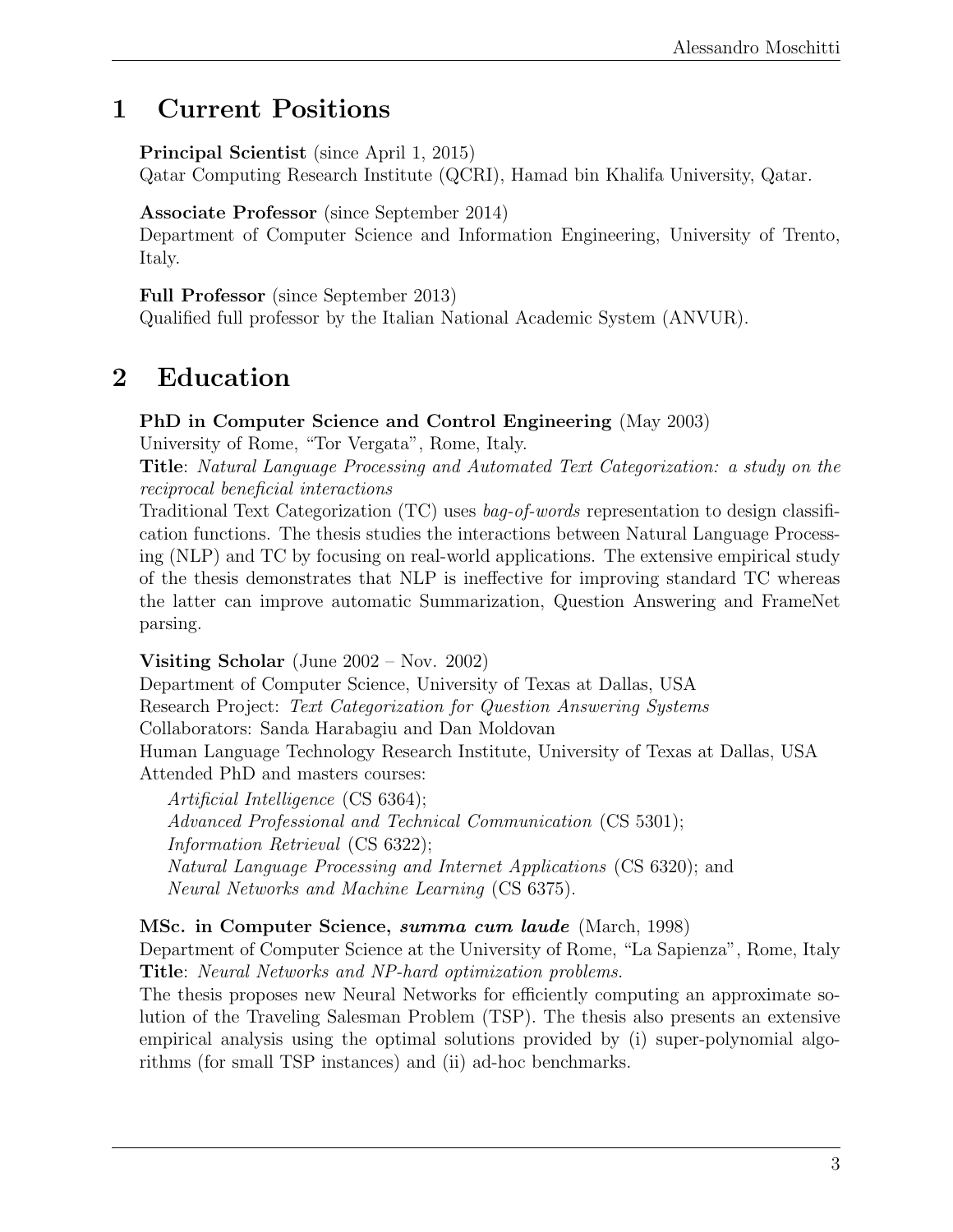# 3 Professional experience

Senior Scientist (April 5, 2013 – April 1, 2015) Qatar Computing Research Institute (QCRI), Qatar Foundation, Qatar.

# Qualified Associate and Full professor (since 2013)

Department of Computer Science and Information Engineering, University of Trento, Italy.

## Assistant professor (September 2007-13)

Department of Computer Science and Information Engineering, University of Trento, Italy.

# Visiting Research Scientist (since December 2009-2013)

Discontinuous visits, ranging from 1 months to 1 week. Project: The Grand Jeopardy! Challenge and deepQA technology Collaborators: David Ferrucci, Jennifer Chu Carroll, David Gondek, James Fan, Chris **Welty** IBM Watson Research Center, New York, USA

# Visiting Professor (February – March 2011)

Project: Automated Verb Class Classification and Clustering Collaborators: Martha Palmer and James Martin Computational Linguistics and Computer Science Department, University of Colorado at Boulder, CO, USA

# Visiting Professor (July – October 2008)

Project: Mean Time Between Failure Collaborators: David Waltz and Albert Boulanger Center for Computational Learning Systems, Columbia University, New York, USA

# Senior Researcher (July – August 2007)

Project: Exploiting Lexical & Encyclopedic Resources for Entity Disambiguation Collaborators: Massimo Poesio and David Day NSF-Funded JHU Summer Workshop Center for Language and Speech Processing, John Hopkins University, Baltimore, USA

Visiting Research Scientist (February – March 2007) Project: Semantic Role Labeling for Modern Standard Arabic Collaborators: Mona Diab and Owen Ranbow Center for Computational Learning Systems, Columbia University, New York, USA

Research Associate (Nov. 2002 – July 2004) Project: Computational Implicatures for Advanced Question Answering Collaborators: Sanda Harabagiu and Dan Moldovan Human Language Technology Research Institute, University of Texas at Dallas, USA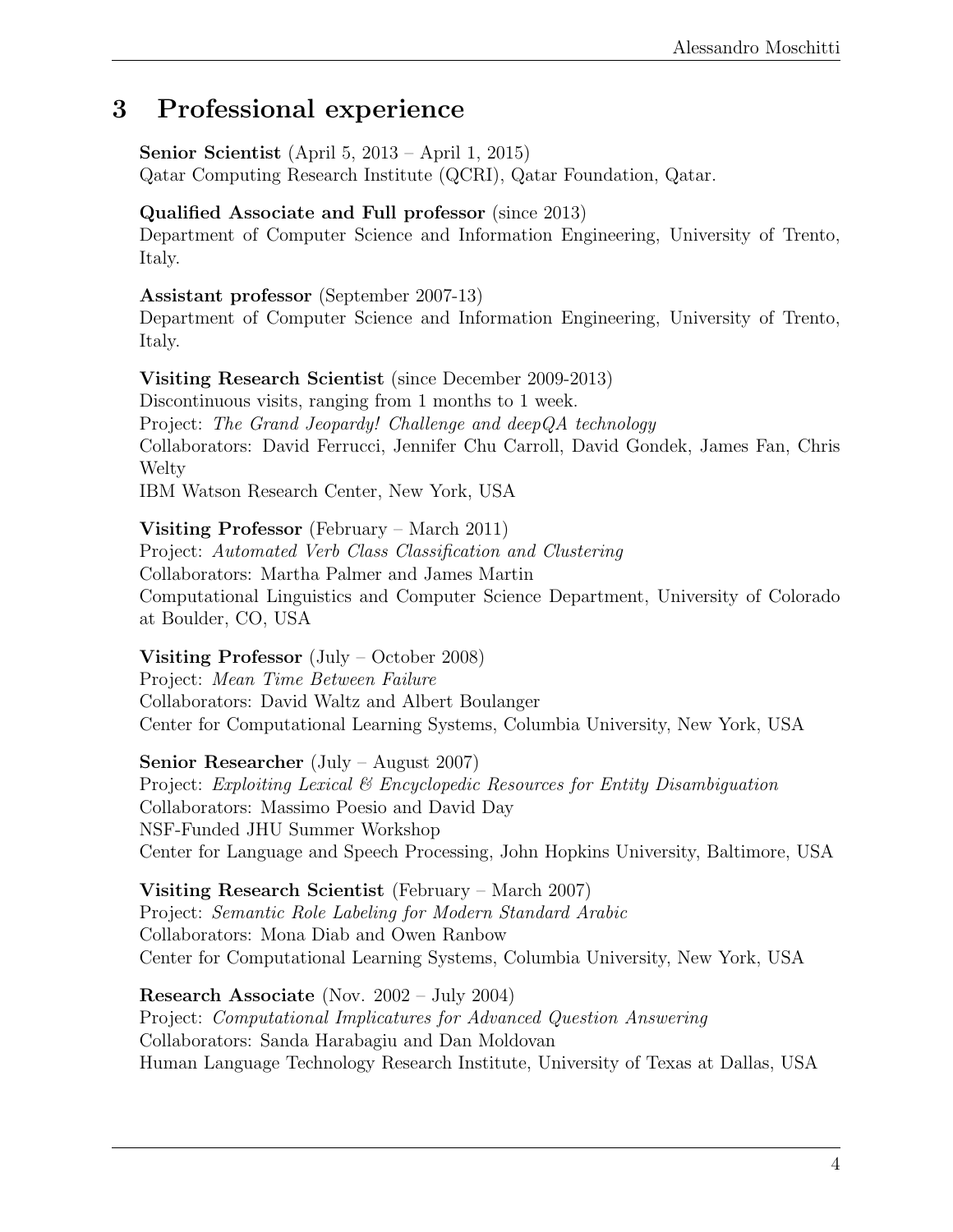# Working Experience pre-doctorate

Instructor for (March 2000 - July 2003)

Hewlett Packard SPA, Rome, Italy EDS (Electronic Data System) SPA, Rome, Italy Performa s.r.l., Rome, Italy

Teaching of Programming Courses (few weeks): Java, C++, SQL, JSP, Windows

Project Manager (March 1998 - Dec. 1999) Faraday srl, Rome, Italy Designing and developing of dynamic Web sites

Analyst Programmer (Sept. 1988 - Dec. 1989) S.E.A (Strumentazione Eletettronica Avanzata) s.r.l., Rome, Italy Designing of advanced electronic measurement systems in the field of Nuclear Energy

# 4 Scholarship

# 4.1 Scholarly Metrics

h-index: 35

i10-index: 82

Total citations about 4,000

# 4.2 Systems

## 4.2.1 My System Implementation

Kernel Toolkit (for SVMs): available at http://disi.unitn.it/∼moschitt/Tree-Kernel.htm

Tree and string kernels, multi-vector data representation, ranking, etc.

PropBank and FrameNet parsers [Moschitti, ACL 2004; Moschitti et al, CoNLL 2005; Moschitti et. al, FE 2005; Moschitti, ACL 2004; ECML2006; EACL 2006; HLT-NAACL 2006; Coppola et al, SLT 2009; Coppola et al, HLT-NAACL 2009; Coppola & Moschitti, LREC 2010].

## Text Categorization Framework (TCF)

All classification steps, from documents in free text format to the final f-measure evaluation (completely written in C language). It includes: binary as well as multi-class classification (ONE-vs-ALL), Feature Selection (DF,  $\chi^2$ , Rocchio-based,...), Rocchio text classifier, The Parameterized Rocchio Classifier [Moschitti, ECIR 2003], a K-NN text classifier, SVM text classifier (SVM-light software is used to implement the binary classifiers), Document Clustering.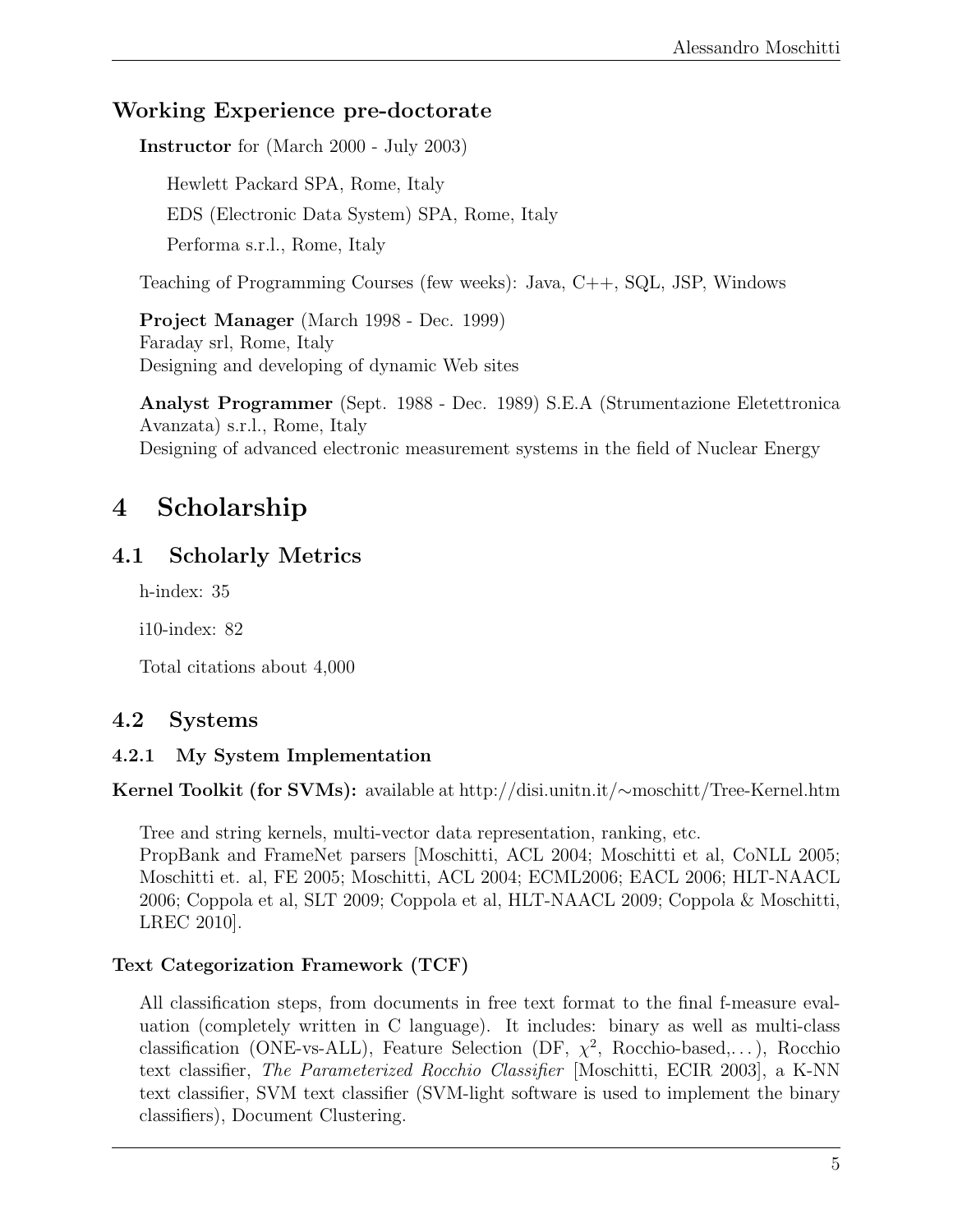## Named Entity Recognizer

Implementation (in  $C/C++$ ) of Identifinder (the well known Dan Bikel's named entity recognizer). Based on Hidden Markov models and smoothing techniques. Training and evaluation on MUC-6 data.

## Other Minor Implementations

Java implementation of the Rocchio Text Classifier (NAMIC project).

Automatic Ipertext construction.

Word Sense Disambiguation algorithms based on WordNet glosses.

# 4.2.2 System Design with my Students and/or Colleagues

- 1. Interactive sYstem for Answer Search (Iyas) Framework for QCRI (adaptable NLP processing pipelines for Arabic and English).
- 2. Eight SRL systems: three different PropBank systems for English, one system for Arabic PropBank, two FrameNet parsers for English (one of which was the most accurate system in the SRL challenge of SENSEVAL 2004), and one parser for Italian FrameNet.
- 3. Two supervised Relation Extraction systems [Nguyen et al, EMNLP 2009][Plank and Moschitti, ACL 2013]
- 4. Relation Extraction System for Wikipedia [Nguyen and Moschitti, ACL 2011, IJCNLP 2011]
- 5. A system for concept segmentation and labeling of speech dialogs [Dinarelli et al, IEEE 2011]
- 6. Fine-Grained Opinion Analysis system, [Johansson and Moschitti, CoNLL 2010, COL-ING 2010, ACL 2011]
- 7. A toolkit for fast learning with structural kernels [Severyn and Moschitti, ECML 2010 and 2011]
- 8. Semantic mapping of natural language questions into SQL queries [Giordani and Moschitti, ECML 2009]
- 9. Named Entity Recognizer based on structural reranking [Nguyen et al, COLING 2010]
- 10. Textual Entailment Recognition systems [Moschitti and Zanzotto, ICML 2007]
- 11. Coreference Resolution systems based on structural kernels for English [Versley et al, COLING 2008], Arabic and Chinese [Uryupina et al, CoNLL 2012]
- 12. Question Answering Pipeline [Severyn & Moschitti, SIGIR 2012][Severyn, Nicosia & Moschitti, CIKM 2013][Timoshenko et al, EACL 2014]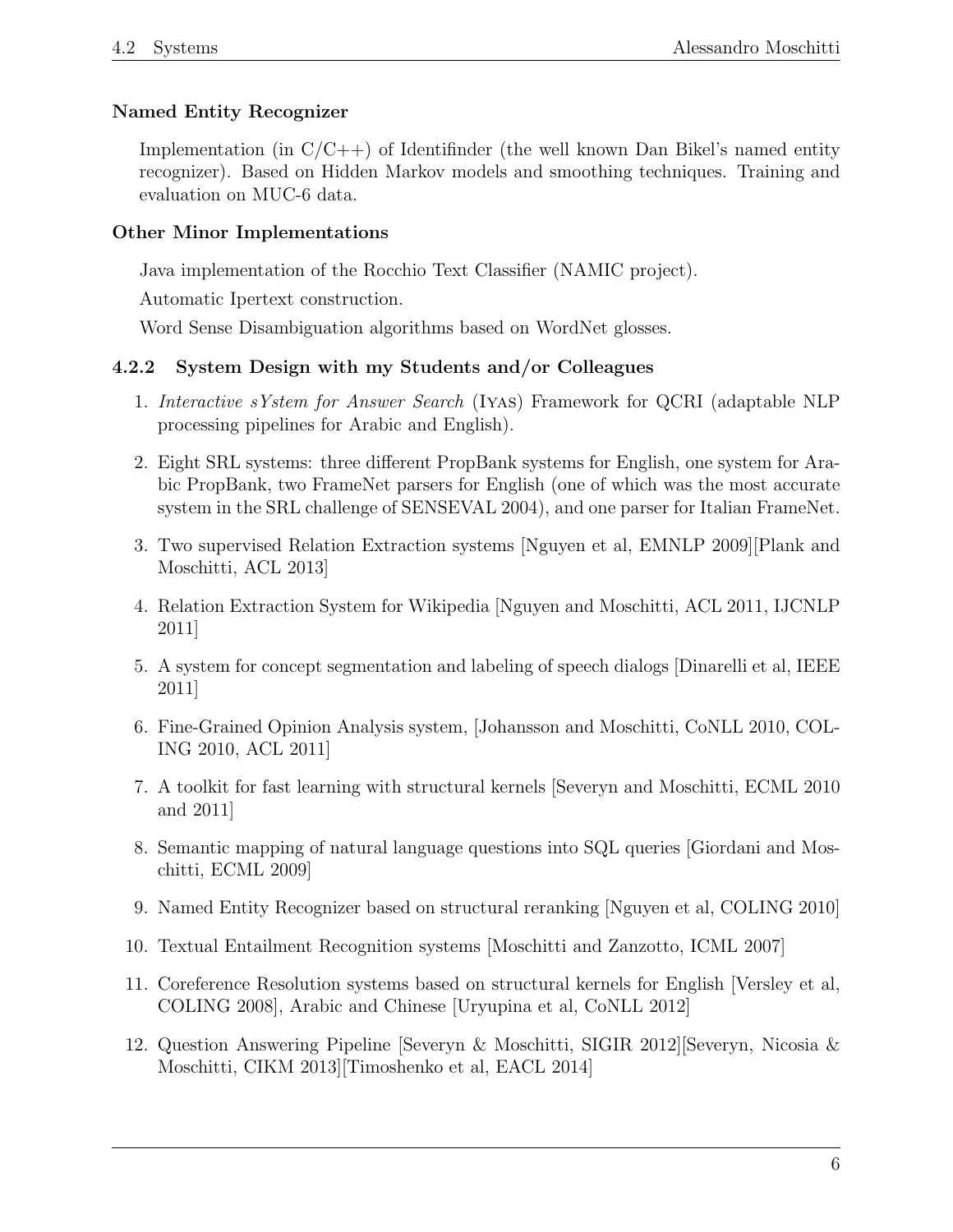### 4.2.3 Systems Evaluated in International Evaluation Campaigns

- 1. SemEval-2015 Task 10: Sentiment Analysis in Twitter **Rank:**  $1^{st}$  for subtask A and **Rank:**  $2^{st}$  (out of 40) for subtask B International Organization: SemEval http://alt.qcri.org/semeval2015/task10/. Task Definition: http://alt.qcri.org/semeval2015/task10/ System Results (see system "UNITN')
- 2. SemEval-2015 Task 3: Answer Selection in Community Question Answering **Rank:**  $1^{st}$  for Arabic language subtask International Organization: SemEval http://alt.qcri.org/semeval2015. Task Definition: http://alt.qcri.org/semeval2015/task3/ System Results (see system "QCRI")
- 3. Automatic Labeling of FrameNet Semantic Roles (Senseval 2004) **Rank:**  $1^{st}$  [Bejan et al., ACL-ws 2004] International Organization: Senseval-3 (http://www.senseval.org/). Task Definition: http://www.clres.com/SensSemRoles.html System Results (see "UTDMorarescu)": www.cse.unt.edu/~rada/senseval/senseval3/proceedings/pdf/litkowski1.pdf
- 4. PropBank Semantic Role Labeling CoNLL 2005 shared task **Rank**:  $8^{th}$  out of 20 [Moschitti et al., CoNLL 2005]: International Organization: CoNLL-shared task (http://www.lsi.upc.es/˜srlconll/) Task Definition: www.lsi.upc.es/˜srlconll/spec.html System Results (see "moschitti"): www.lsi.upc.es/˜srlconll/st05/st05.html
- 5. Recognizing Textual Entailment Challenge,  $2^{nd}$  Challenge, Rank:  $3^{rd}$  out of 23 [Zanzotto et al, RTE 2006, Zanzotto and Moschitti, ACL-Coling 2006] International Organization: PASCAL - Pattern Analysis, Statistical Modeling and Computational Learning (http://www.pascal-network.org/Challenges/RTE2/) System Results (see "zanzotto"):

www.pascal-network.org/Challenges/RTE2/Results/

6. Recognizing Textual Entailment,  $3^{rd}$  challenge

Rank: among the top positions [Zanzotto et al, RTE 2007] International Organization: PASCAL - Pattern Analysis, Statistical Modeling and Computational Learning (www.pascal-network.org/Challenges/RTE3/) System Results ("zanzotto"):

www.pascal-network.org/Challenges/RTE3/Results/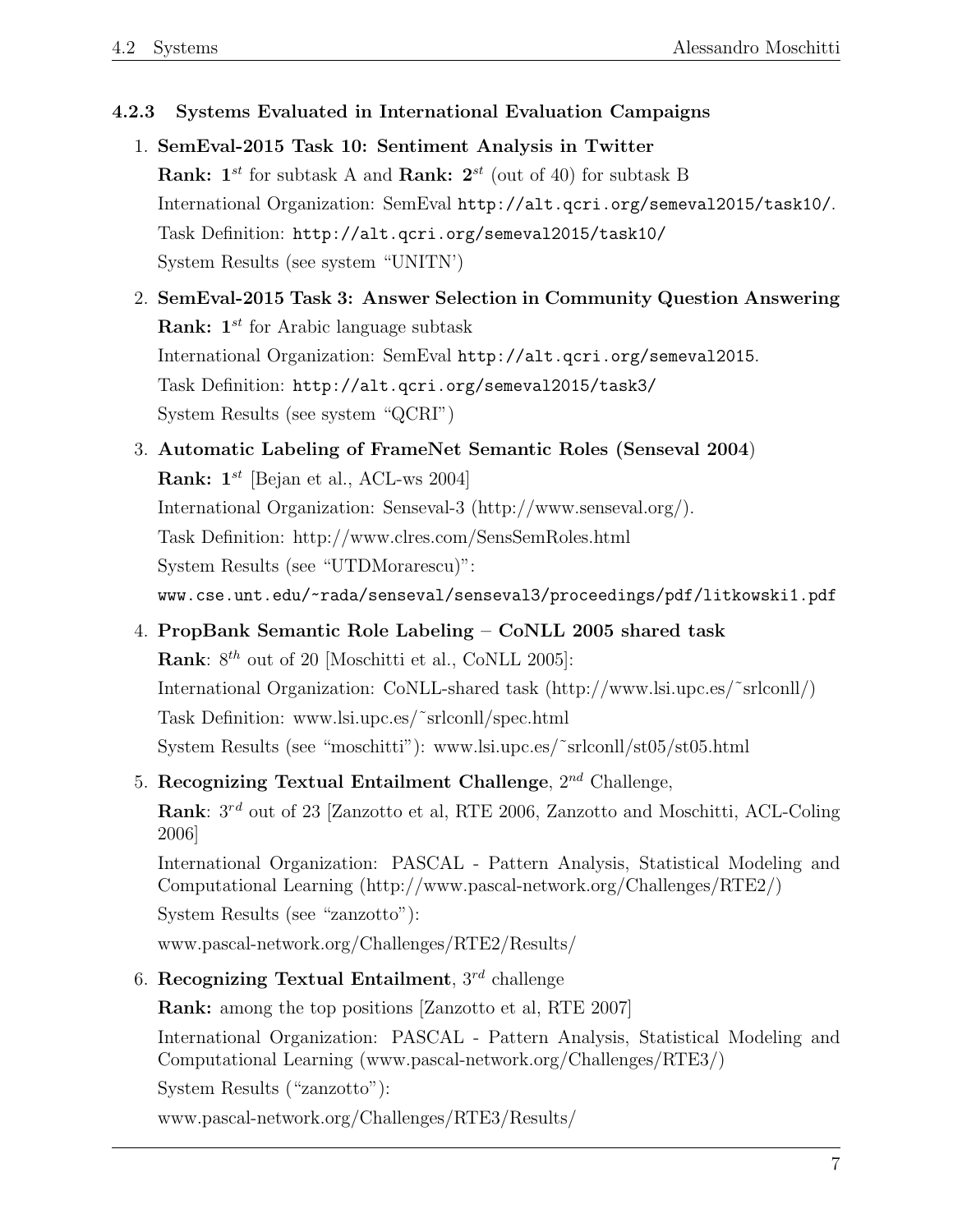- 7. Recognizing Textual Entailment,  $4^{rd}$  challenge: Rank: highly ranked system [Zanzotto et al., TAC 2008] International Organization: Text Analysis Conference (TAC) (www.nist.gov/tac) Task definition and Results ("PeMoZa"): www.nist.gov/tac/2008/RTE
- 8. Recognizing Textual Entailment,  $5^{th}$  challenge: Rank: highly ranked system [Medhad et al., HLT-NAACL 2010] International Organization: Text Analysis Conference (TAC) (www.nist.gov/tac) Task definition and Results ("PeMoZa/SemKer"): www.nist.gov/tac/2009/RTE
- 9. Modeling Multilingual Unrestricted Coreference in OntoNotes CoNLL 2012 shared task

**Rank**:  $5<sup>th</sup>$  out of 16 (third in Arabic language) [Uryupina et al, CoNLL 2012]: International Organization: CoNLL-shared task Task Definition: http://conll.cemantix.org/2012/call-for-participation.html System Results (urypina): http://conll.cemantix.org/2012

# 5 Achievements

# 5.1 Awards

- 1. Best paper Award 2015 (with Kateryna Tymoshenko) at The 24th ACM International Conference on Information and Knowledge Management (CIKM).
- 2. IBM Faculty Award 2015, Hybrid Knowledge Retrieval for Dialog & Question Answering – Award given by IBM USA and IBM Italy.
- 3. Particularly Deserving Promotion Award 2014 (given by the University of Trento).
- 4. Distinguished Young Papers Award 2014 at the Italian Conference on Computational Linguistics (with a QCRI intern).
- 5. IBM Shared University Research (SUR) Award 2013 Award given by IBM Italy and IBM USA.
- 6. Google Faculty Award 2011, Opinion Mining from YouTube. In 2011, the award for NLP has been given to only 6 NLP researchers in the entire world.
- 7. IBM Faculty Award 2011, generalizing the Watson system with Kernel Methods Award given by IBM USA for my work on Kernel Methods for question answer reranking.
- 8. Best Student Paper Award 2011 in Machine Learning at The European Conference on Machine Learning and Principles and Practice of Knowledge Discovery in Databases (ECML PKDD). This is the flagship conference for the ML European community. It is a large conference (up to 500 people) with a long tradition (since 1986).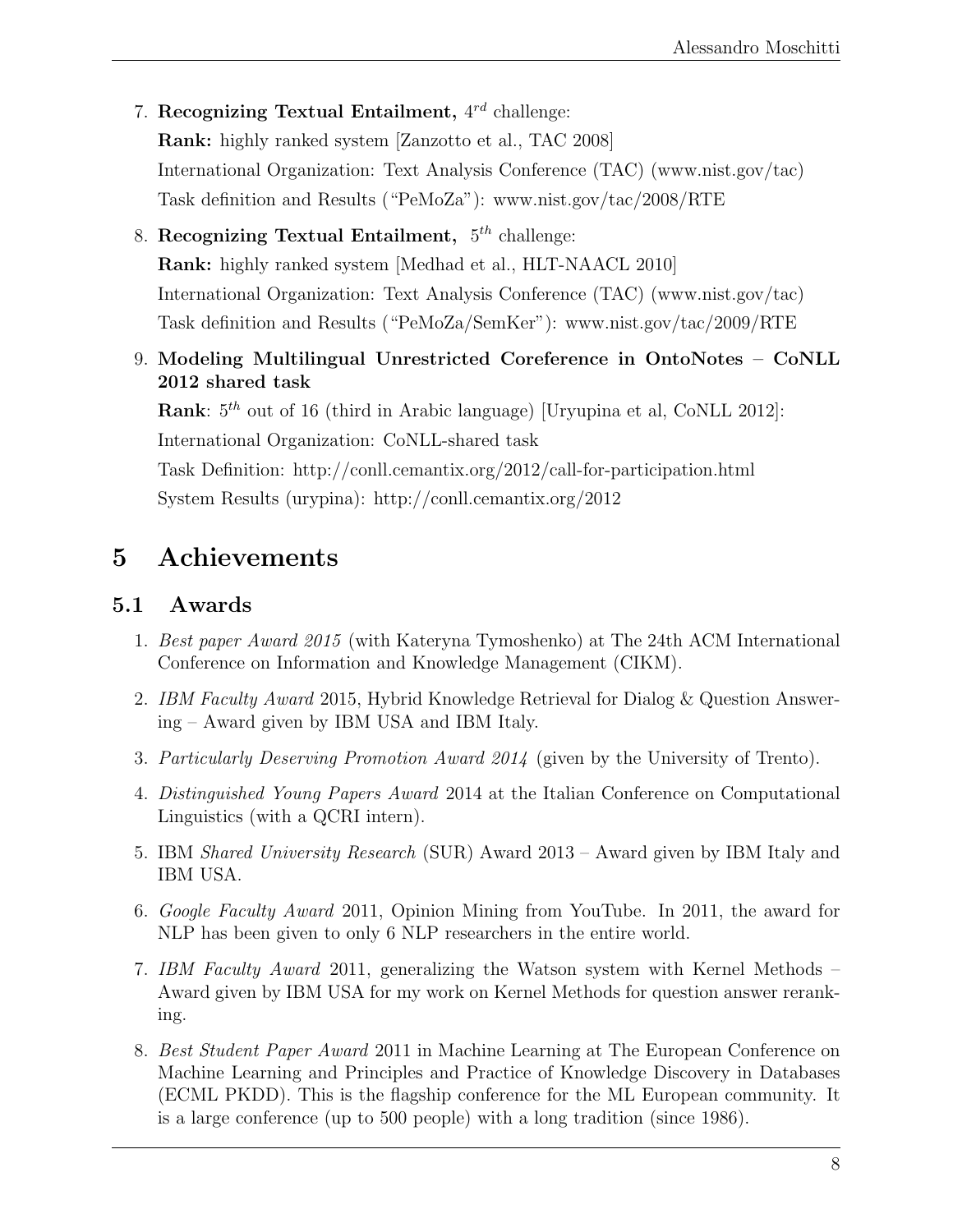- 9. IBM Faculty Award 2010 for the Jeopardy! Project Award given by IBM USA for my work on question classification (my software is integrated in the famous IBM Watson system).
- 10. Best Paper Award 2010 at The International Conference on Computational Linguistics and Intelligent Text Processing (CICLING).
- 11. Best Student Paper Award 2010 at The third Workshop Analytics for Noisy Unstructured Text Data.

# 5.2 Projects

Summary: I am a scientific coordinator for 1 US/Qatar project. I was/am a consortium coordinator and scientific coordinator (PI) for 3 European Projects, I was the PI of a PRIN project and another Italian project. I was (I am) the PI of 3 IBM projects and 2 Google projects. I have also been co-PI (i.e., I contributed to write the proposal but then my name did not go on the project contract) of 1 European project, one national project and one PAT project. Then, I also participated to 8 European/national projects as team leader or researcher. In total: PI for 1 consortium, PI for 10 projects, Co-PI for 3 projects and participated in other 8 projects. Hereafter, there is my detailed project list.

## 5.2.1 USA Project Grants

- 1. Google PhD Student Fellowship program (Sept. 2015 Apr. 2017) Automatic Feature Engineering Using Structural Kernels and Deep Convolutional Neural Networks Google Inc., USA Role: PI
- 2. IBM Faculty Award (June 2015 May 2016) Hybrid Knowledge Retrieval for Dialog & Question Answering IBM Watson Center, New York, USA Role: PI
- 3. IBM SUR Award (Sept. 2013 Sept. 2014) Linked Open Data and state-of-the-art textual semantic similarity for Passage Structural Reranking IBM Watson Center, New York, USA Role: PI
- 4. Google PhD Student Fellowship program (Sept. 2013 Apr. 2015) Large-Scale Relational Learning from Structural Data and its Application to Natural Language Processing Google Inc., USA Role: PI
- 5. IBM Faculty Award (July 2011 July 2012) Machine Learning Models for easy and fast domain adaptation of deepQA technology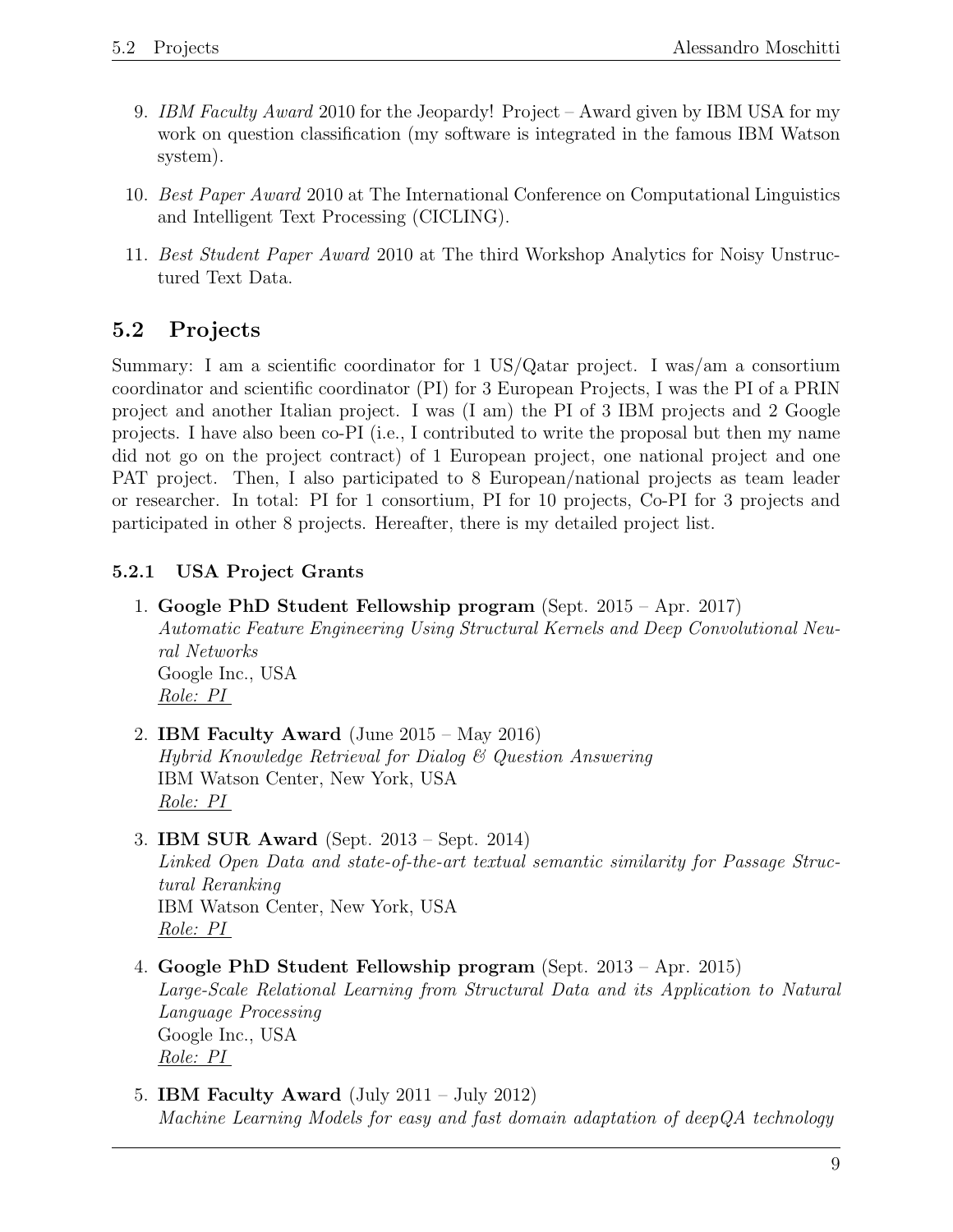IBM Watson Center, New York, USA Role: PI

- 6. Google Faculty Award (Dec. 2011 Dec. 2012) Opinion Mining from Youtube Google EMEA, Zurich, Switzerland Role: PI
- 7. **IBM Faculty Award** (July 2010 July 2011)

The second grand challenge of machines to mankind after Deep blue. The IBM system competed with real contestants on America's favorite quiz show, Jeopardy! IBM Watson Center, New York, USA Role: Co-PI

- 8. Mean Time Between Failures (MTBF) (July 2008 July 2009) Machine Learning for the Prediction of Electric Component Failure Columbia University and Consolidate Edison of New York, USA Role: Technical team leader
- 9. Arda Aquaint Program (Nov. 2002 July 2004) Computational Implicatures for Advanced Question Answering University of Texas at Dallas, USA Role: Technical team leader Syntactic and deep semantic annotation of Question/Answer data. Automated Predicate Argument Extraction: FrameNet semantic roles [Bejan et al., SenSeval 2004] and PropBank semantic arguments [Moschitti, ACL 2004].

#### 5.2.2 European Community Projects

- 1. CogNet (July 2015 Dec. 2017) Building an Intelligent System of Insights and Action for 5G Network Management Horizon 2020 - Research and Innovation Framework Programme Project#: RIA 671625 University of Trento, Italy Role: PI (Partner and WP Coordinator)
- 2. LiMoSINe (STREP, November 2011 October 2014) Linguistically Motivated Semantic aggregation engines Project#: IST 288024 University of Trento, Italy Role: PI (Partner and WP Coordinator)
- 3. EternalS (Coordinate Action, March 2010 March 2013) Trustworthy Eternal Systems via Evolving Software, Data and Knowledge Project#: IST 247758 University of Trento, Italy Role: PI (Coordinator of the project consortium)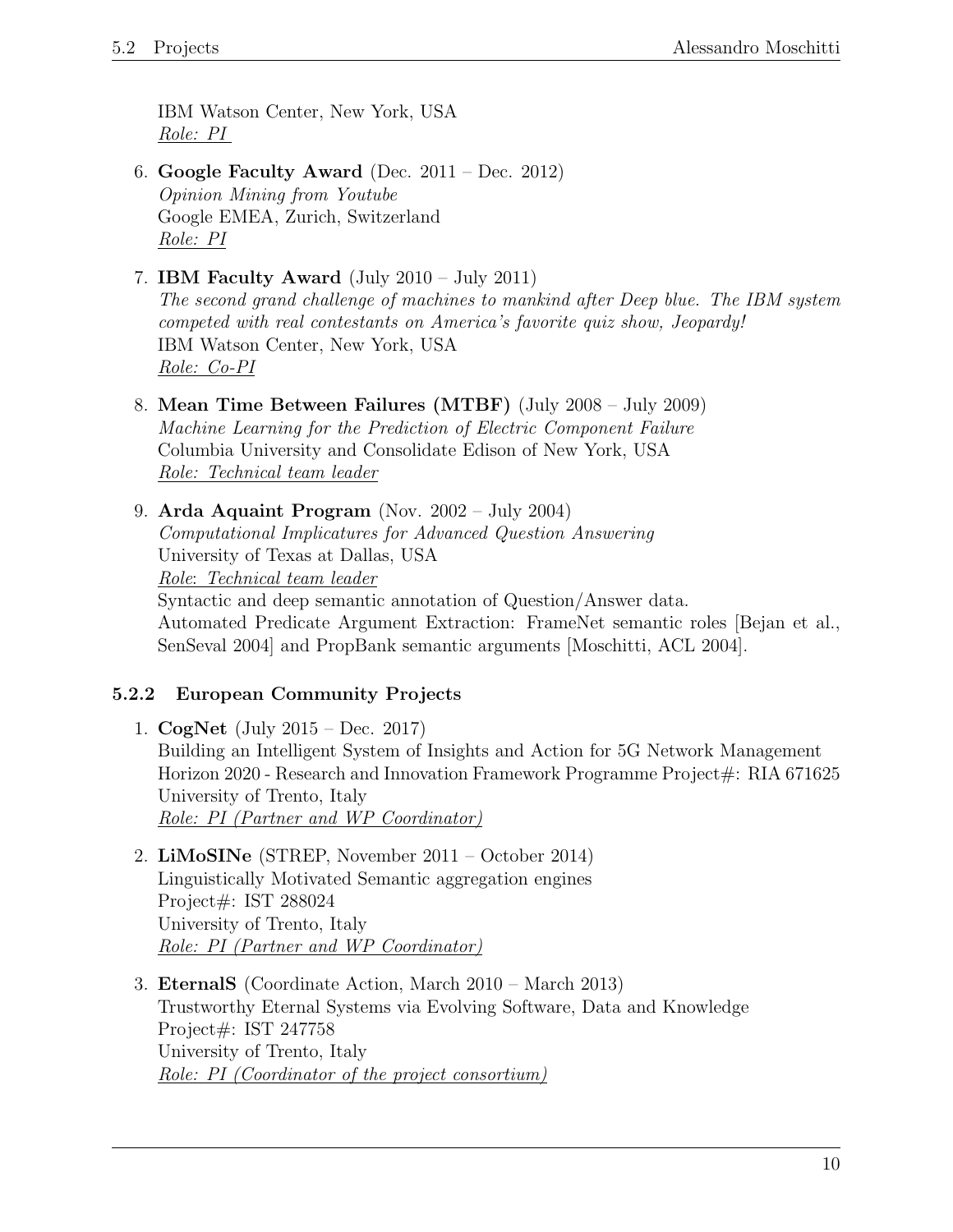- 4. LivingKnowledge (FET, January 2009 January 2012) Opinion Mining from Multimedia Data, Knowledge Diversity Management, Fact and Event extraction/clustering University of Trento, Italy Role: Co-PI (Work Package leader)
- 5. LUNA (October 2007 October 2010)

Spoken Language UNderstanding in multilinguAl communication systems Project#: IST 33549 http://www.ist-luna.eu/ University of Trento, Italy Role: Technical team member Conceptual and (specialized) FrameNet Annotation Supervision and FrameNet parser design for spoken dialog systems.

6. PrestoSpace (Sept. 2004 – January 2006)

Preservation towards storage and access. Standardised Practices for audio-visual contents in Europe http://www.prestospace.org/ University of Rome "Tor Vergata", Italy Project#: FP6-507336 Role: Technical team leader Modeling of machine learning algorithms for multimedia information management.

7. NAMIC (Nov. 2000 – March 2002)

News Agencies Multilingual Information Categorization http://www.dcs.shef.ac.uk/nlp/namic/ Project: IST-1999-12392 University of Rome "Tor Vergata", Italy Role: Technical team member Multilingual (English, Spanish and Italian) Text Classifiers, document clustering for automatic designing of category hierarchies, semantic-based algorithms for cross-lingual hypertext construction.

8. TREVI (Oct 1998 – Nov. 2000)

Text Retrieval and Enrichment for Vital Information http://cordis.europa.eu/esprit/src/23311.htm Project #23311 University of Rome "Tor Vergata", Italy Role: technical team member Modeling and implementation of profile-based Text Classifiers trained with syntactic information

#### 5.2.3 Italian Projects

1. e-Value (July 2011 – July 2012) Intelligent Information Systems for Ericsson book classification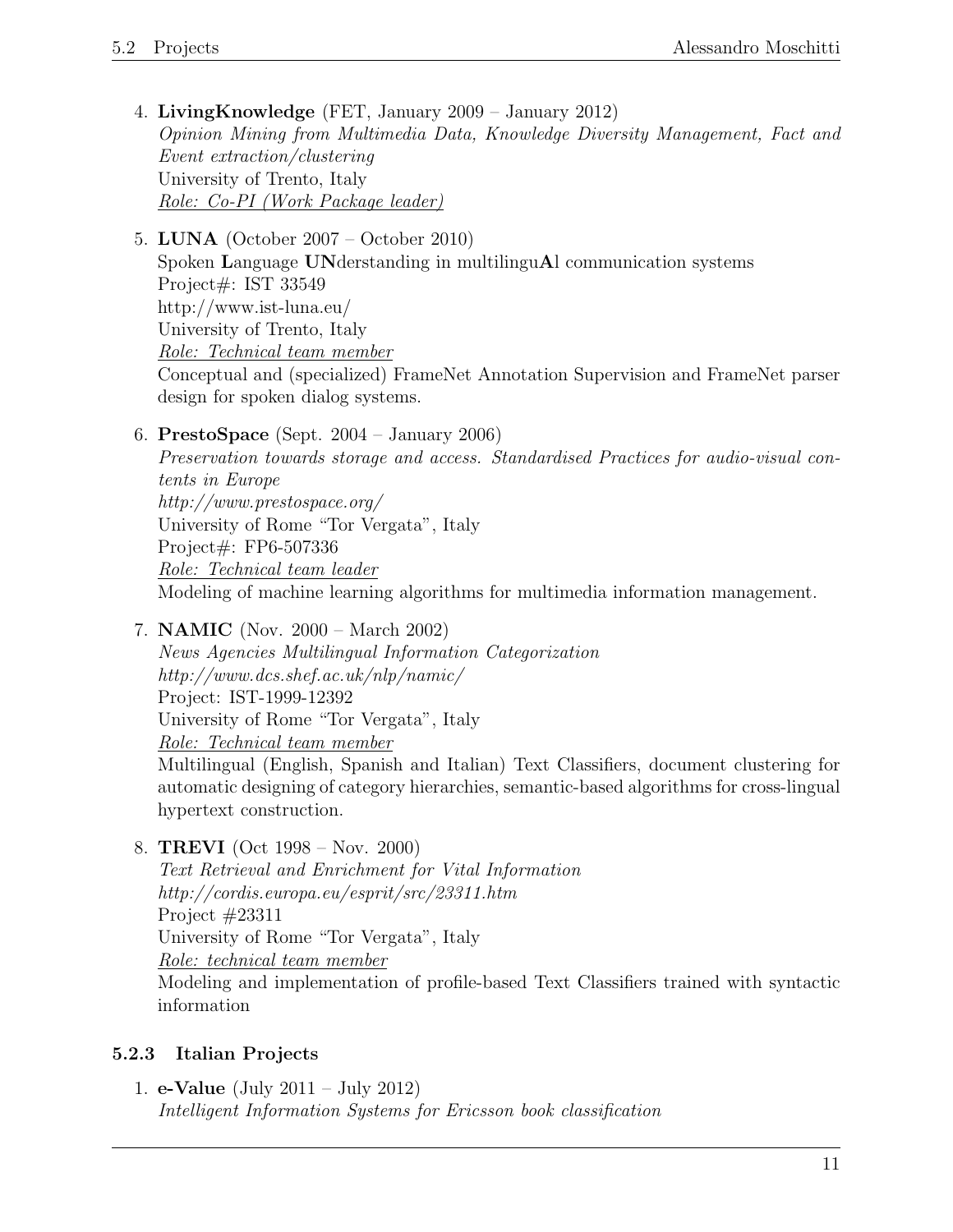University of Trento, Italy Role: Co-PI

- 2. PARLI: PRIN 2008 (January 2010 September 2012) Portale per l'Accesso alle Risorse Linguistiche per l'Italiano University of Trento, Italy Role: PI (partner coordinator)
- 3. LiveMemories (PAT project, October 2008 October 2010) Automatic Managing Collective Multimedia Memories University of Trento, Italy Role: Co-PI
- 4. RSRnT (April 2007 July 2008) Relation extraction from Italian trial documents CM-Sistemi SPA, Rome, Italy Role: PI
- 5. IBM project grant (October 2006 January 2007) Classification of Health Claims Role: Technical team leader Modeling and implementation of Text Classifiers for the classification of medical claims addressed to the National Italian Health system.
- 6. MIND (July 2006 October 2006) Dialog Systems for Public Information Service Consorzio CERTIA (Centro per la Ricerca, lo Sviluppo e la Formazione nelle Tecnologie e Applicazioni Informatiche), Rome, Italy Role: Technical team leader Interactive Question Answering for dialog applications

# 5.2.4 Qatar Projects

- 1. Doha City Browser (July 2013 June 2016) Advanced Interactive and Multimodal Question Answering System based on Adaptable deepQA Technology. Qatar Computing Research Institute (QCRI) and MIT-CSAIL, USA Role: PI for the QCRI side
- 2. Interactive sYstem for Answer Search Iyas (since July 2013) Qatar Computing Research Institute (QCRI) Role: PI

# 5.3 Scholarships

- 1. Meant Time Between Failure Columbia University (August 2008 October 2008)
- 2. RSRnT project CM Sistemi SPA (April 2007 July 2008)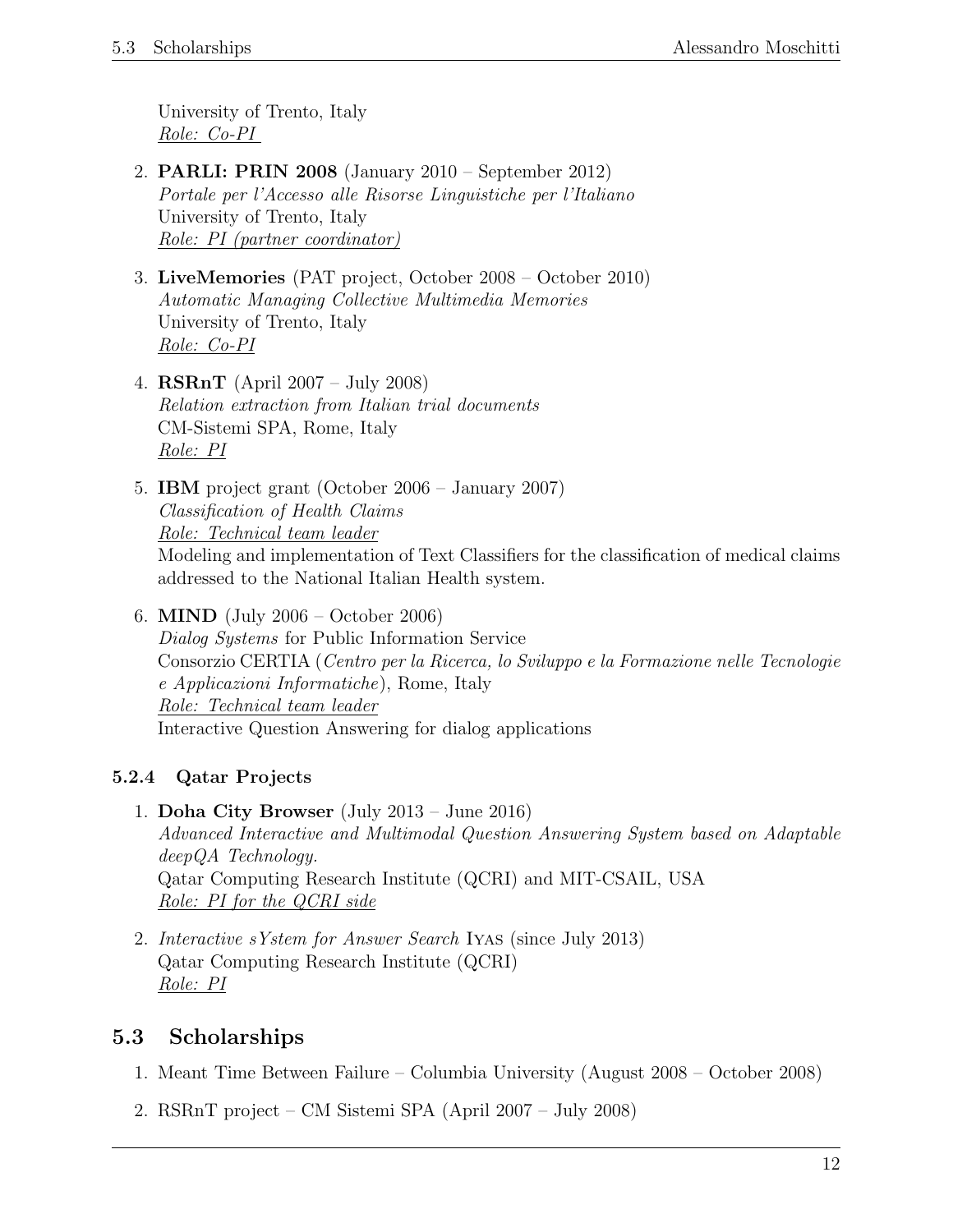- 3. JHU Summer Workshop Johns Hopkins University (July August 2007)
- 4. Shallow Semantic Parser for Arabic Columbia University (Feb. 2007 March 2007)
- 5. European project: LUNA (April 2007 Sept. 2007).
- 6. Italian project: Mind (May 2006 Sept. 2006)
- 7. Italian project: IBM (Oct. 2006 Feb. 2007)
- 8. National University Grant "Assegno di Ricerca": "Apprendimento automatico e kernel methods per l'apprendimento di conoscenza linguistica" – University of Rome "Tor Vergata" (Sept. 2005 – Sept. 2006).
- 9. European project: PrestoSpace (Sept. 2004 Sept. 2005).
- 10. Participation Scholarship at the 25th European Conference on Information Retrieval Research, 2003
- 11. USA Project: ARDA AQUAINT, Computational Implicatures for Advanced Question Answering, (Nov.  $2002 - \text{July } 2004$ ).
- 12. European project: NAMIC (Nov. 2000 March 2002).
- 13. European project: TREVI (Oct. 1998 Nov. 2000).
- 14. Participation Scholarship at 7th Conference of the Association for Artificial Intelligence, 2001.

# 6 Academic Work

# 6.1 Teaching (1999-2015)

### Computer Science and Engineering Department at the University of Trento, Italy

Teacher for the following courses:

- 1. PhD level course: Natural Language Processing in IBM Watson Academic year: 2011-2012
- 2. PhD level course: Structured Input-Output Support Vector Machines Academic years: 2009-2010-2011
- 3. PhD level course: Advanced Kernel Methods Academic year: 2008-2009
- 4. MSc/PhD level course: IBM Watson Ecosystem (the same for the PhD course) Academic year: 2014-2015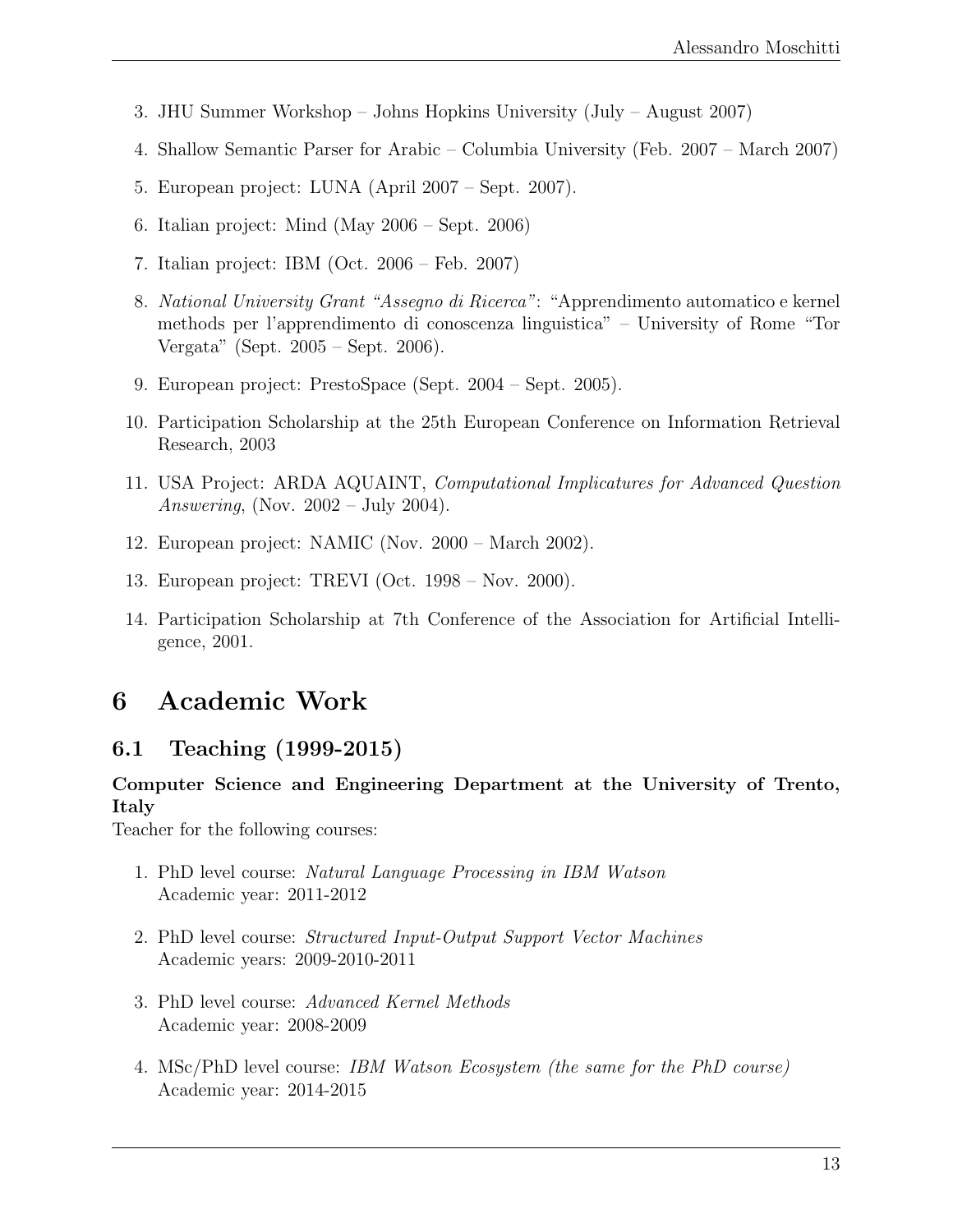- 5. MSc Level (Bachelor): Computer Science Foundation Academic years: 2014-2015
- 6. MSc Level (Laurea Specialistica): Natural Language Processing and Information Retrieval Academic years: 2011-2012-2013
- 7. MSc Level (Laurea Specialistica): Machine Learning Academic years: 2008-2009-2010-2011
- 8. MSc Level in Human Language Information Technology and Interfaces: Machine Learning for Natural Language Processing (and Information Retrieval) Academic Years: 2007-2008-2009-2010-2011
- 9. MSc Level (Laurea Specialistica): Computer Science Foundations (Informatica per Matematica e Fisica) Academic years: 2010-2011-2012-2013
- 10. MSc Level (Laurea Specialistica): Computer Science Foundations (Informatica Generale per Matematica) Academic years: 2008-2009-2010
- 11. MSc Level (Laurea Specialistica): Computer Science Foundations I (Informatica Generale I) Academic year: 2007-2008
- 12. MSc Level (Laurea Specialistica): Computer Science Foundations II (Informatica Generale II) Academic year: 2007-2008

Computer Science Department at the University of Rome "Tor Vergata", Italy Teacher/Teaching Assistant for the following courses:

- 13. MSc Level: Statistical machine learning for Information Retrieval" within the course of Information Retrieval: "Metodi per la gestione e il recupero di informazione Academic year: 2006-2007
- 14. MSc Level: Statistical machine learning for Information Retrieval within the Distributed Database course Academic years: 2004-2005-2006
- 15. MSc Level: Fondamenti d'Informatica II (Computer Science Foundations for Computer Engineering) Academic year: 2001-2002
- 16. MSc Level: Fondamenti d'Informatica II (Computer Science Foundations for Mechanical Engineering) Academic year: 2001-2002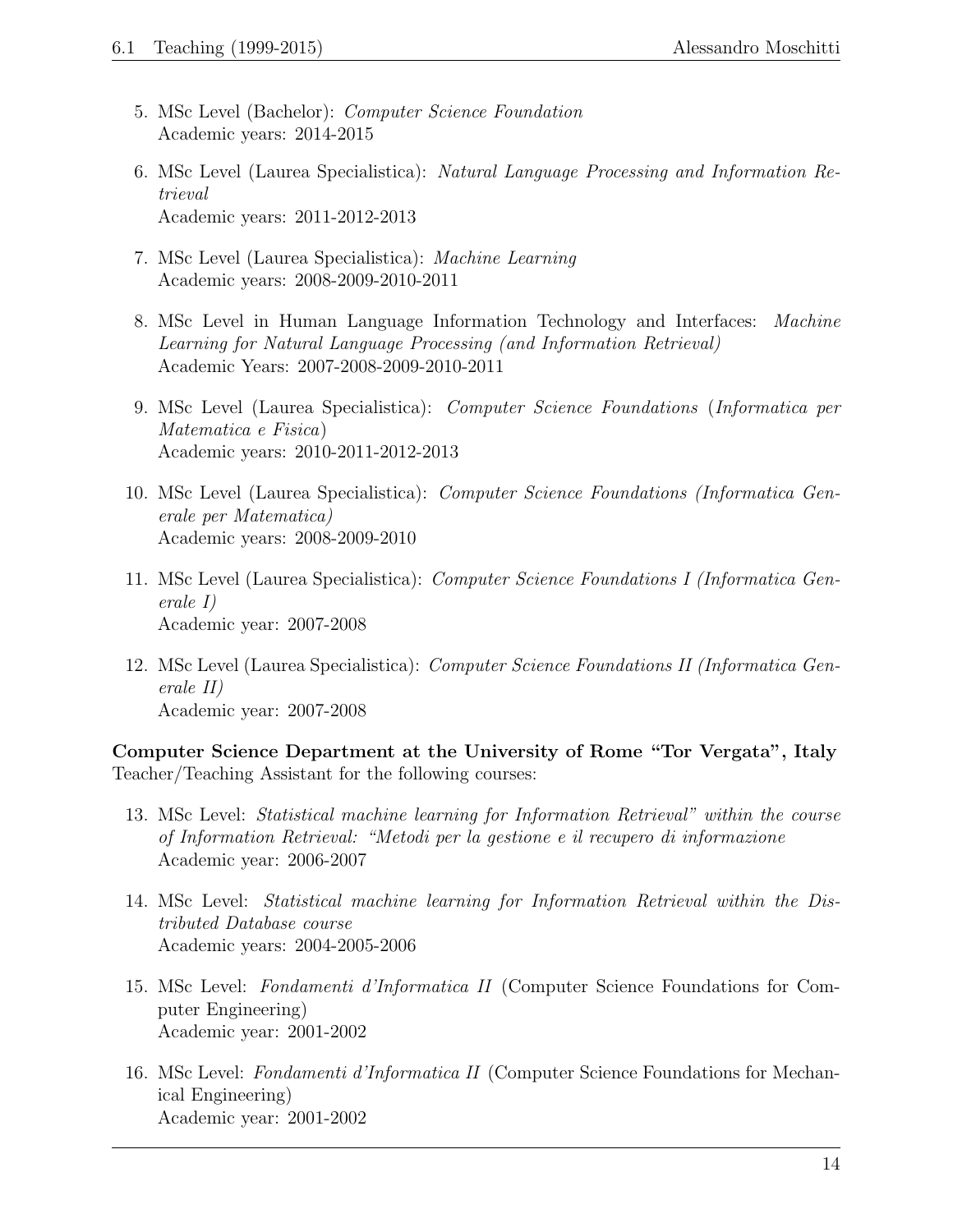17. MSc Level: Fondamenti d'Informatica (Computer Science Foundations for Computer Engineering) Academic year: 2000-2001

Department of Cognitive Science at the University of Trento, Italy

Teacher for the following courses:

- 18. Computational Methods for Data Analysis Academic year: 2011-2012-2013
- 19. Machine Learning for Cognitive Science Academic years: 2009-2010-2011

Department of Computer Engineering at the University of Padua, Italy Teacher for the following courses:

20. PhD level: Learning with Structural Kernels: from theory to practice Academic year: 2009-2010

# 6.2 Thesis Advisor and Postgraduate Scholar Sponsor

I have been a thesis advisor and postgraduate scholar sponsor for about 27 students. All of them have attained a high scholarly level: one student achieved the best student paper awards at ECML 2011 and the prestigious Google PhD fellowship (the only award for machine learning in Europe in 2013), a second student won the best paper award at the international workshop AND 2010; and a third student achieved the IBM PhD fellowship in 2013. Three other students (different from those mentioned before) have been or are permanent researchers at IBM Watson, NY and Google EMEA.

## Advised Students

- 1. Azad Abad, (since Mar. 2013), PhD student, University of Trento, Italy
- 2. Iryna Haponchyk, (since Sept. 2012), PhD student, University of Trento, Italy
- 3. Kateryna Timoshenko (since Jan. 2013), postdoc fellow, University of Trento, Italy
- 4. Olga Uryupina (since Nov. 2011), postdoc fellow, University of Trento, Italy
- 5. Massimo Nicosia, (since Sept. 2012), PhD student (previous masters student), University of Trento, Italy
- 6. Antonio Uva, (since Oct. 2013), PhD student (previous masters student), University of Trento, Italy
- 7. Gianni Barlacchi, (since Jan. 2013), PhD student (previous masters student), University of Trento, Italy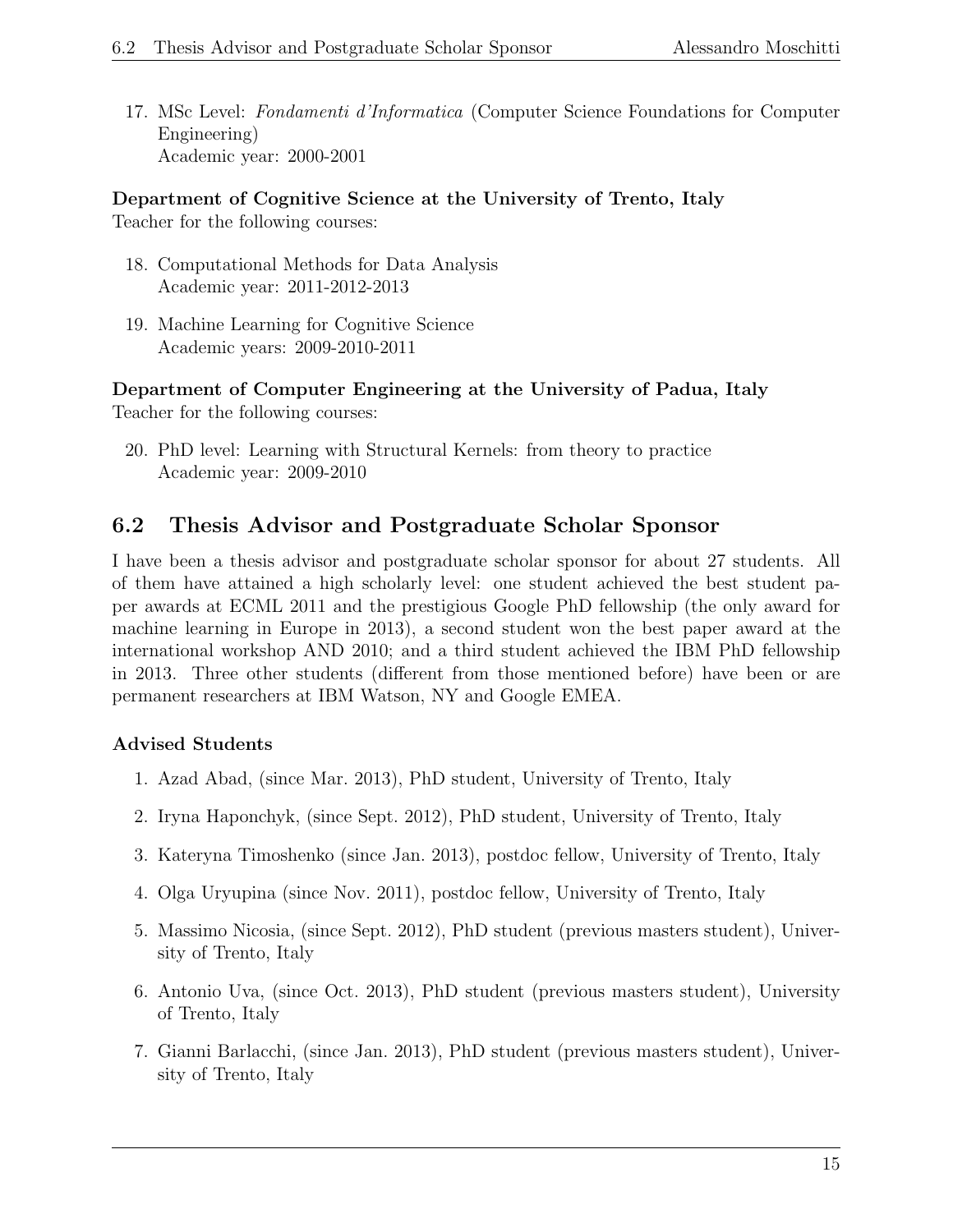8. Daniele Bonadiman, (since 2014), graduate student (previous masters student), University of Trento, Italy

#### Past students

- 9. Aliaksei Severyn (Nov. 2009–May2015), PhD student, University of Trento, Italy
- 10. Hector Franco (Oct. 2011-July 1), postdoc fellow, University of Trento, Italy
- 11. Muhammad Rizwan Rasheed, (Oct. 2012 Jan. 2013), masters student, University of Trento, Italy
- 12. Niu Xiao, (Feb. 2012 April 2013), masters student, University of Trento, Italy
- 13. Barbara Plank (Dec. 2011 June 2013), postdoc fellow, University of Trento, Italy (postdoc University of Copenaghen, Danmark)
- 14. Ju Qi (Nov. 2009 May 2013), PhD student, University of Trento, Italy (E-commerce China Dangdang Inc., China)
- 15. Alessandra Giordani (Nov. 2007 Oct. 2012), PhD student, University of Trento, Italy (lecturer for the University of Trento, Italy)
- 16. Richard Johansson (Jan. 2009 Sept. 2011), postdoc fellow, University of Trento, Italy (research associate at the University of Gothenburg)
- 17. Vien Nguyen Truc (Nov. 2007 April 2011), PhD student, University of Trento, Italy (postdoc at the University of Lugano, Italy)
- 18. Patrick McKenna (April 2010 Sept. 2010), masters student, University of Trento, Italy (Project Manager of FedDev Sheridan, Ontario, Canadan)
- 19. Daniele Pighin (April 2010 Sept. 2010), postdoc fellow, (Nov. 2006 2009), PhD student, University of Trento, Italy, and, (Nov. 2004 – 2006), masters student, (Researcher of Google Inc. EMEA)
- 20. Bonaventura Coppola (Nov. 2005 Apr. 2009), PhD student, University of Trento, Italy (researcher at IBM Watson)
- 21. Silvia Quarteroni (June 2006 Jan. 2007), PhD student, University of York, UK, and (Jan. 2007 – Jan. 2008), postdoc fellow, University of Trento (Manager at ELCA Informatique SA / ELCA Informatik AG, Switzerland)
- 22. Ana-Maria Giuglea (June 2004 April 2006), graduate student, University of Rome, Tor Vergata, Italy (*Warner Bros Entertainment, USA*)
- 23. Marco Cammisa (June 2004 Sept. 2006), graduate student, University of Rome, Tor Vergata, Italy (Researcher/Engineer at Exprivia, Rome)
- 24. Md. Sajedur Rahman (Mar. 2003 July 2004), masters students, University of Texas at Dallas, USA.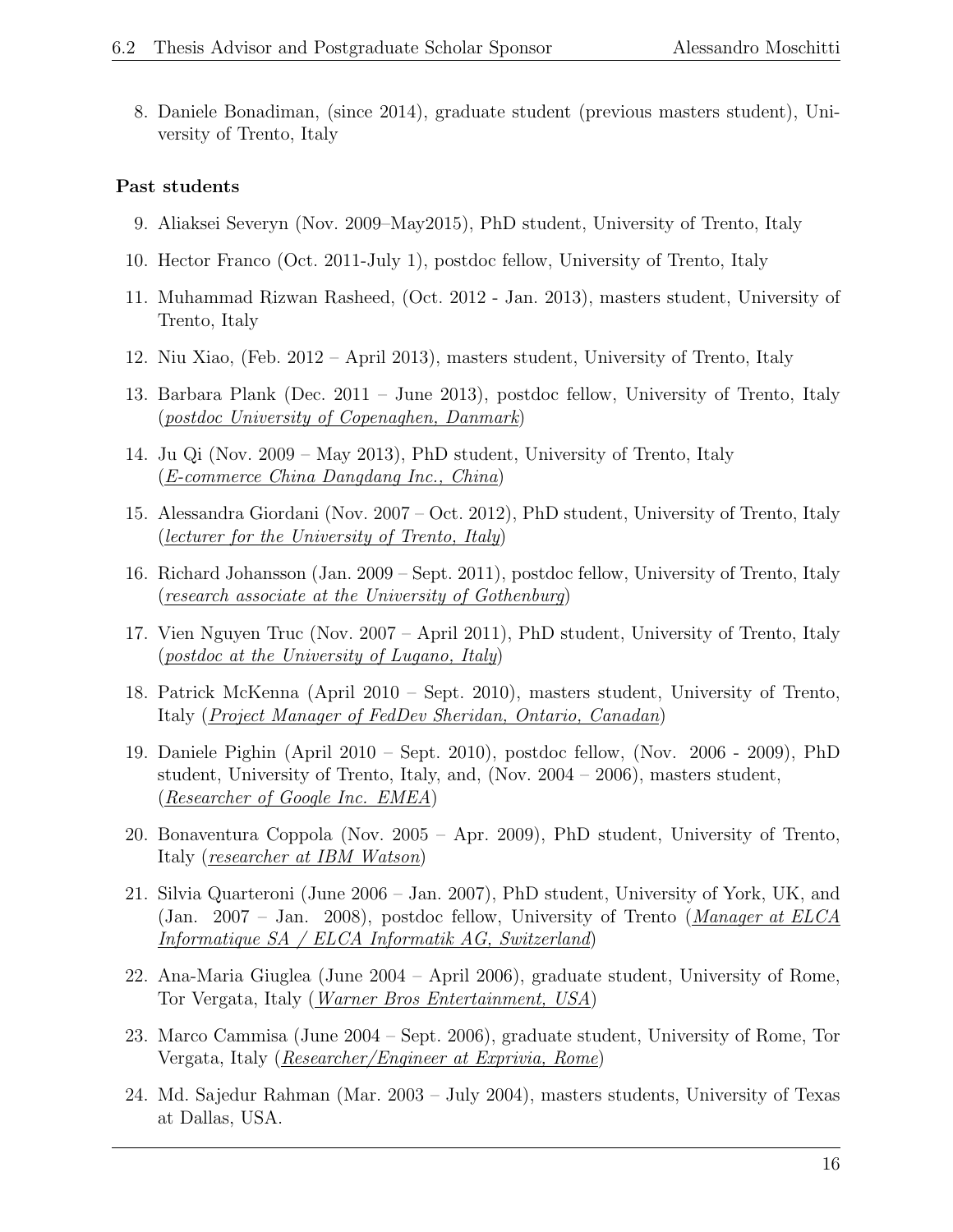- 25. Rahman, Milind Prakash Honrao (Mar. 2003 July 2004), masters students, University of Texas at Dallas, USA.
- 26. Sudip Shekhawat (Mar. 2003 July 2004), masters students, University of Texas at Dallas, USA.
- 27. Maurizio Polidori (2005 2006), masters student, University of Rome Tor Vergata.
- 28. Daniele Bartoli (1999 2000), masters student, University of Rome Tor Vergata.

# 6.3 Institutional Management Work

## Computer Science and Engineering Department at the University of Trento, Italy

Manager for department seminars and their allocated budget (2009 – 2013).

Responsible of the course schedule for the masters and bachelor degrees in Computer Science (2009 – 2013).

Responsible of the course schedule for the masters in Human Language Technology (2008  $-2011$ ).

Committee member of the PhD School Council (2007 – present).

One of the three members of the selection committee for the PhD school applications of 2009 (about 80 scholarships for 600 applications).

Member of the Informatics Area Council for masters and bachelor degrees in Computer Science (2007 – 2012).

Member of the Mathematics Area Council for masters and bachelor degrees in Mathematics  $(2007 - 2012)$ .

# 6.4 Support to Research Communities

I am an active member of different research communities and I often assume a chair role. Among other, I have been the PC co-chair of CoNLL and the EMNLP 2014 General Chair (GC). The GC is elected by an international committee composed by the previous PC and GC chairs of the conference. EMNLP is the second most important NLP conference in NLP (e.g., see https://scholar.google.com/citations?hl=en&view\_op=search\_venues&vq= EMNLP). It has a very long tradition, since 1992. The number of attendees is lately over 500. The number of submitted papers to EMNLP 2014 has been 840 (the acceptance rate is  $20-27\%$ ).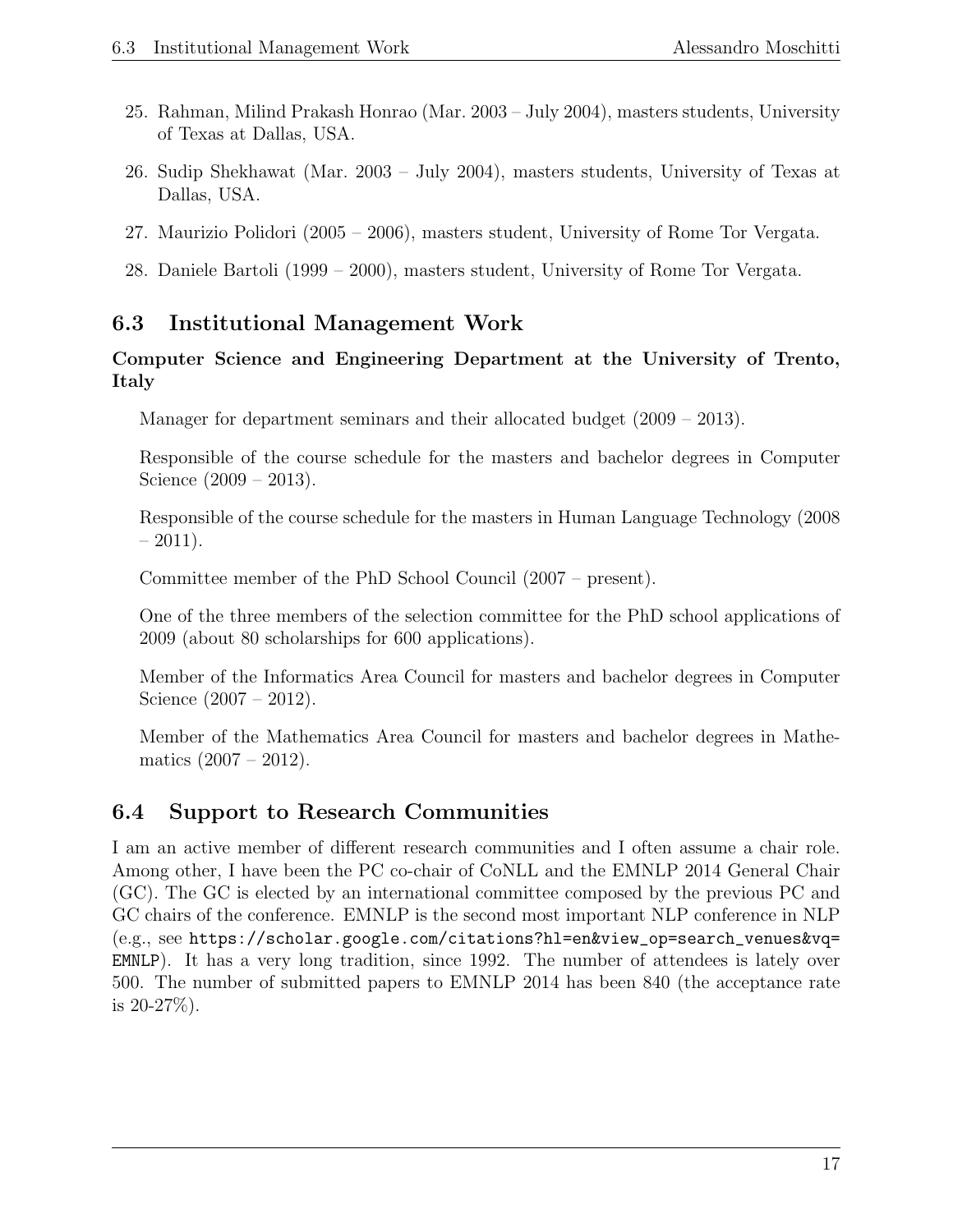#### 6.4.1 Organizer/Chair of Conferences and Workshops

- 27. Program co-Chair of the Nineteenth Conference on Computational Natural Language Learning – CoNLL 2015.
- 26. General Chair of The Conference on Empirical Methods for Natural Language Processing – EMNLP 2014.
- 25. Sponsorship co-Chair for the Association of Computational Linguistics  $(E)$ ACL 2014 Conferences
- 24. Co-Chair of the workshops, Semantic Matching in IR (SMIR) at SIGIR 2014
- 23. Area co-Chair (semantics) for the Fourth Joint Conference on Lexical and Computational Semantics 2015.
- 22. Area co-Chair for Semantics and Knowledge Acquisition of CLIC 2014 (Italian Conference on Computational Linguistics)
- 21. Area co-Chair for Semantics of ACL 2013
- 20. Area Chair for Semantic Processing of IJCNLP 2013
- 19. Senior PC member of IJCAI 2013 (Machine Learning area)
- 18. Co-Chair Eternals'13 at the international Symposium, ESSoS 2013 (The Third International Workshop in Trustworthy Eternal Systems via Evolving Software, Data and Knowledge)
- 17. Co-Chair for the CoNLL-shared task 2012
- 16. Tutorial co-Chair for ECML PKDD 2012
- 15. Co-Chair for the Workshops of EACL 2012
- 14. Area Chair of ECML PKDD 2012
- 13. Co-Chair of the Evalita SRL shared task 2012
- 12. Area co-Chair of the Statistical and Machine Learning Methods for ACL 2011
- 11. Co-Chair of EternalS'12 at ECAI 2012 (Joint workshop on Intelligent Methods for Software System Engineering 2012).
- 10. Co-Chair of Eternals'11 at the international conference  $fct^{11}$ .
- 9. Chair of the track: Trustworthy Eternal Systems via Evolving Software, Data and Knowledge (EternalS) at the international conference, ISOLA 2010.
- 8. Co-Chair of the  $6<sup>th</sup>$  edition of the workshop "Graph-based Methods for Natural Language Processing" - TextGraphs 2011.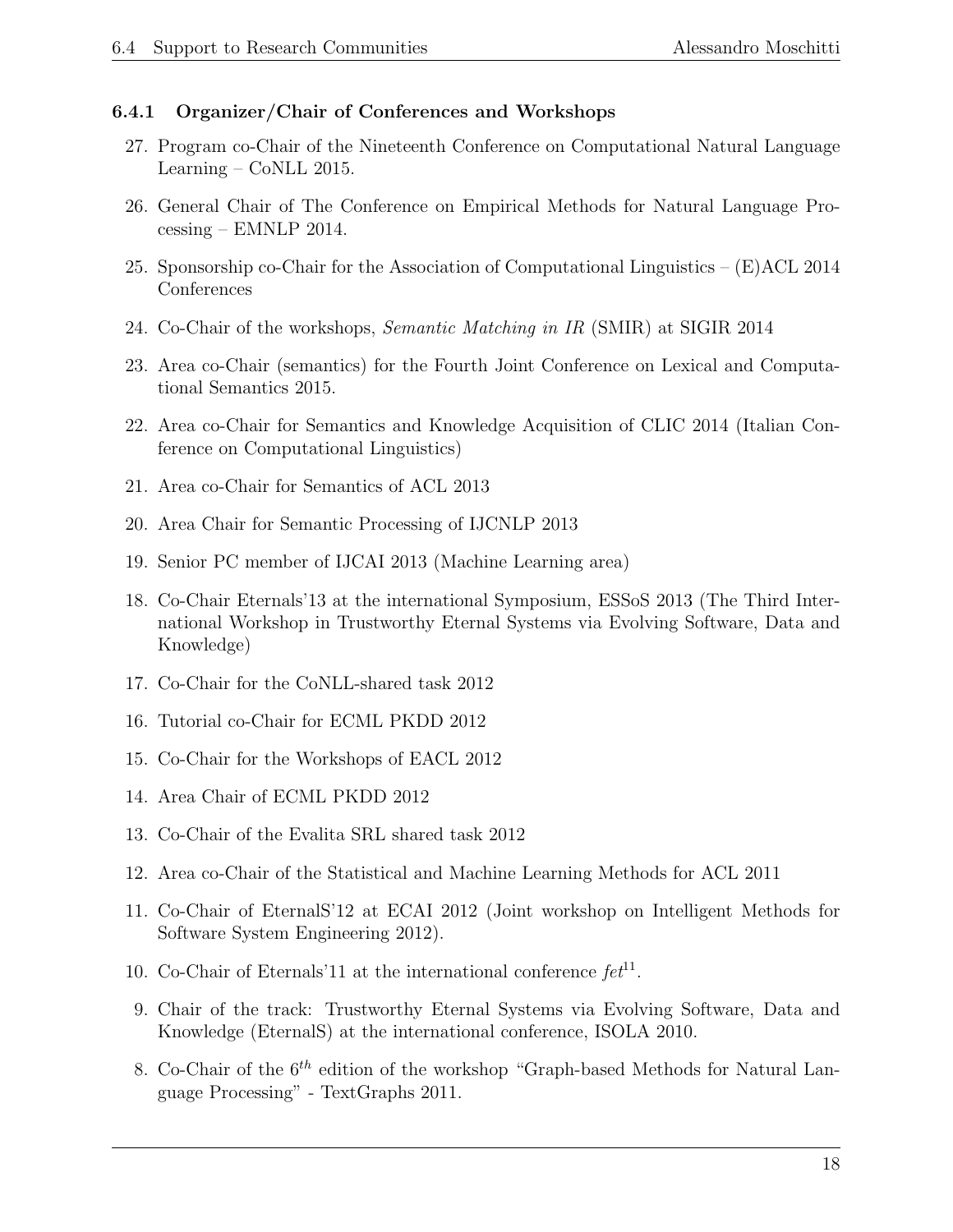- 7. Co-Chair of the  $5<sup>th</sup>$  edition of the workshop "Graph-based Methods for Natural Language Processing" - TextGraphs 2010.
- 6. Advisor Board for BioASQ A Challenge on Large Scale Biomedical Semantic Indexing and Question Answering (since 2012).
- 5. Organization Committee member for the Conference for the Italian Association for Artificial Intelligence 2007 (AIIA2007) conference.
- 4. Chair of the workshops of the International School in Information Extraction (SCIE) 2007.
- 3. Co-Chair of the EACL 2006 Workshop, Learning Structured Information in Natural Language Applications.
- 2. Member of the Organization Committee of SCIE 2002, University of Rome "Tor Vergata", Italy.
- 1. Session chair at CoNLL 2014, \*SEM 2013, ECML PKDD 2012, ACL 2012, EMNLP-CoNLL 2012, CoNLL-shared Task 2012, ACL-HLT 2011, EMNLP 2011, LREC 2010, ACL 2010, CIKM 2008, SCIE 2007, EACL 2006, ICTAI 2001 (the activity for workshops is not included).

## 6.4.2 Editorial Boards

- 1. The Scientific World Journal (since 2013) Action Editor
- 2. The Journal of Natural Language Engineering (since 2013)
- 3. The Journal of Artificial Intelligence Research (JAIR, since 2012)
- 4. The Journal on Data Semantics (JoDS, since 2011)
- 5. Guest editor for the special issue of The Journal of Natural Language Engineering on Statistical Learning of Natural Language Structured Input and Output (2010 – 2012).
- 6. Special issue of the Computational Linguistics Journal on Semantic Role Labeling (guest editorial board: 2006-2008).
- 7. Special issue of the Journal of Natural Language Engineering on Distributional Lexical Semantics (guest editorial board 2009-2010)
- 8. Special issue of the Journal of Natural Language Engineering on Textual Entailment (guest editorial board 2008)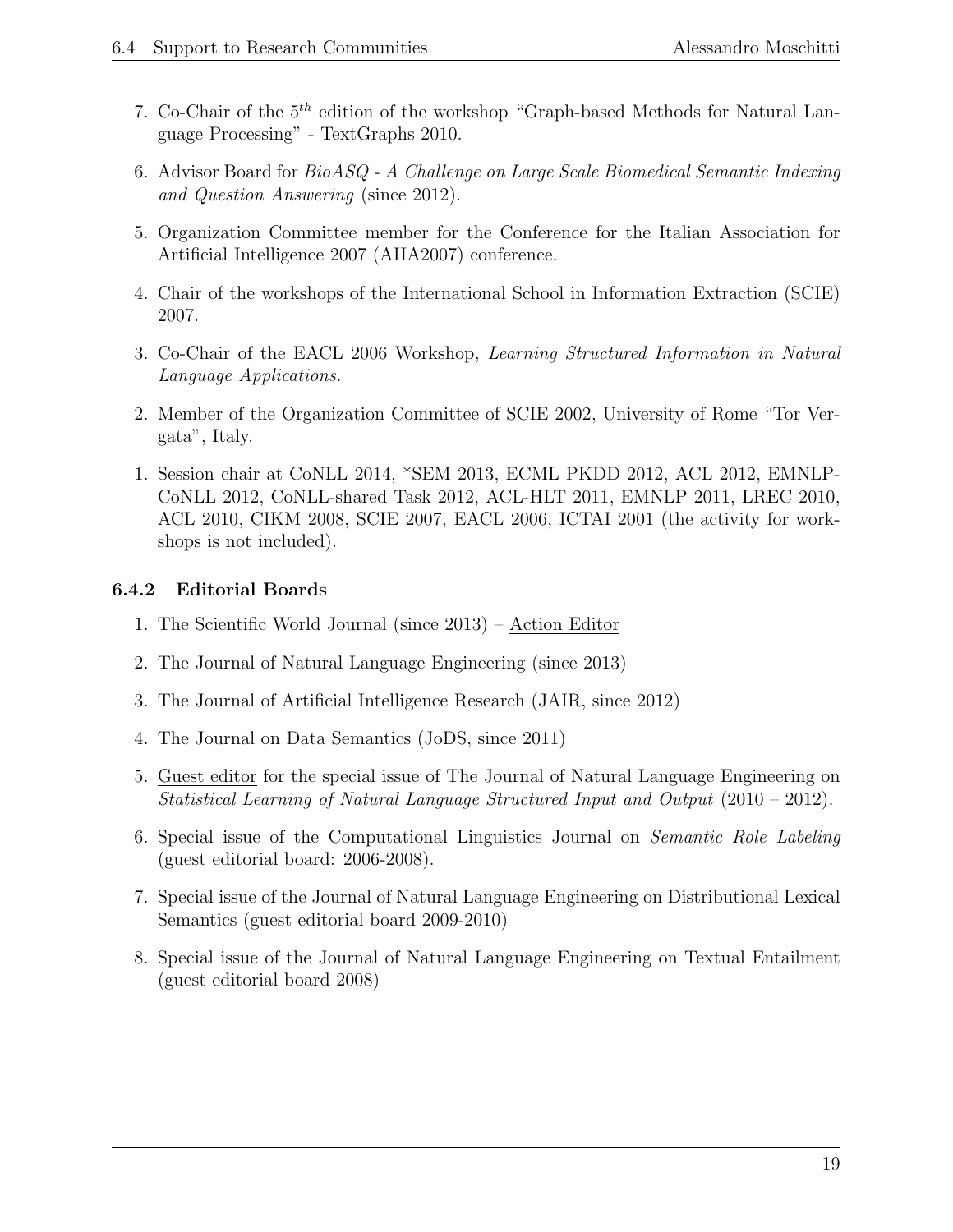## 6.4.3 International PhD Committee Member

- 1. Tapio Pahikkala, New kernel functions and learning methods for text and data mining PhD Thesis - Faculty of Mathematics and Natural Sciences – University of Helsinki – Finland.
- 2. Richard Johansson, Dependency-based Semantic Analysis of Natural-language Text. Department of Computer Science, Lunds University, Sweden. Defended on December 5, 2008. (Chair of the committee)
- 3. Beñat Zapirain Sierra, *Semantic Role Labeling: Role Inventories and Selectional Pref*erences, Technical University of Catalonia, Spain, September 2010.
- 4. Sun Jun, Kernel Methods for NLP and SMT, PhD Thesis National University of Singapore (NUS), 2011.
- 5. Edgar Gonzàlez i Pellicer, Unsupervised Learning of Relation Detection Patterns, Universitat Politècnica de Catalunya, Spain, 2012.
- 6. Manuel Eduardo Ares Brea, Constrained Clustering Algorithms: Practical Issues and Applications, Department of Computer Science, University of A Coruña, Spain, 2013.
- 7. Alessio Palmero Aprosio, Extending Linked Open Data resources exploiting Wikipedia as source of information, Universitá di Milano, Italy, 2013.
- 8. Diego Marcheggiani, Beyond Linear Chain: A Journey through Conditional Random Fields for Information Extraction from Text, (Universitá di Venezia, 2014).

## 6.4.4 Program committee member for International Conferences and Workshops

I have been PC member of more than 40 different types of conferences and workshops (for several years, in total hundreds of PCs) and reviewer for more than 33 different types of journals. I reviewed for many International Fund Agencies. My overall review activity accounts for about 1000 reviews.

- 40. First IEEE International Conference on Big Data (IEEE BigData 2013)
- 39. The Association for the Advancement of Artificial Intelligence (AAAI 2011, 2012).
- 38. Biomedical Question Answering Workshop (BioASQ 2013)
- 37. Joint Symposium on Semantic Processing (JSSP 2013)
- 36. Italian Association of Artificial Intelligence (AI\*IA 2012, 2013).
- 35. International Conference on Man-Machine Interactions (ICMMI 2013).
- 34. The International Conference on Association for Computational Linguistics (ACL 2007, 2010, 2012, 2013, 2014), for several tracks, including demos and short papers.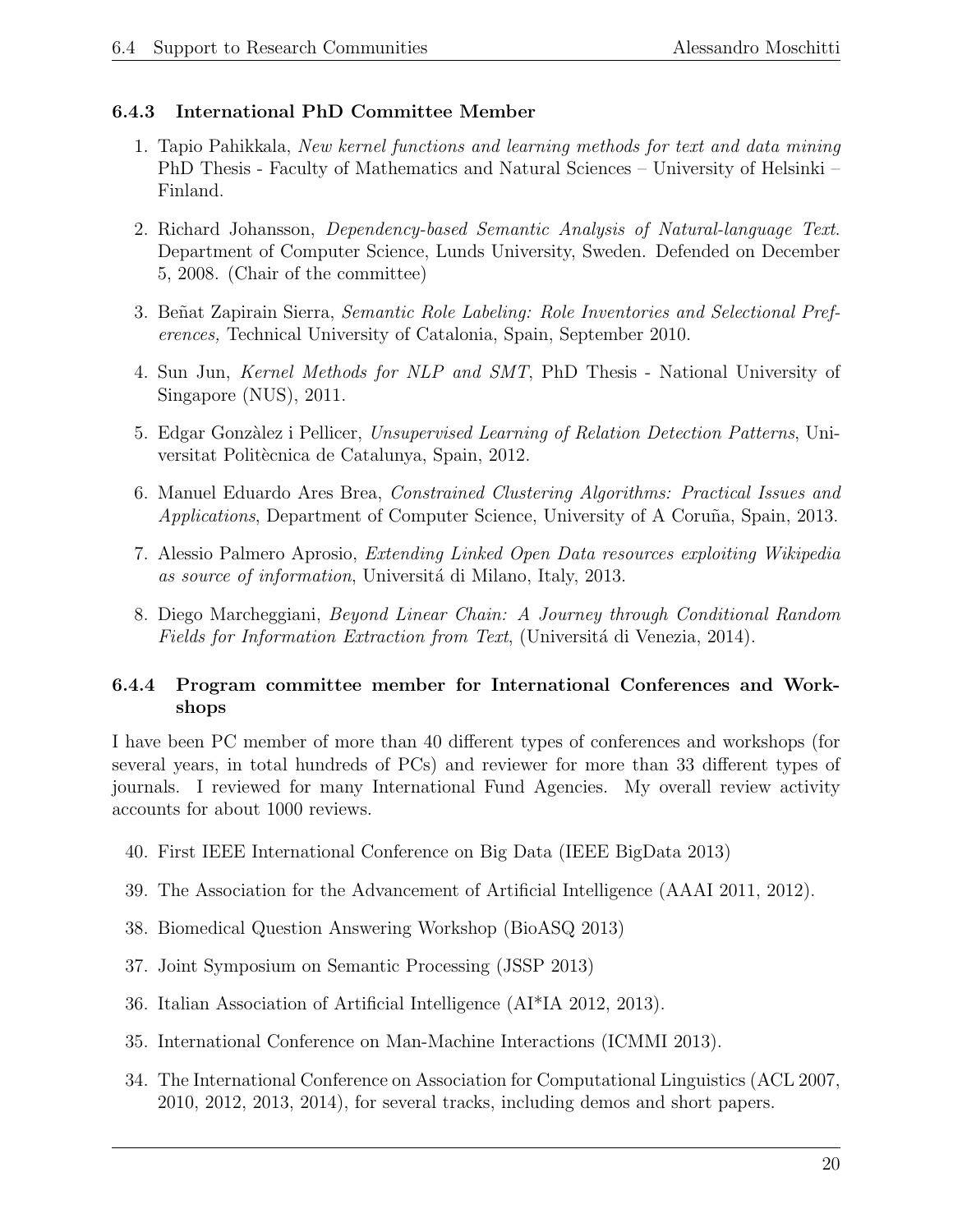- 33. The International Conference on Human Language Technology and ACL (HLT-ACL 2011), full paper and short paper sections.
- 32. The International Joint Conference on Natural Language Processing (IJCNLP 2013).
- 31. HLT and the North Chapter of the Association for Computational Linguistics (HLT-NAACL 2007, 2012, full paper and short paper sections).
- 30. The International Conference on Computational Linguistics (COLING 2004, 2008, 2010, 2012, 2014).
- 29. The ACL-COLING (2006, two areas, Computational Semantics and Syntactic Parsing).
- 28. The International Conference of the Special Interest Group in Information Retrieval (SIGIR 2002, 2006, 2007, 2009, 2010, 2011, 2013, 2014).
- 27. The International Conference on Natural Language Learning (CoNLL 2006, 2008, 2009, 2010, 2011, 2012, 2013, 2014).
- 26. CoNLL shared task (years 2011, 2012)
- 25. The Conference on Empirical Methods for Natural Language Processing (EMNLP 2008, 2009, 2010, 2011, 2013. Several areas: Computational Semantics, Text and Sentiment Classification, Word Sense Disambiguation Question Answering, Semantics, Machine Learning)
- 24. EMNLP-CoNLL (years 2007, 2012, three different areas: Computational Semantics, Text and Sentiment Classification, Word Sense Disambiguation).
- 23. The European Conference on Computational Linguistics (EACL 2006, 2009, 2012, 2014).
- 22. The European Conference on Machine Learning (ECML 2008, 2010, 2012).
- 21. TextGraphs-3, 5, 6, 7 and 8: Graph-based Algorithms for Natural Language Processing (years 2008, 2010, 2011, 2012, 2013).
- 20. Towards Genre-enabled search engines: the impact of NLP, International Workshop held with RANLP 2007 conference.
- 19. Geometrical Models of Natural Language Semantics (EACL workshop 2009, 2011).
- 18. IEEE Automatic Speech Recognition and Understanding Workshop (ASRU 2007, 2009)
- 17. Conference on Information and Knowledge Management (CIKM 2011)
- 16. Conference on Theory of Information Retrieval (ICTIR 2011)
- 15. Annual Conference of the International Speech Communication Association (Interspeech 2011, 2012, 2013, 2014).
- 14. International Joint Conference on Artificial Intelligence (IJCAI 2011, 2013)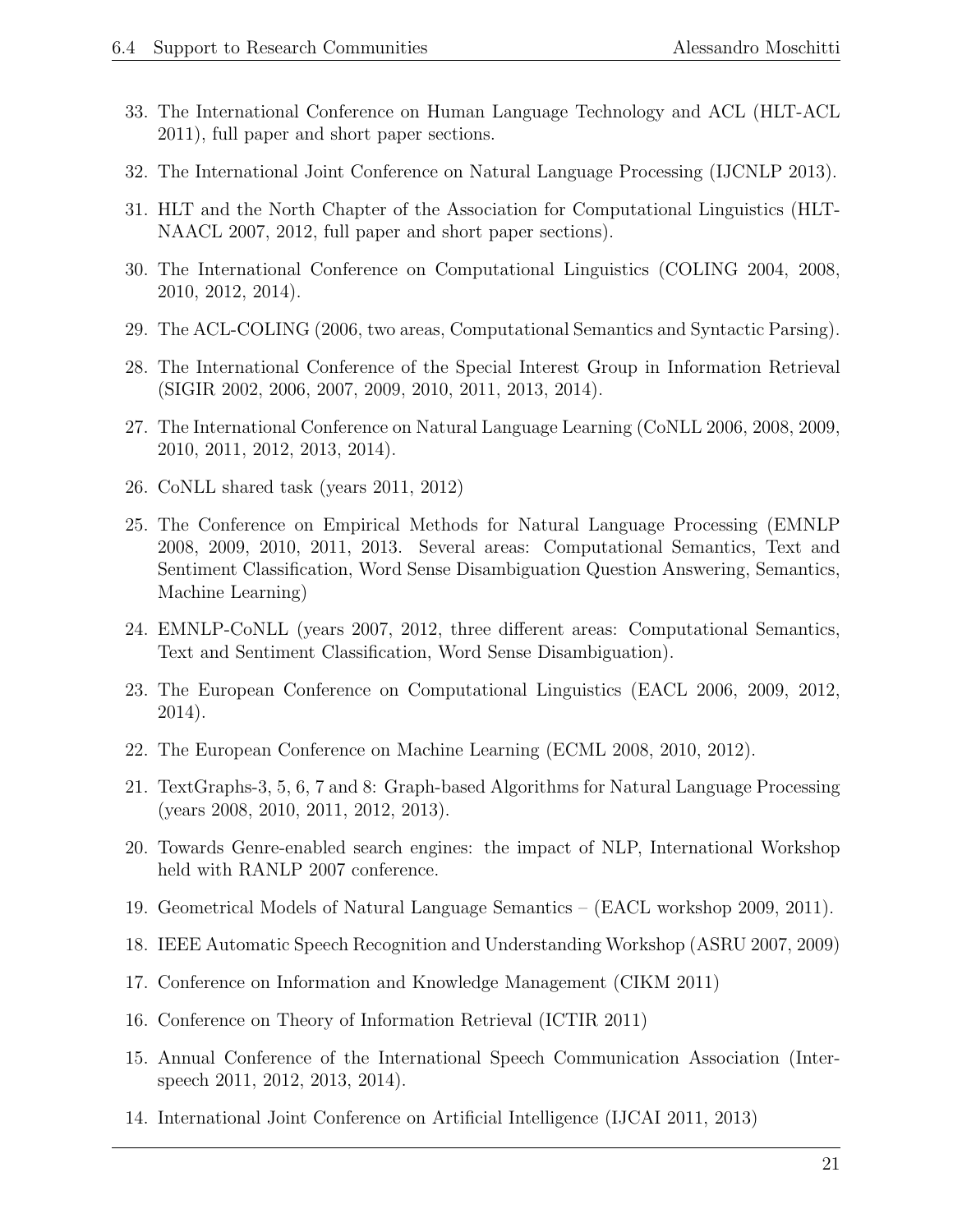- 13. Symposium on Computational Intelligence and Data Mining (CIDM 2011)
- 12. Joint Conference on Lexical and Computational Semantics (\*SEM 2012, 2013)
- 11. SIAM International Conference on Data Mining (SDM 2012)
- 10. Large Scale Hierarchical Text Categorization (LSHTC 2012)
- 9. International Semantic Web Conference 2013 (ISWC 2013)
- 8. Italian Information Retrieval Workshop (IIR 2012, 2013, 2014)
- 7. International Conference on Machine Learning (ICML 2009, 2012, 2013, 2014)
- 6. International Symposium on Foundation of Open Source Intelligence and Security Informatics (FOSINT 2012, 2013, 2014)
- 5. Extended Semantic Web Conference (ESWC 2012, 2013)
- 4. European Intelligence and Security Informatics Conference (EISIC 2012, 2013)
- 3. JIMSE 2012: Joint workshop on Intelligent Methods for Software System Engineering
- 2. The Tenth International Conference on Computational Semantics (IWCS)
- 1. First International Workshop on MAchine Learning and Information Retrieval for Software Evolution (MALIR-SE 2013).

#### 6.4.5 Book and book chapter reviewer

- 1. Christopher D. Manning, Prabhakar Raghavan and Hinrich Schütze, *Introduction to* Information Retrieval, Cambridge University Press. 2008.
- 2. Genres on the Web, Computational Models and Empirical Studies, Alexander Mehler, Serge Sharoff, Georg Rehm and Marina Santini (eds.)
- 3. Martha Palmer, Daniel Gildea, Nianwen Xue. Semantic Role Labeling, Paperback c 2010 - ISBN 1598298313.
- 4. Kai-Uwe Kuehnberger, Modeling, Learning, and Processing of Text Technological Data Structures, in Springer's Computational Intelligence series, 2011.

#### 6.4.6 National and International Project Reviewer

- 1. Swiss National Science Foundation (SNSF)
- 2. The French National Research Agency (ANR)
- 3. Italian National Agency (PRIN)
- 4. German Research Foundation (DFG)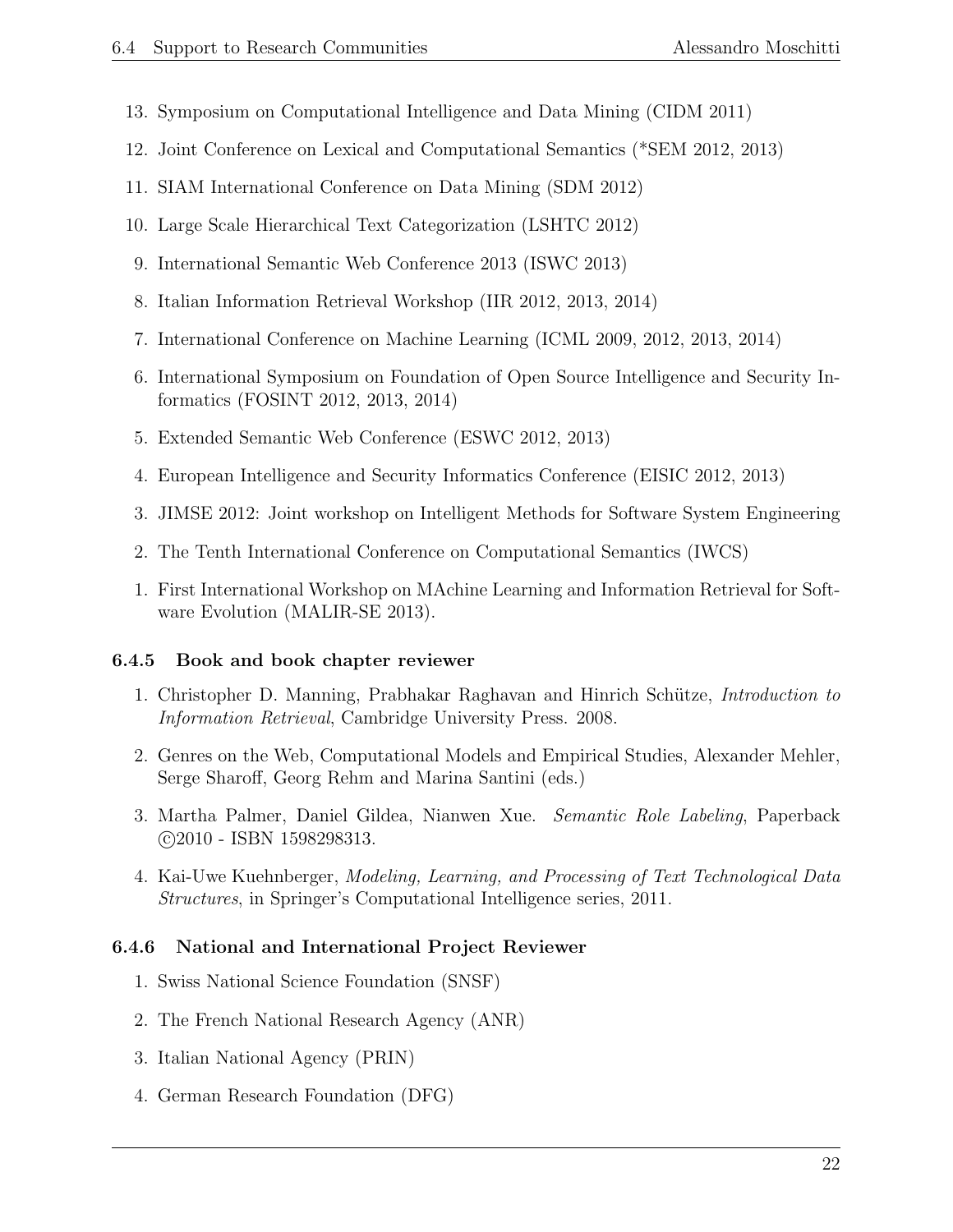- 5. Israel Science Foundation (ISF)
- 6. European Commission (EC) project reviewer
- 7. Italian National Agency for the Evaluation of Universities and Research Institutes (ANVUR)
- 8. Portugal National Agency (FCT) Fundação para a Ciência e a Tecnologia
- 9. Czech Science Foundation (CSF)
- 10. Fonds National de la Research (Luxemburg)
- 11. Unity through Knowledge Fund (Republic of Croatia)
- 12. Netherlands Organization for Scientific Research

#### 6.4.7 Journal Reviewer

- 33. ACM Transaction on Internet Technology (years 2011, 2012)
- 32. ACM Transactions on Information Systems (TOIS, years 2011, 2012, 2013, 2014)
- 31. ACM Transactions on Speech and Language Processing (year 2012)
- 30. ACM Transactions on Asian Language Information Processing (years 2008, 2010, 2011, 2013)
- 29. ACM Transactions on Intelligent Systems and Technology (year 2011)
- 28. IEEE Transactions on Knowledge and Data Engineering (years 2006, 2007)
- 27. IEEE Transactions on Pattern Analysis and Machine Intelligence (years 2006, 2012)
- 26. IEEE Intelligent Information Systems (year 2004)
- 25. IEEE Transactions on Signal Processing (year 2012)
- 24. IEEE Transactions on Affective Computing (year 2013)
- 23. Information Retrieval Journal (year 2010, 2011)
- 22. The Journal of Machine Learning Research (JMLR 2002, 2009, 2013)
- 21. The Machine Learning Journal (MLJ) Special Issue on Mining and Learning with Graphs (year 2007)
- 20. Computational Linguistics Journal (year 2007, 2012, 2013)
- 19. The Journal of Natural Language Engineering (JNLE 2006, 2007, 2008, 2009, 2011, 2013)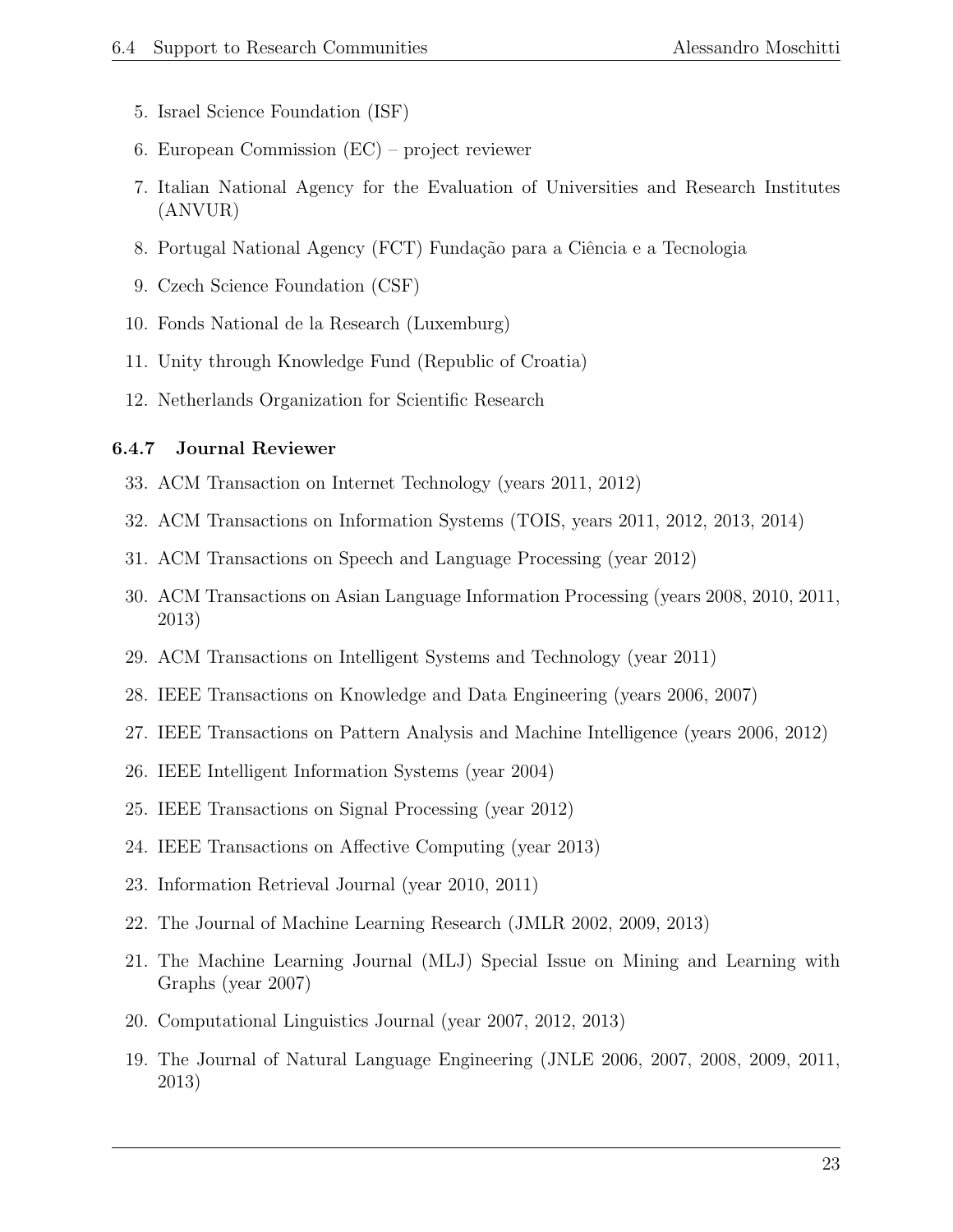- 18. Journal for Computational Linguistics and Language Technology (GLDV-Journal) a special issue on "Ontologies in Text Technology" (year 2007)
- 17. Elsevier, Information Science (year 2009, 2011, 2012)
- 16. Elsevier, Neurocomputing Journal (2013)
- 15. International Journal of Computer Systems Science & Engineering (year 2007)
- 14. Computational Intelligence Journal (year 2011)
- 13. Transaction of the Association for Computational Linguistics (year 2012)
- 12. The Journal of Artificial Intelligence Research (years 2005, 2008, 2009, 2010, 2012, 2013)
- 11. Artificial Intelligence Journal (years 2010, 2011, 2013)
- 10. Theoretical Computer Science (year 2012)
- 9. AI communications (years 2011, 2012)
- 8. The International Journal of Artificial Intelligence Tools (years 2006, 2011)
- 7. Information Science Journal (year 2011)
- 6. Journal of Web Semantics (year 2011, 2014)
- 5. The Journal on Data Semantics (JoDS, 2011, 2012, 2013, 2014)
- 4. International Journal of Machine Learning and Cybernetics (year 2012)
- 3. Engineering Applications of Artificial Intelligence (year 2012)
- 2. Data Mining and Knowledge Discovery (year 2012, 2013)
- 1. Journal of Computer Science and Technology (JCST 2013)

#### 6.4.8 Reviewer for International Conferences and Workshops:

- 1. Conference on Language Resources and Evaluation (LREC 2008, 2010, 2012).
- 2. The European Conference on Information Retrieval (ECIR 2005).
- 3. The Web Intelligence Conference (WIC 2003).
- 4. Neural Information Processing Systems (NIPS 2012, 2013, 2014)
- 5. International Conference on Acoustics, Speech, and Signal Processing (ICASSP 2008, 2009)
- 6. International Symposia on Formal Methods for Components and Objects (FMCO 2012)
- 7. Recent Advancement in Natural Language Processing (RANLP 2013)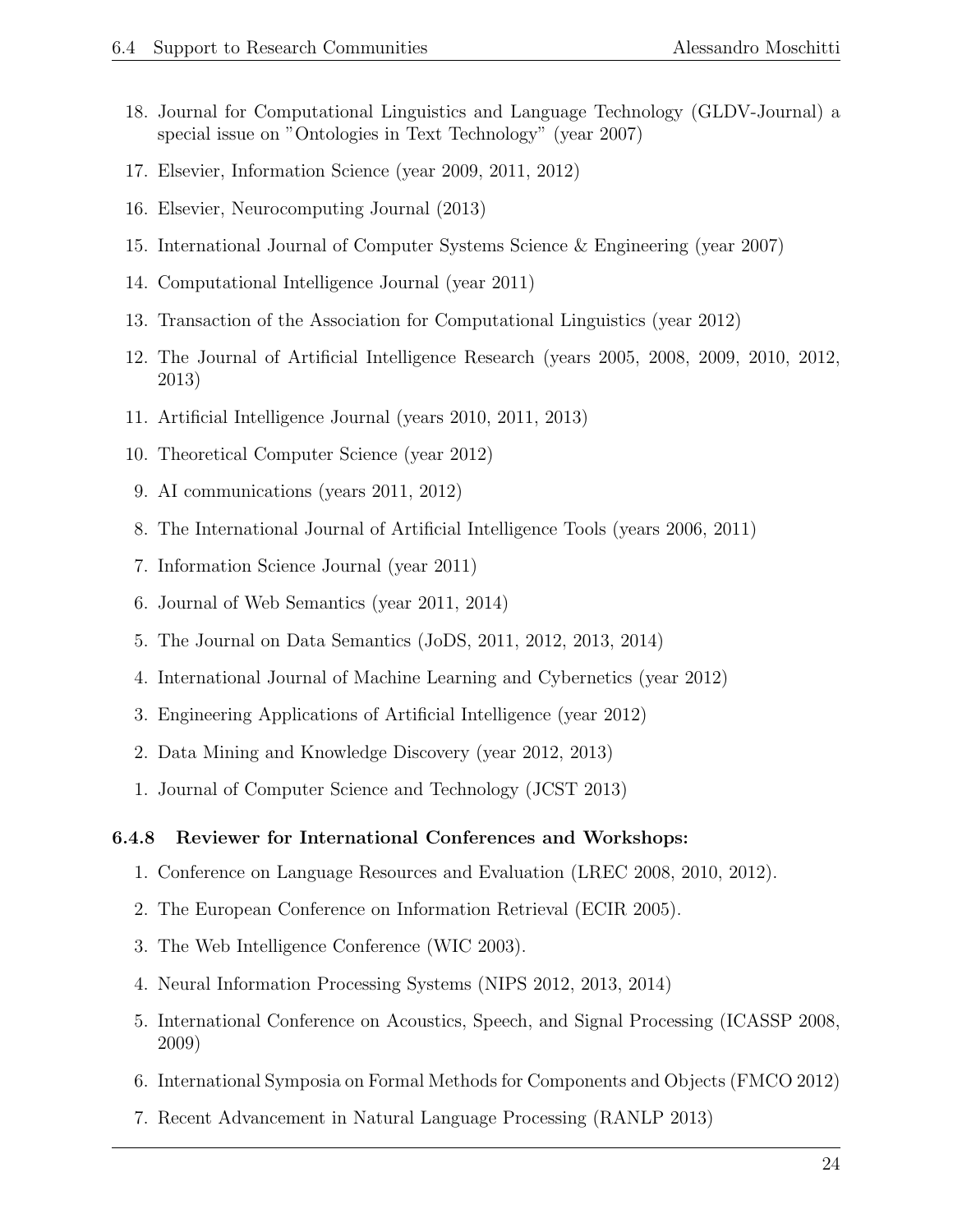## 6.4.9 Tutorials

I gave tutorials in 3 flagship conferences, i.e., SIGIR, ACL, Interspeech, of 3 different research communities, Information Retrieval, Computational Linguistics, and Speech Processing, respectively.

- 1. ACM SIGIR Special Interest Group on Information Retrieval (SIGIR 2013) Dublin, Ireland. Title: Kernel-based learning to rank with syntactic and semantic structures
- 2. Conference of the Association for Computational Linguistics (ACL 2012) Jeju Island, Korea Title: State-of-the-Art Kernels for Natural Language Processing
- 3. International Conference of Computational Linguistics (COLING 2010) China, Beijing Title: Kernel Engineering for Fast and Easy Design of Natural Language Applications
- 4. International Conference on Spoken Language Processing (Interspeech 2010) Tokyo, Japan Title: Kernel Engineering for Fast and Easy Design of Natural Language Applications
- 5. The 11th ACS/IEEE International Conference on Computer Systems and Applications (AICCSA'2014), Doha, Qatar Title: Structural Kernels for Automatic Design of Computer Applications
- 6. Semantic Web Applications and Perspectives (SWAP 2007) Dipartimento di Informatica – Universitá degli Studi di Bari - Italy Title: Support Vector Machines and Kernel Methods for Robust Extraction of Textual Knowledge

# 6.5 Keynote Speeches

- 1. Semantic Matching in Information Retrieval (SMIR) workshop at SIGIR 2014: Title: Kernel Methods for Semantic Matching
- 2. ICT days IBM Research: Watson, la frontiera del Cognitive Computing (May 5, 2014) Title: Tecnologia Semantica Adattabile: dalla sfida Jeopardy! alle moderne applicazioni dellelaborazione del linguaggio naturale Website: https://www.youtube.com/watch?v=YrHSbdzcyFY
- 3. First Google Event in Trento (May 5, 2014) Title: Practical Structure Prediction: reranking NLP system output Website:http://disi.unitn.it/moschitti/GET2014
- 4. Technical Expert Council Italia Spring Meeting (May 24, 2012) Internal Annual Meeting of the IBM Italy Title: Technologies for Intelligent Information Management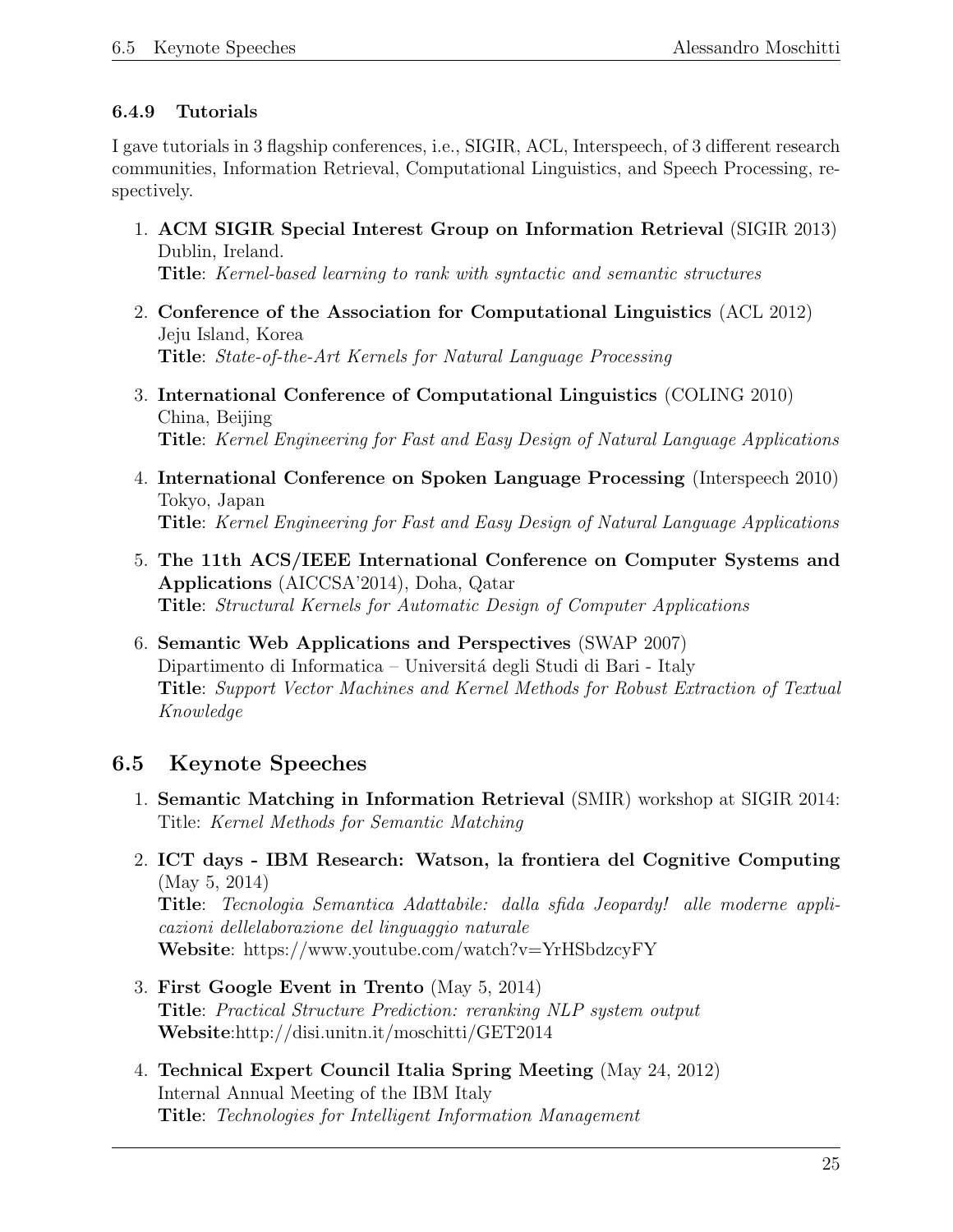- 5. Third AI\*IA Workshop on Industrial Experience on Semantic Technology – Esperienze Industriali delle Tecnologie Semantiche (June 15, 2012) In conjunction with the Conference of the Italian Association for Artificial Intelligence Title: Natural Language Processing Information Retrieval: from heuristic-based search to deep Question Answering of IBM Watson Website: http://rcra.aixia.it/workshops/semexp2012
- 6. First Italian Workshop on Machine Learning and Data Mining (Sept. 2012) Conference of Italian Association for Artificial Intelligence Universitá di Roma "La Sapienza" (Italy) Title: Structural Relationships for Large-Scale Learning of Answer Re-ranking Website: http://www.dsi.unifi.it/∼paolo/mldmit.html
- 7. Workshop on DDR-2011: Diversity in Document Retrieval (April 18, 2011, Dublin, Ireland)

In conjunction with ECIR 2011 - the 33rd European Conference on Information Retrieval

Title: Analysis of Document Diversity through Sentence-Level Opinion and Relation Extraction

Website: http://www.dcs.gla.ac.uk/workshops/ddr2011/keynotes.shtml

8. Workshop on Human Language Technologies for Italian  $\mathbf{AI}^* \mathbf{IA}$  (December 1st) 2010)

In conjunction with the 11th AI\*IA Symposium on Artificial Intelligence University of Brescia, Italy Title: Natural Language Parsing and applications to deepQA Website: https://sites.google.com/a/aixia.it/nlp/hltita-2010

- 9. Workshop on Multimodal Interactive Question Answering (March 2010) University of Bolzano (Italy) Title: Kernels on Syntactic/Semantic Structures for Answer Selection
- 10. Workshop of Qall-me project Panel (Sept. 2009) Fondazione Bruno Kessler (Trento – Italy) Title: Shallow Semantics for Question Answering: a supervised machine learning perspective Website: http://hlt.fbk.eu/en/news/24250909
- 11. Workshop on Research Challenges in Speech and Natural Language Processing (Sept. 2005) Conference of Italian Association for Artificial Intelligence Universitá di Milano "Bicocca" (Italy) Title: Kernel Methods for Fast Design of Accurate Natural Language Applications Website: http://aiia2005.disco.unimib.it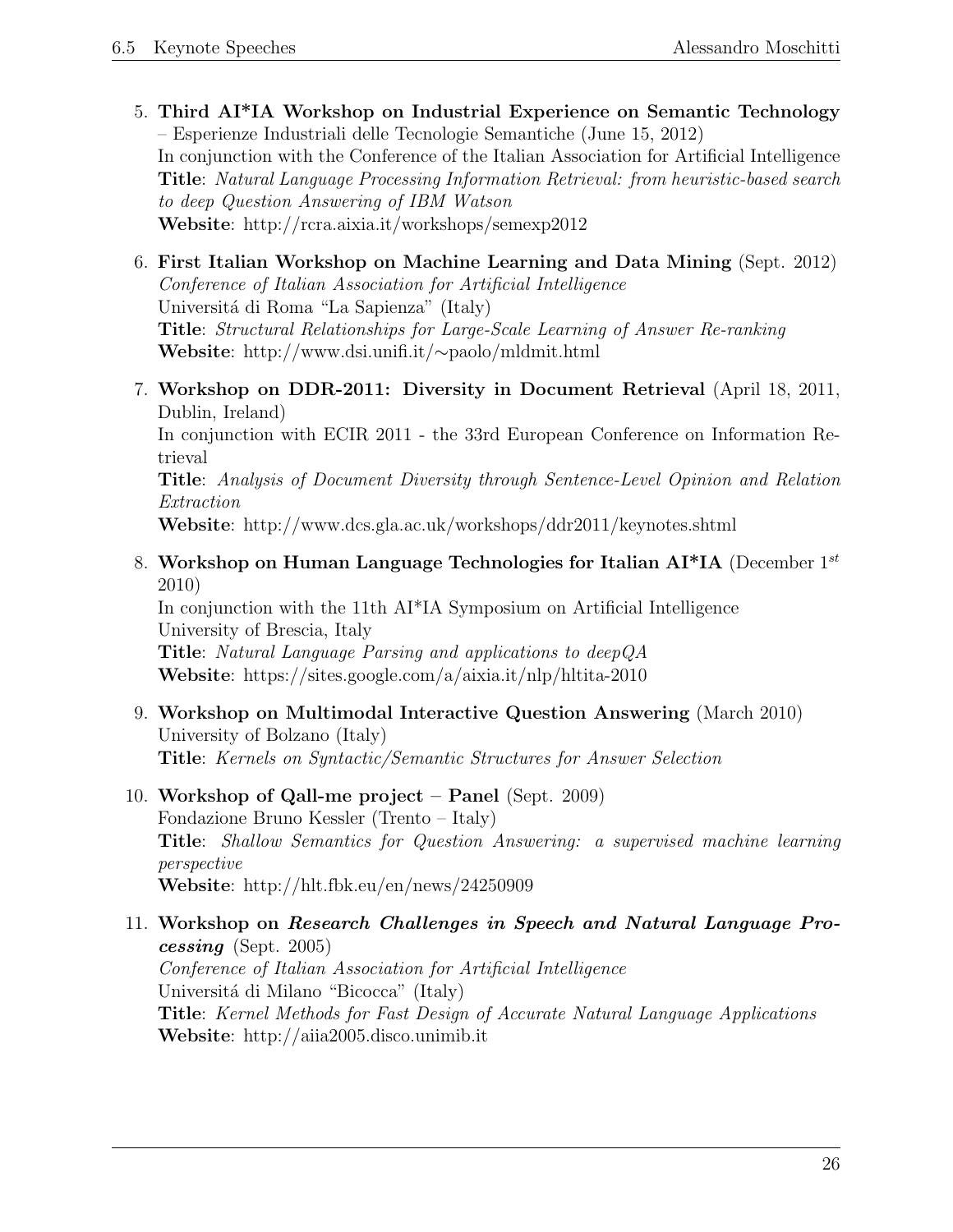## 6.6 Seminars

- 28. Computer Science Department, University of Melbourne, Oct. 23, 2015 Title: Structural Features for Passage Reranking in Question Answering Systems
- 27. CS Dept., Brandeis University, Boston area, Sept., 2015 Title: Structural Features for Passage Reranking in Question Answering Systems
- 26. MIT-CSAIL, Boston, 2015 Title: Structural Features for Passage Reranking in Question Answering Systems
- 25. BNN Technologies, Boston area, 2015 Title: Structural Features for Passage Reranking in Question Answering Systems
- 24. University of Umea, Sweden, May 2015. Title: Beyond the excellence: Structural Kernels for the IBM Watson Jeopardy! System
- 23. University of Melbourne, Australia (2014) Title: Structural Kernels for Natural Language Processing
- 22. IBM Watson, NY (2014) Title: Encoding Semantic Resources in Syntactic Structures for Passage Reranking
- 21. Centre for Language Technology, University of Gothenburg, Swiss (2012) Title: Shallow Semantic Models for Automatically Answering Complex Jeopardy! Questions
- 20. Google EMEA, Switzerland (2012) Title: Structural Kernels for Accurate Question Answering Systems
- 19. Computer Science Department, University of Colorado at Boulder (2011) Title: Kernel Engineering: The Natural Language Processing Case
- 18. The Institute of Cognitive science, University of Colorado at Boulder (2011) Title: Shallow Semantic Models for Automatically Answering Complex Jeopardy! Questions
- 17. IBM Watson Research Center of New York, USA (2011) Title: State-of-the-art Kernels in Natural Language Processing
- 16. IBM Watson Research Center of New York, USA (2009) Title: Advanced Machine Learning and Natural Language Processing for Question Classification and Answer Reranking
- 15. University of Saarbrücken, Germany (2009) Title: Kernel Methods for Semantic Role Labeling and Spoken Language Understanding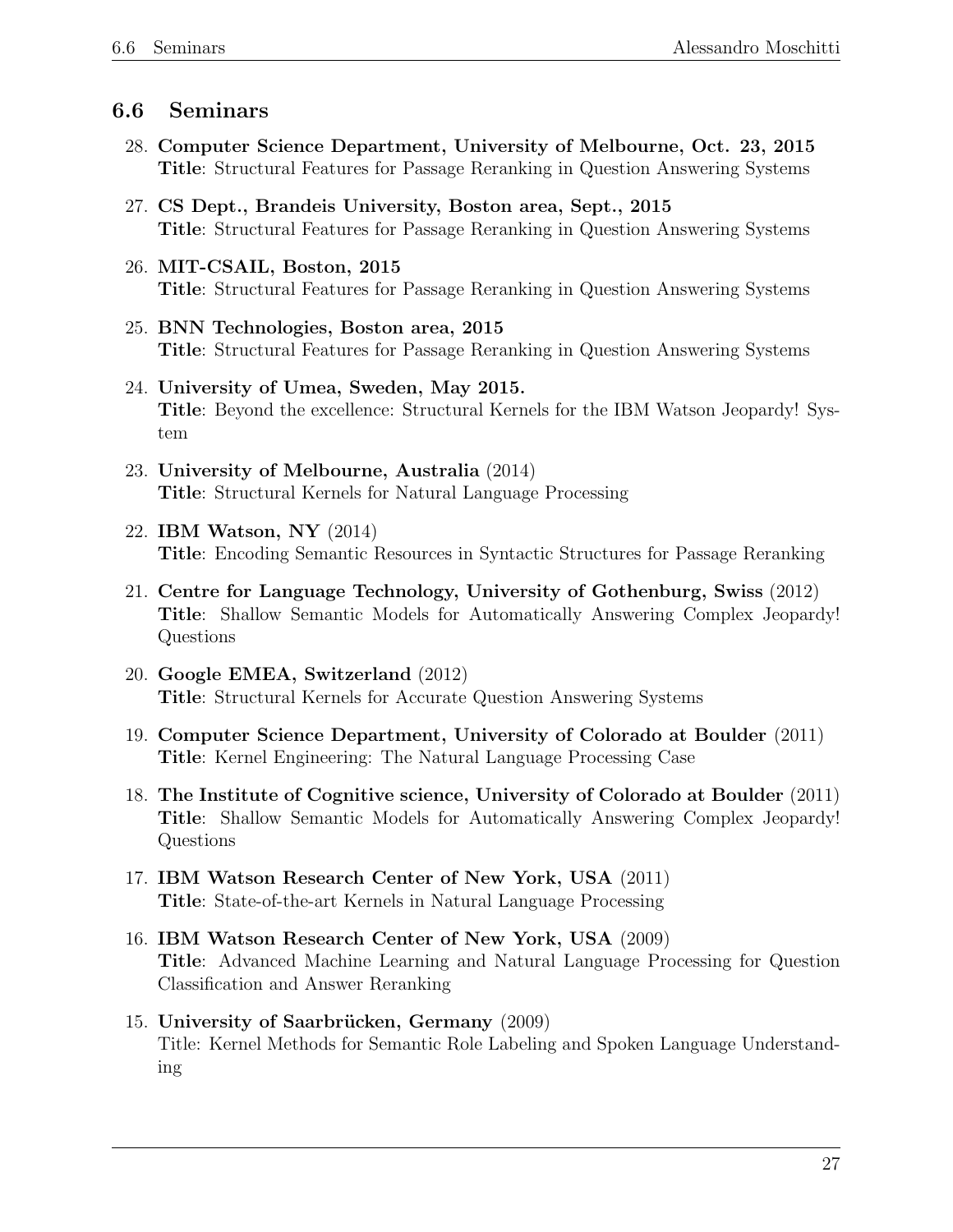14. Computer Science Department (2008)

Berkeley University, California Title: Semantic Role Labeling and Kernel Methods for Question Answering and Spoken Language Understanding

- 13. Computer Science Department (2008) Columbia University, New York, USA Title: Kernel Methods for Shallow Semantic Processing: from Question Answering to Spoken Language Understanding
- 12. Fondazione Bruno Kessler Trento (2008) Title: Kernels on Linguistic Structures for Question Answering Systems
- 11. School of Informatics (2008) University of Edinburgh - England Title: Kernel Methods and Support Vector Machines for Shallow Semantic Processing

#### 10. Computer Science Department (2007)

Carnegie Mellon University - Qatar Title: Recent Advances in Information Retrieval: The Text Categorization and Question Answering Cases

- 9. Center for Language and Speech Processing (2007) John Hopkins University - Baltimore Summer Workshop on Human Language Technology Title: Kernel Engineering for Natural Language Processing Applications
- 8. Center for Computational Learning Systems (2007) Columbia University, New York, USA Title: Effective and Efficient Kernels for Texts
- 7. Center for Computational Learning Systems (2007) Columbia University, New York, USA Title: Kernel Engineering for Natural Language Processing Applications
- 6. Dipartimento di Matematica Pura ed Applicata (2006) Universitá di Padova Title: Tree Kernels for Natural Language Learning
- 5. Department of Information and Communication Technology (2006) Universitá di Trento Title: Advanced Machine Learning for NLP-based Information Retrieval
- 4. Dipartimento di Scienze Fisiche, Sezione Informatica (2005) Universitá "Federico II" di Napoli Title: Kernel Methods for Natural Language Learning
- 3. Information Science Institute (ISI) Los Angeles USA (2005) Title: Kernel Methods for Semantic Role Labeling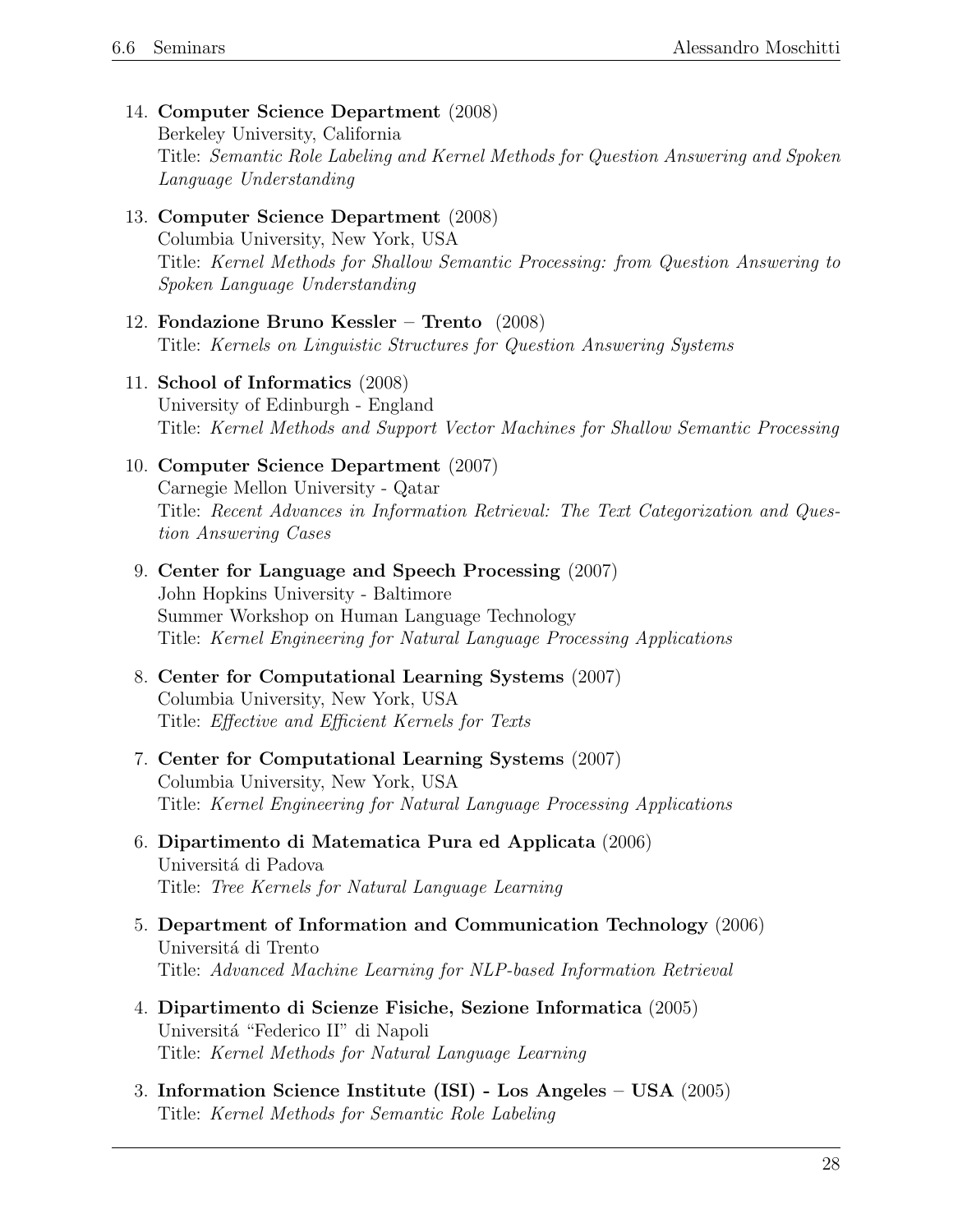- 2. ITC-IRST Trento (2004) Title: Kernel Methods for Shallow Semantic Parsing
- 1. ARDA commission (2002) HLT Research Institute of the University of Texas at Dallas Title: Efficient Text Categorization

# 7 Scientific impact

In total I obtained 93 top-tier conference publications (class A according to Core Conference Portal – http://103.1.187.206/core): these are comparable to class A journals of other research areas/communities. Overall I achieved a total of 217 peer-reviewed publications: 93 top-tier conference publications, e.g., ACL, EMNLP, Coling, SIGIR, CIKM, ICDM, ICML, ECML, etc.; 19 journal papers; 21 book chapters (or Springer LNCS); 25 non-top-tier publications; 39 workshops (they typically have an acceptance rate around 50%); 1 book (another one is in progress); 1 PhD thesis; 13 edited books (among which three Springer CCIS); and 5 miscellaneous publications (1 book review, 3 tutorial notes and 1 special issue introduction).

# 8 Publications

Enumeration in reverse to easily count the items for each category.

# 8.1 Books

- 2. [Moschitti, Book 2014], Alessandro Moschitti, Kernel Methods for Natural Language Processing. To appear in Synthesis Lectures on Human Language Technology. Morgan & Claypool Publishers, US.
- 1. [Basili and Moschitti, Book 2005], Roberto Basili and Alessandro Moschitti, Automatic Text Categorization: from Information Retrieval to Support Vector Learning. Aracne editrice, Rome, Italy.

# 8.2 Edited Books

- 13. [Alishahi and Moschitti, edited book CoNLL 2015] Afra Alishahi, Alessandro Moschitti. Book of Proceedings of the 19th Conference on Computational Natural Language Learning, CoNLL 2015, Beijing. Association for Computational Linguistics and The Asian Federation of Natural Language Processing (ACL-IJCNLP), China, July 30-31, 2015.
- 12. [Basili et al., edited book PARLI 2015] Editors: Roberto Basili, Cristina Bosco, Rodolfo Delmonte, Alessandro Moschitti, Maria Simi, Harmonization and Development of Resources and Tools for Italian Natural Language Processing within the PARLI Project, Studies in Computational Intelligence. Springer International Publishing, Volume 589, Switzerland, January 2015.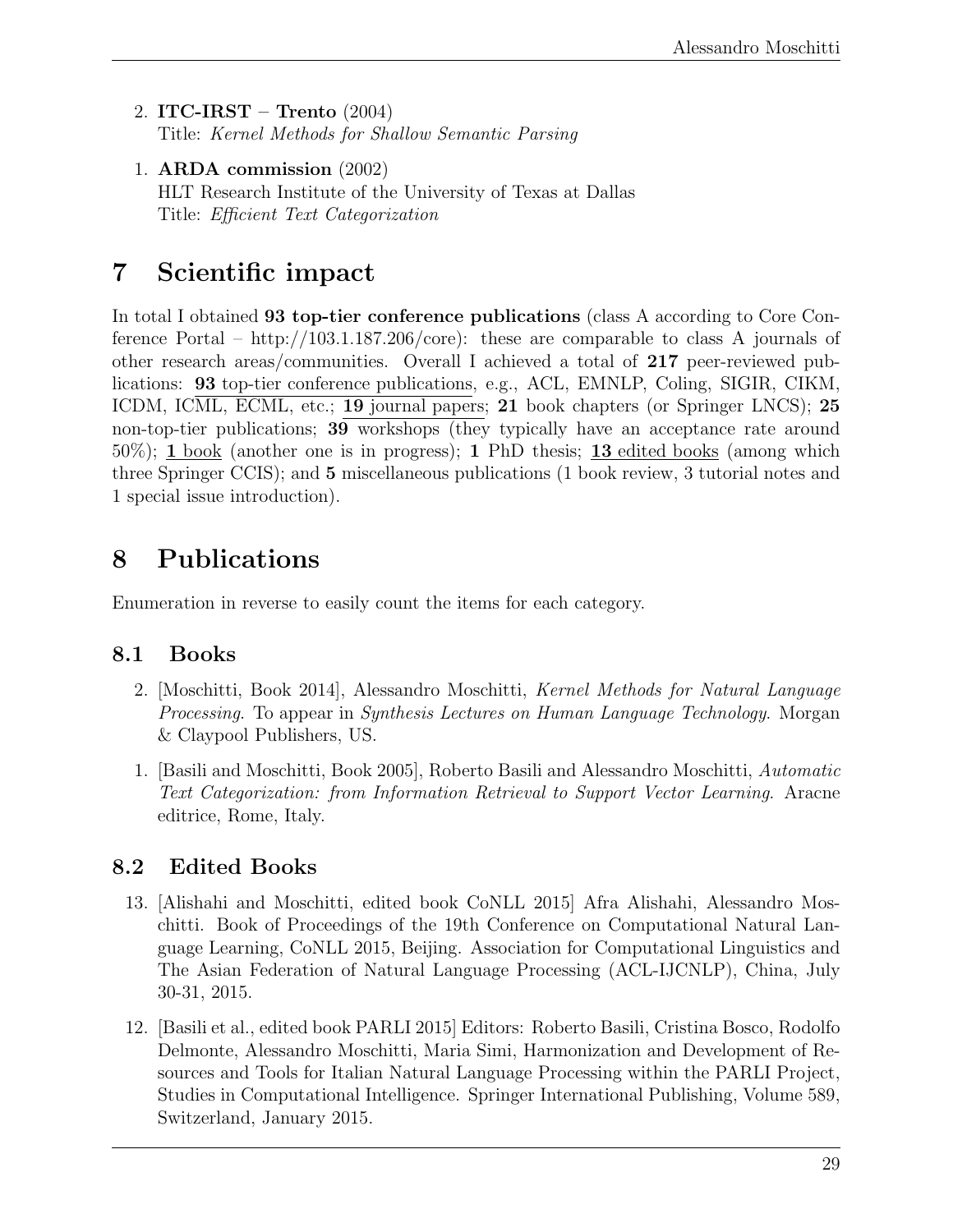- 11. [Moschitti et al., edited book EMNLP 2014] Alessandro Moschitti, Bo Pang, Walter Daelemans (Eds.): Proceedings of the 2014 Conference on Empirical Methods in Natural Language Processing, EMNLP 2014, October 25-29, 2014, Doha, Qatar, A meeting of SIGDAT, a Special Interest Group of the ACL. ACL 2014, ISBN 978-1-937284-96-1
- 10. [Gonzalo et al., edited book SMIR 2014] Julio Gonzalo, Hang Li, Alessandro Moschitti and Jun Xu, Proceedings of the workshop, Semantic Matching in Information Retrieval (SMIR), held in conjunction with SIGIR 2014.
- 9. [Basili et al, edited book 2015] R. Basili, C. Bosco, R. Delmonte, A. Moschitti, M. Simi (Eds): Harmonization and Development of Resources and Tools for Italian Natural Language Processing within the PARLI Project, Studies in Computational Intelligence, Springer 978-3-319-14205-0, (to appear).
- 8. [Moschitti and Plank, edited book 2013] Alessandro Moschitti and Barbara Plank, Machine Learning for Trustworthy Eternal Systems via Evolving Software, Data and Knowledge: EternalS'12. CCIS proceedings Springer, 2013.
- 7. [Bibi et al., edited book 2012] Stamatia Bibi, Alessandro Moschitti, Barbara Plank and Ioannis Stamelos, Joint workshop on Intelligent Methods for Software System En*gineering: JIMSE'12* held in conjunction with the European Conference on Artificial Intelligence (ECAI 2012), Montpellier, France 2012.
- 6. [Pradhan et al, edited book 2012], Sameer Pradhan, Alessandro Moschitti, Nianwen Xue. The CoNLL-2012 Shared Task: Modeling Multilingual Unrestricted Coreference in OntoNotes, Joint Conference on EMNLP and CoNLL - Shared Task, 2012, Jeju Island, Korea, Association for Computational Linguistics, 1–137.
- 5. [Moschitti and Scandariato, edited book 2011] Alessandro Moschitti and Riccardo Scandariato, The First Workshop on Trustworthy Eternal Systems via Evolving Software, Data and Knowledge: EternalS'11, Budapest, Hungary: Proceedings of CCIS Springer, 2011.
- 4. [Matveeva et al., edited book 2011], Irina Matveeva, Alessandro Moschitti, Lluis Marquez and Fabio Massimo Zanzotto, Graph-based Methods for Natural Language Processing, proceedings of the TextGraphs workshop held with the  $49^{th}$  International Conference of the Association for Computational Linguistics, Portland, USA, 2011.
- 3. [Banea et al., edited book 2010], Carmen Banea, Alessandro Moschitti, Swapna Somasundaran and Fabio Massimo Zanzotto, Graph-based Methods for Natural Language *Processing*, proceedings of the TextGraphs workshop held with the  $48^{th}$  International Conference of the Association for Computational Linguistics, Uppsala, Sweden, 2010.
- 2. [Moschitti, ISOLA 2010 edited special session], Alessandro Moschitti, Introduction to the EternalS Track: Trustworthy Eternal Systems via Evolving Software, Data and Knowledge. In Proceedings of the 4th International Symposium On Leveraging Applications of Formal Methods, Verification and Validation. Springer Verlag, 2010.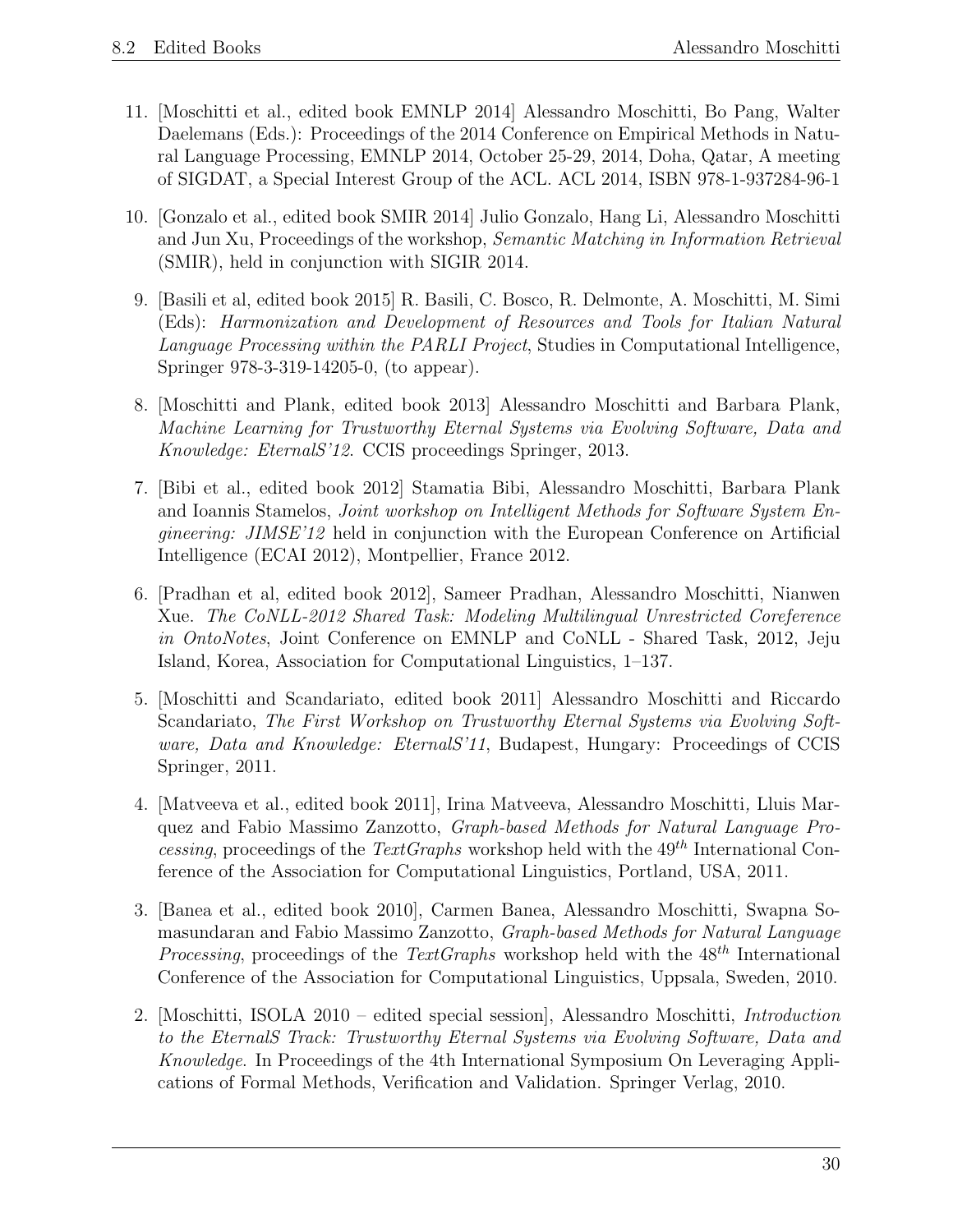1. [Basili and Moschitti, edited book 2006], Roberto Basili and Alessandro Moschitti, Learning Structured Information in Natural Language Applications, proceedings of the workshop held with the eleventh International Conference on European Association for Computational Linguistics, Trento, Italia, 2006.

# 8.3 Miscellaneous

- 6. [Moschitti, SIGIR 2013] Alessandro Moschitti: Kernel-based Learning to Rank with Syntactic and Semantic Structures. SIGIR (tutorial notes), 2013.
- 5. [Màrquez and Moschitti], Lluis Màrquez and Alessandro Moschitti, Special issue on Statistical Learning of Natural Language Structured Input and Output, Natural Language Engineering, Volume 18, Special Issue 02, April 2012, pp 147-153 DOI: http: //dx.doi.org/10.1017/S135132491200006X, Published online: 14 March 2012, Cambridge University Press.
- 4. [Moschitti, ACL 2012] Alessandro Moschitti: State-of-the-Art Kernels for Natural Language Processing. ACL (tutorial notes), 2012.
- 3. [Moschitti, Coling 2010], Alessandro Moschitti, Kernel Engineering for Fast and Easy Design of Natural Language Applications. International Conference of Computational Linguistics (COLING 2010), tutorial notes. China, Beijing, 2010 (very similar to the Interspeech tutorial notes).
- 2. [Moschitti, CL2011] Alessandro Moschitti, Book Review: Semantic Role Labeling by Martha Palmer, Daniel Gildea, and Nianwen Xue, Morgan & Claypool (Synthesis Lectures on Human Language Technologies, edited by Graeme Hirst, volume 6), 2010, ISBN 978-1-59829-831-4. Computational Linguistics 37: 619-622, 2011. (Book Review)
- 1. [Moschitti, PhD-Thesis 2003], Alessandro Moschitti, Natural Language Processing and Text Categorization: a study on the reciprocal beneficial interactions. PhD thesis, University of Rome Tor Vergata, Rome, Italy, 2003.

# 8.4 Journals

(Journal Impact Factor, JIF, available for some journals)

- 19. [Severyn et al, IPM 2015], Aliaksei Severyn, Alessandro Moschitti, Olga Uryupina, and Barbara Plank. Multilingual opinion mining on YouTube. Information Processing and Management, 2015. JIF: 1.469
- 18. [Dupplaw et al, IJMIR 2014], David Dupplaw, Michael Matthews, Richard Johansson, Giulia Boato, Andrea Costanzo, Marco Fontani, Enrico Minack, Elena Demidova, Roi Blanco, Thomas Griffiths, Paul Lewis, Jonathon Hare, Alessandro Moschitti, Information extraction from multimedia web documents: an open-source platform and testbed. International Journal of Multimedia Information Retrieval, 1-15. Springer.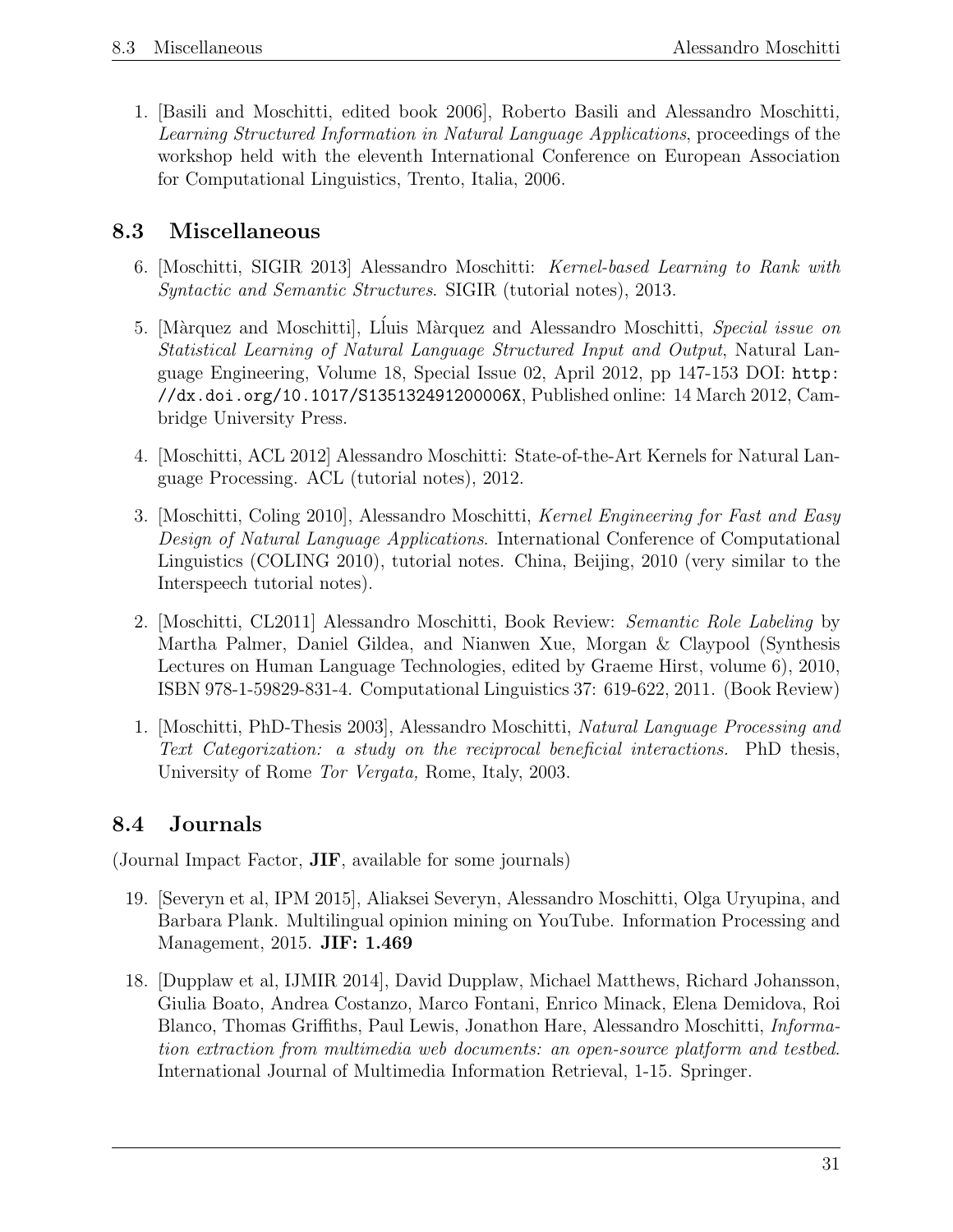- 17. [Semeraro et al, IAJ 2013], Giovanni Semeraro, Pierpaolo Basile, Roberto Basili, Marco de Gemmis, Chiara Ghidini, Maurizio Lenzerini, Pasquale Lops, Alessandro Moschitti, Cataldo Musto, Fedelucio Narducci, Arianna Pipitone, Roberto Pirrone, Piero Poccianti, Luciano Serafini. Semantic Technologies for Industry: from Knowledge Modeling and Integration to Intelligent Applications. Intelligenza Artificiale, Volume 7, Number 2 / 2013.
- 16. [Johansson and Moschitti, CLJ 2013] Richard Johansson and Alessandro Moschitti, Relational Features in Fine-grained Opinion Analysis, Computational Linguistics, Volume 39, Issue 3, 2013. JIF: 1.696 – Class 1 VQR
- 15. [Nguyen and Moschitti, IAJ 2013] Vien Nguyen and Alessandro Moschitti, Structural Reranking Models for Named Entity Recognition, Special issue on Natural Language Processing in the Web Era, Intelligenza Artificiale, IOS Press, Volume 6.2, 2012.
- 14. [Severyn and Moschitti, DMK 2012] Aliaksei Severyn, Alessandro Moschitti: Fast Support Vector Machines for Convolution Tree Kernels. Data Mining Knowledge Discovery 25: 325-357, 2012. JIF: 1.545 – Class 1 VQR
- 13. [Dinarelli et al. IEEE-TASL 2011] Marco Dinarelli, Alessandro Moschitti, and Giuseppe Riccardi. Discriminative Reranking for Spoken Language Understanding. IEEE Transaction on Audio, Speech and Language Processing, 2011.10.1109/ TASL.2012 .2093520. **JIF: 1.782.** (not in VQR but it is equivalent to IEEE Transaction on Speech and Language Processing)
- 12. [Moschitti and Quarteroni, IPMJ 2011], Alessandro Moschitti and Silvia Quarteroni, Linguistic Kernels for Answer Re-ranking in Question Answering Systems, Information and Processing Management: an International journal, ELSEVIER, 2011. JIF: 1.673 - Class 1 VQR
- 11. [Zanzotto et al, FIJ 2011], Fabio Massimo Zanzotto, Lorenzo Dell'Arciprete, and Alessandro Moschitti, Efficient Graph Kernels for Textual Entailment Recognition. Published by the European Association for Theoretical Computer Science, EATCS. Fundamenta Informaticae Journal. JIF:  $0.471$  – Class 2 VQR
- 10. [Giannone et al, IJDAR 2010], Cristina Giannone, Roberto Basili, Paolo Naggar and Alessandro Moschitti, Supervised Semantic Relation Mining from Linguistically Noisy Text Documents, International Journal on Document Analysis and Recognition (IJ-DAR), 2010. DOI 10.1007/s10032-010-0138-0 JIF: 1.03 – Class 1 VQR
- 9. [Hahn et al., IEEE-TASL 2011] S. Hahn, M. Dinarelli, C. Raymond, F. Lefevre, P. Lehnen, R. De Mori, A. Moschitti, H. Ney, G. Riccardi, Comparing Stochastic Approaches to Spoken Language Understanding in Multiple Languages, IEEE Transaction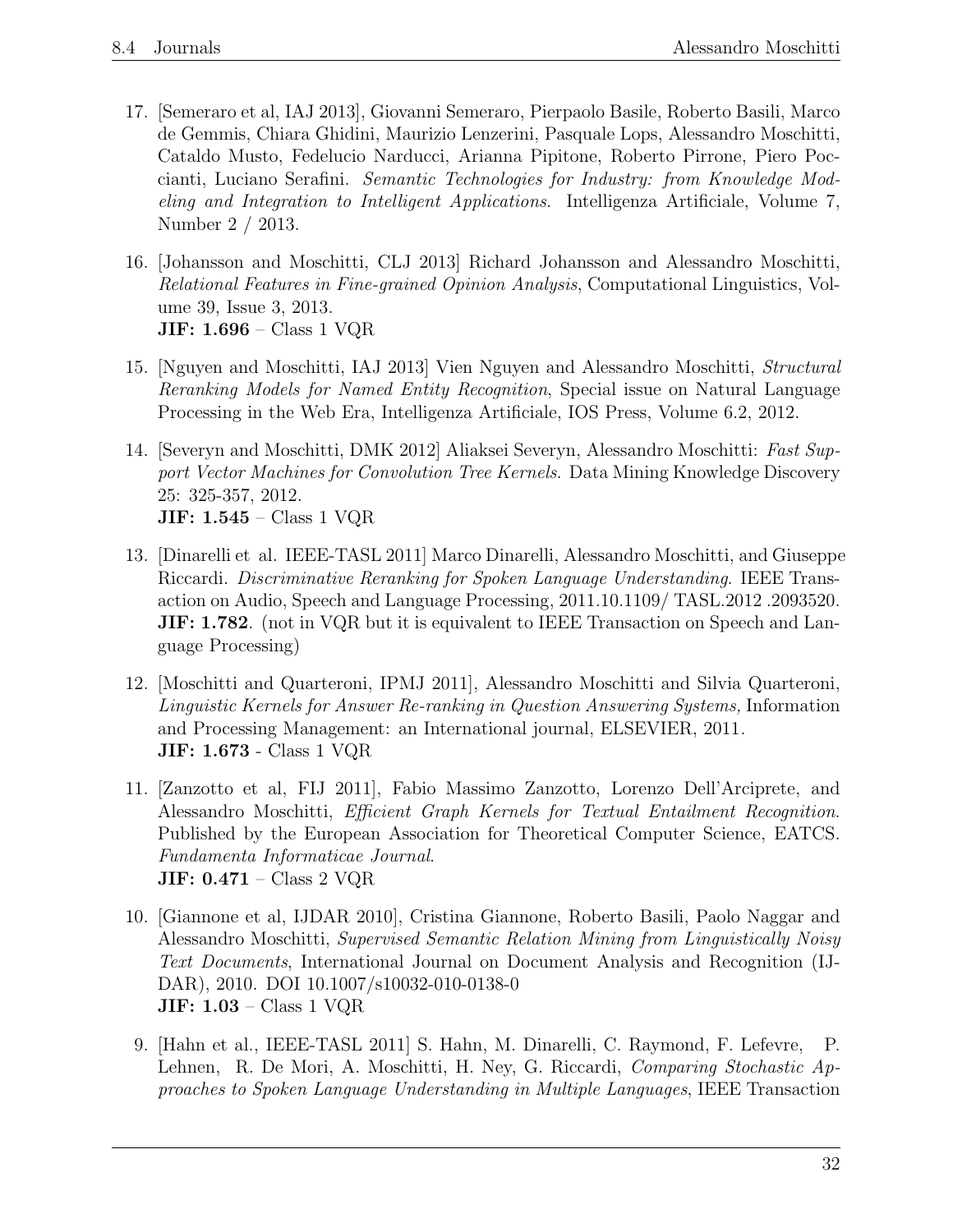on Audio, Speech and Language Processing, ISSN: 1558-7916, Digital Object Identifier: 10.1109/TASL.2010.2093520

**JIF: 1.782.** (not in VQR but it is equivalent to IEEE Transaction on Speech and Language Processing VQR 1)

- 8. [Moschitti et al, CLJ 2008], Alessandro Moschitti, Daniele Pighin and Roberto Basili. Tree Kernels for Semantic Role Labeling, Special Issue on Semantic Role Labeling, Computational Linguistics Journal. 2008. **JIF: 2.656** – Class 1 VQR
- 7. [Zanzotto et al, NLE 2009], Fabio Massimo Zanzotto, Marco Pennacchiotti and Alessandro Moschitti, A Machine Learning Approach to Textual Entailment Recognition, Special Issue on Textual Entailment Recognition, Natural Language Engineering, Cambridge University Press, 2009. JIF: 0.432 – Class 2 VQR
- 6. [Basili et al., AAIJ 2006], Roberto Basili, Alessandro Moschitti and Maria Teresa Pazienza, Extensive evaluation of efficient NLP-driven text classification. In Applied Artificial Intelligence Journal in July 2006. JIF: 0.616 – Class 2 VQR
- 5. [Basili et al., JDIM 2006], Roberto Basili, Marco Cammisa, Emanuale Donati and Alessandro Moschitti, Semantic indexing and hyperlinking of multimedia news: the RitroveRAI System, in Journal of Digital Information Management, 2006.
- 4. [Basili et al., INFORMATICA 2006] Roberto Basili, Marco Cammisa and Alessandro Moschitti, A Semantic Kernel to classify texts with very few training examples, in Informatica, an international journal of Computing and Informatics, 2006.
- 3. [Basili et al., IEEE 2003], Roberto Basili, Alessandro Moschitti, Maria Teresa Pazienza and Fabio Massimo Zanzotto, Personalizing Web publishing via information extraction. Special Issue on Advances in Natural Language Processing, IEEE Intelligent System, IEEE Computer Society, Junuary/Febraury 2003. JIF: 2.56 – Class 1 VQR
- 2. [Basili and Moschitti, IJAIT 2002], Roberto Basili and Alessandro Moschitti, Intelligent NLP-Driven Text Classification. International Journal on Artificial Intelligence Tools, World Scientific publishing, Vol. 11, No. 3, September 2002. JIF:0.453 – Class 4 VQR
- 1. [Moschitti, NNW 2000], Alessandro Moschitti, A novel neural approximation technique for integer formulation of the asymmetric traveling salesman problem. International Journal on Neural Network and Mass-Parallel Computing and Information Systems, ICS editor, Vol. 10, 653-664, 2000. JIF:0.381 – Class 4 VQR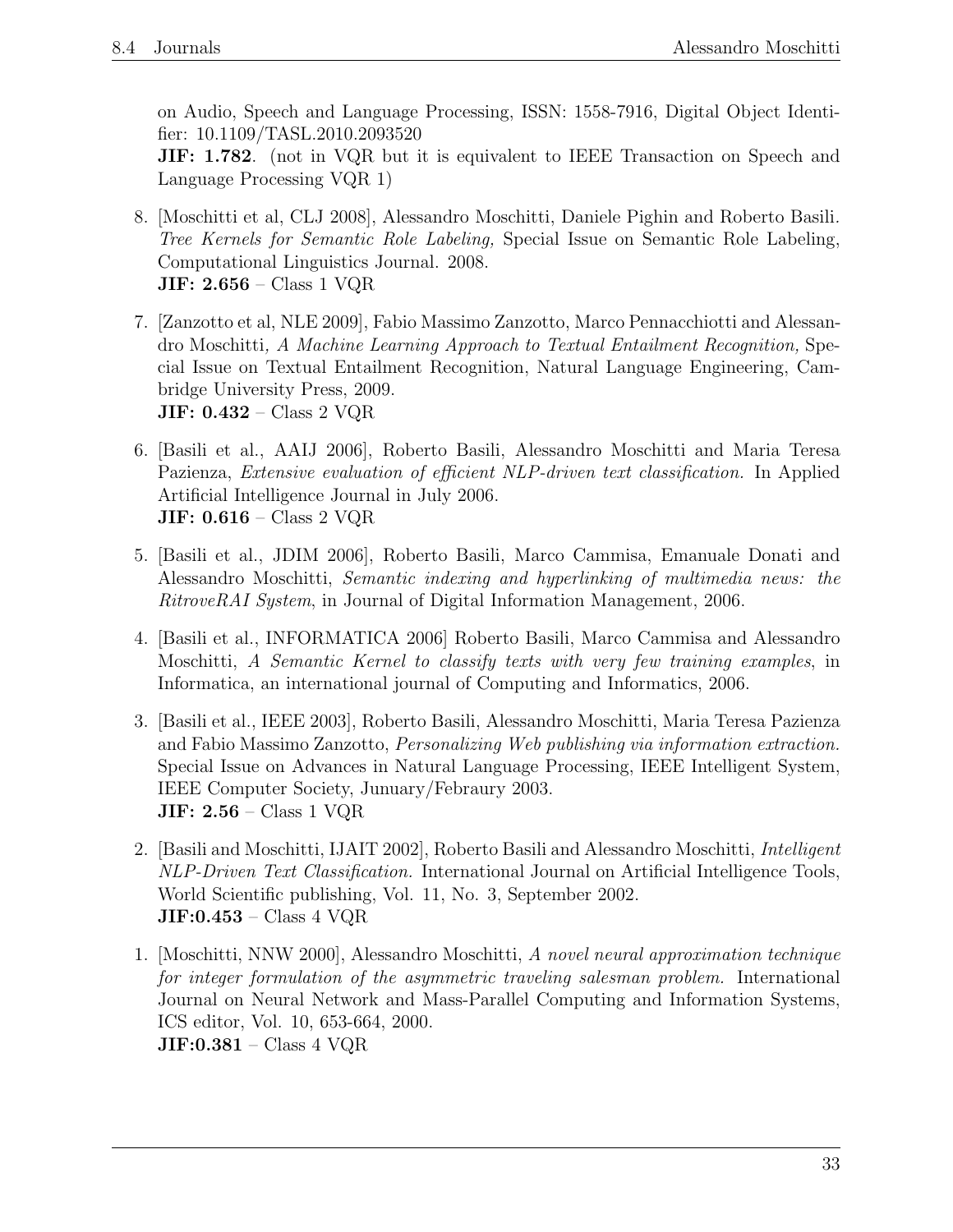# 8.5 Top-Tier Conferences

(They are also classified  $A/A^*$  in the Core Conference Portal – http://103.1.187.206/core)

- 93. [Tymoshenko and Moschitti, CIKM 2015], Kateryna Tymoshenko, Alessandro Moschitti: Assessing the Impact of Syntactic and Semantic Structures for Answer Passages Reranking. In Proceedings of The 24th ACM International Conference on Information and Knowledge Management (CIKM 2015): 1451-1460, Melbourne, Australia, Oct. 19-23, 2015. Best Paper Award.
- 92. [Joty et al., EMNLP 2015], Shafiq Joty, Alberto Barrn-Cedeo, Giovanni Da San Martino, Simone Filice, Alessandro Moschitti, Llus Mrquez and Preslav Nakov. Global Thread-level Inference for Comment Classification in Community Question Answering. In Proceedings of the Conference on Empirical Methods in Natural Language Processing (EMNLP 2015), Lisbon, Portugal. September 2015.
- 91. [Severyn and Moschitti, SIGIR 2015], Aliaksei Severyn, Alessandro Moschitti: Learning to Rank Short Text Pairs with Convolutional Deep Neural Networks. The 38th Annual ACM SIGIR Conference (SIGIR 2015): 373-382, Santiago, Chile, August 9-13, 2015.
- 90. [Severyn and Moschitti, SIGIR-short 2015], Aliaksei Severyn, Alessandro Moschitti: Twitter Sentiment Analysis with Deep Convolutional Neural Networks. The 38th Annual ACM SIGIR Conference (SIGIR 2015): 959-962, Santiago, Chile, August 9-13, 2015.
- 89. [Barlacchi et al., ACL 2015], Gianni Barlacchi, Massimo Nicosia, Alessandro Moschitti: SACRY: Syntax-based Automatic Crossword puzzle Resolution sYstem. Association for Computational Linguistics and The Asian Federation of Natural Language Processing (System Demonstrations) (ACL-IJCNLP): 79-84, Beijing, China, July 26-29, 2015.
- 88. [Severyn et al., ACL 2015], Aliaksei Severyn, Massimo Nicosia, Gianni Barlacchi, Alessandro Moschitti: Distributional Neural Networks for Automatic Resolution of Crossword Puzzles. Association for Computational Linguistics and The Asian Federation of Natural Language Processing (ACL-IJCNLP) 2015: 199-204, Beijing, China, July 26-29, 2015
- 87. [Barrn-Cedeo et al., ACL 2015], Alberto Barrn-Cedeo, Simone Filice, Giovanni Da San Martino, Shafiq Joty, Llus Mrquez, Preslav Nakov, Alessandro Moschitti. Thread-Level Information for Comment Classification in Community Question Answering. In Proceedings of the 53rd Annual Meeting of the Association for Computational Linguistics and the 7th International Joint Conference on Natural Language Processing of the Asian Federation of Natural Language Processing (ACL-IJCNLP 2015), Beijing, China, July 2015.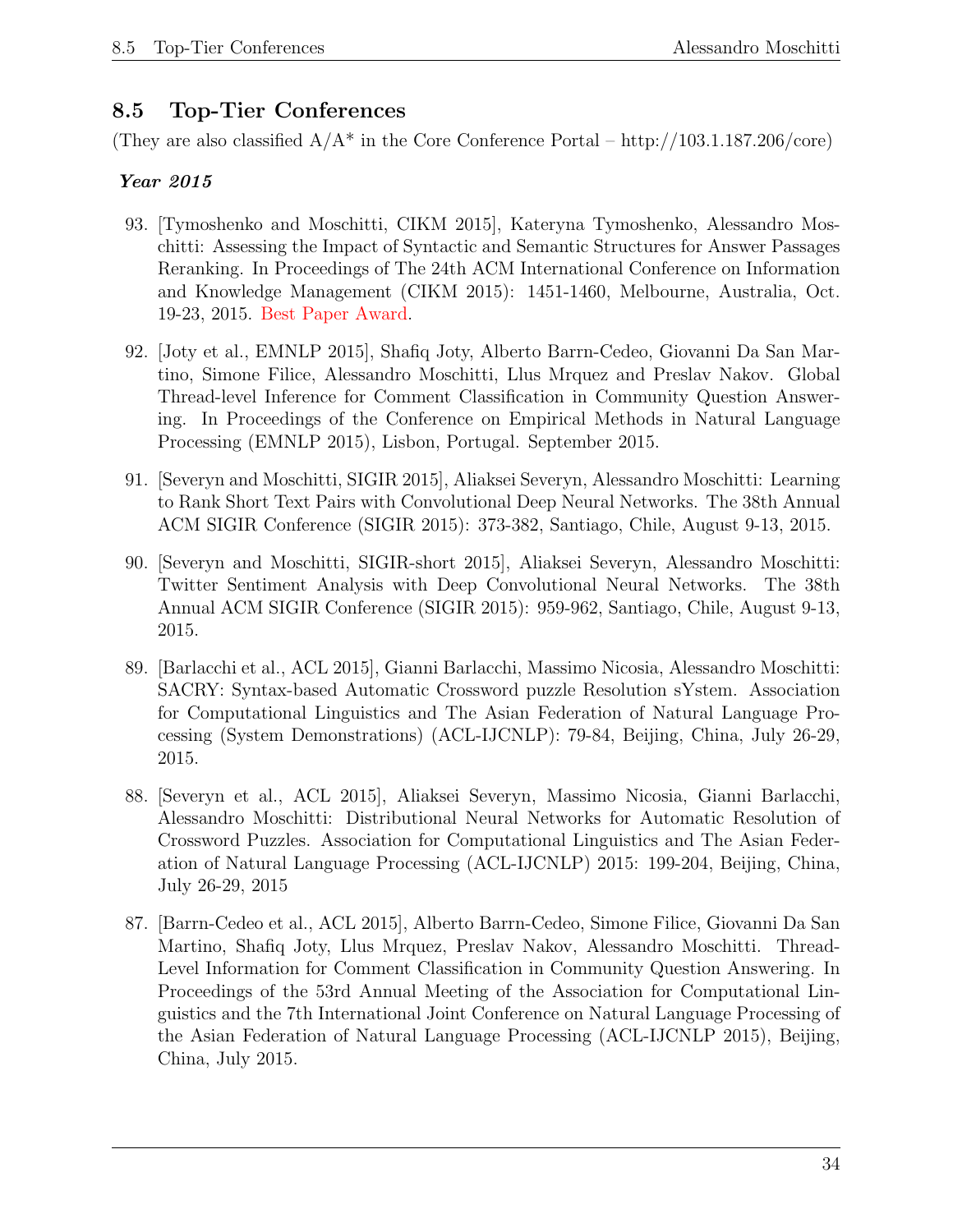- 86. [Filice et al., ACL 2015], Simone Filice, Giovanni Da San Martino, Alessandro Moschitti. Structural Representations for learning relations between pairs of texts. Proceedings of the 53rd Annual Meeting of the Association for Computational Linguistics and the 7th International Joint Conference on Natural Language Processing of the Asian Federation of Natural Language Processing (ACL-IJCNLP 2015), Beijing, China, July 2015.
- 85. [Uryupina and Moschitti, \*SEM 2015], Olga Uryupina and Alessandro Moschitti. A state-of-the-art mention-pair model for coreference resolution. In proceedings of the Fourth Joint Conference on Lexical and Computational Semantics (\*SEM). Association for Computational Linguistics. Denver, Colorado, June 2015.
- 84. [Lei et al., NAACL 2015], Tao Lei, Yuan Zhang, Llus Mrquez, Alessandro Moschitti, Regina Barzilay. High-Order Low-Rank Tensors for Semantic Role Labeling. Proceedings of the Conference of the North American Chapter of the Association for Computational Linguistics Human Language Technologies (NAACL HLT), 1150-1160, Denver, Colorado, USA, May 31 to June 5, 2015.
- 83. [Severyn and Moschitti, NAACL 2015], Aliaksei Severyn, Alessandro Moschitti. On the Automatic Learning of Sentiment Lexicons. Proceedings of the Conference of the North American Chapter of the Association for Computational Linguistics Human Language Technologies (NAACL HLT), 1397-1402, Denver, Colorado, USA, May 31 to June 5, 2015.
- 82. [Nicosia et al., ECIR 2015], Massimo Nicosia, Gianni Barlacchi, Alessandro Moschitti: Learning to Rank Aggregated Answers for Crossword Puzzles. Proceedings of the 37th European Conference on Information Retrieval (ECIR): 556-561, Vienna, Austria, Mar 29- Apr 2, 2015.

- 81. [Joty and Moschitti, EMNLP 2014], Shafiq Joty and Alessandro Moschitti, Discriminative Reranking of Discourse Parses Using Tree Kernels. In proceedings of EMNLP 2014.
- 80. [Guzman et al., EMNLP 2014], Francisco Guzmán, Shafiq Joty, Lluis Màrquez, Alessandro Moschitti, Preslav Nakov and Massimo Nicosia, Learning to Differentiate Good from Bad Translations. In proceedings of EMNLP 2014.
- 79. [Saleh et al., EMNLP 2014], Iman Saleh, Alessandro Moschitti, Preslav Nakov, Llu`ıs Màrquez and Shafiq Joty, Semantic Kernels for Semantic Parsing. In proceedings of EMNLP 2014.
- 78. [Saleh et al., Coling 2014], Iman Saleh, Scott Cyphers, Jim Glass, Shafiq Joty, Llu`ıs Marquez, Alessandro Moschitti and Preslav Nakov, A Study of using Syntactic and Semantic Structures for Concept Segmentation and Labeling. In proceedings of Coling 2014.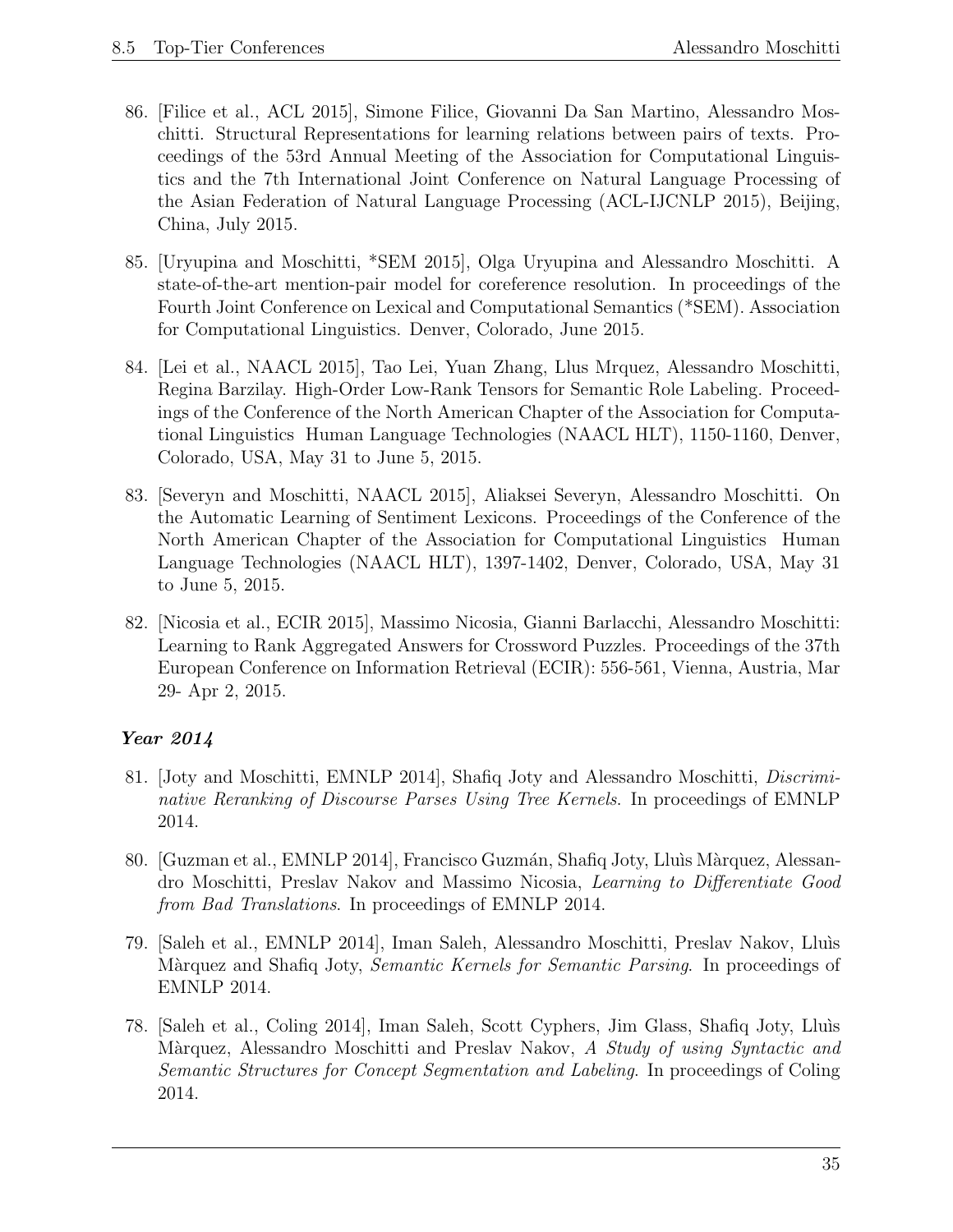- 77. [Barlacchi et al., CoNLL 2014], Gianni Barlacchi, Massimo Nicosia, Alessandro Moschitti, Learning to Rank Answer Candidates for Automatic Resolution of Crossword Puzzles. In proceedings of CoNLL 2014.
- 76. [Severyn et al., SIGIR 2014], Aliaksei Severyn, Alessandro Moschitti, Manos Tsagkias, Richard Berendsen and Maarten de Rijke. A Syntax-Aware Re-ranker for Microblog Retrieval. In proceedings of SIGIR 2014 (short paper).
- 75. [Severyn et al., ACL 2014], Aliaksei Severyn, Alessandro Moschitti, Olga Uryupina, Barbara Plank, and Katja Filippova, Opinion Mining on YouTube. In proceedings of ACL 2014.
- 74. [Gonzalo et al., SMIR-SIGIR 2014], Julio Gonzalo, Hang Li, Alessandro Moschitti and Jun Xu, Semantic Matching in Information Retrieval (SMIR), workshop abstract. In proceedings of at SIGIR 2014.
- 73. [Tymoshenko et al., EACL 2014], Kateryna Tymoshenko, Alessandro Moschitti and Aliaksei Severyn. Encoding Semantic Resources in Syntactic Structures for Passage Reranking. In proceedings of the European Chapter of the Association for Computational Linguistics (EACL 2014), Gothenburg, Sweden, 2014.

- 72. [Severyn and Moschitti, EMNLP 2013], Aliaksei Severyn and Alessandro Moschitti, Automatic Feature Engineering for Answer Selection and Extraction. In proceedings of the Conference on Empirical Methods in Natural Language Processing (EMNLP 2013), Seattle, Washington, USA. October, 2013.
- 71. [Severyn et al., ACL 2013], Aliaksei Severyn and Massimo Nicosia and Alessandro Moschitti. Learning Semantic Textual Similarity with Structural Representations. In proceedings of the Annual Meeting of the Association for Computational Linguistics (ACL 2013 - short paper), Sofia, Bulgaria, August 2013.
- 70. [Plank and Moschitti, ACL 2013], Barbara Plank and Alessandro Moschitti. Embedding Semantic Similarity in Tree Kernels for Domain Adaptation of Relation Extraction. In proceedings of the Annual Meeting of the Association for Computational Linguistics (ACL 2013), Sofia, Bulgaria, August 2013.
- 69. [Severyn et al., CIKM 2013], Aliaksei Severyn and Massimo Nicosia and Alessandro Moschitti. Building Structures from Classifiers for Passage Reranking. In proceedings of the Conference on Information and Knowledge Management, San Francisco, CA, US, CIKM 2013.
- 68. [Moschitti, SIGIR 2013], Alessandro Moschitti, Kernel-based learning to rank with syntactic and semantic structures. In proceedings of the 36th Annual ACM SIGIR Conference (tutorial). July 28 - August 1, 2013. Dublin, Ireland.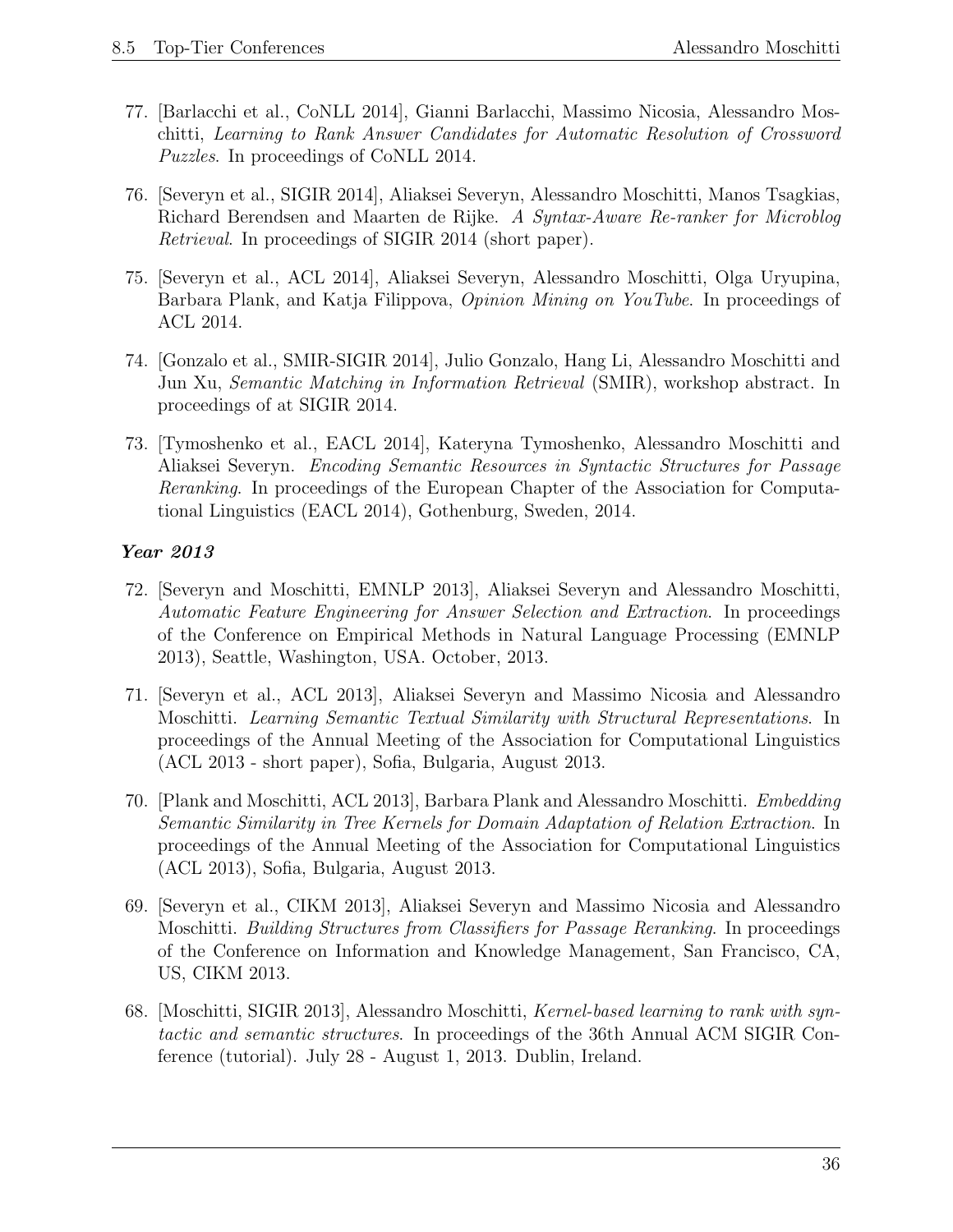- 67. [Severyn and Moschitti, IJCAI 2013], Aliaksei Severyn and Alessandro Moschitti. Fast Linearization of Tree Kernels over Large-Scale Data. In proceedings of the 23rd International Joint Conference on Artificial Intelligence (IJCAI 2013), Beijing, China, August 3-9, 2013.
- 66. [Severyn et al., CoNLL 2013], Aliaksei Severyn and Massimo Nicosia and Alessandro Moschitti. Learning Adaptable Patterns for Passage Reranking. In proceedings of the Seventeenth Conference on Computational Natural Language Learning (CoNLL 2013), Sofia, Bulgaria.
- 65. [Pradhan et al., CoNLL 2013], Sameer Pradhan, Alessandro Moschitti, Nianwen Xue, Hwee Tou Ng, Anders Bjorkelund, Olga Uryupina, Yuchen Zhang, Zhi Zhong. Towards Robust Linguistic Analysis using OntoNotes. In proceedings of the Seventeenth Conference on Computational Natural Language Learning (CoNLL 2013), Sofia, Bulgaria.
- 64. [Severyn et al., \*SEM 2013], Aliaksei Severyn and Massimo Nicosia and Alessandro Moschitti. *iKernels-Core: Tree Kernel Learning for Textual Similarity*. In proceedings of the Second Joint Conference on Lexical and Computational Semantics (\*SEM 2013), Shared Task of Semantic Textual Similarity (STS), Atlanta, USA.
- 63. [Moschitti et al., IJCNLP 2013], Alessandro Moschitti, Siddharth Patwardhan, Chris Welty. Long-Distance Time-Event Relation Extraction. In proceedings of The 6th International Joint Conference on Natural Language Processing (IJCNLP 2013), October 14-18, 2013, Nagoya, Japan.
- 62. [Uryupina and Moschitti, IJCNLP 2013], Olga Uryupina and Alessandro Moschitti. Multilingual Mention Detection for Coreference Resolution. In proceedings of The 6th International Joint Conference on Natural Language Processing (IJCNLP 2013), October 14-18, 2013, Nagoya, Japan.
- 61. [Ju et al., ECIR 2013], Qi Ju, Alessandro Moschitti, Richard Johansson, Learning to Rank from Structures in Hierarchical Text Classification. In proceeding of the  $35<sup>th</sup>$ European Conference of Information Retrieval, Moscow, Russia, 24-27, March 2013.
- 60. [Ju and Moschitti, ECIR 2013], Qi Ju and Alessandro Moschitti, Incremental Reranking for Hierarchical Text Classification. In proceeding of the  $35<sup>th</sup>$  European Conference of Information Retrieval (short paper), Moscow, Russia, 24-27, March 2013.

59. [Pradhan et al, CoNLL-shared task 2012], Sameer Pradhan, Alessandro Moschitti, Nianwen Xue, Olga Uryupina and Yuchen Zhang. The CoNLL-2012 Shared Task: Modeling Multilingual Unrestricted Coreference in OntoNotes. Proceedings of the CoNLL-2012 Shared Task: Modeling Multilingual Unrestricted Coreference in OntoNotes held in conjunction with the Joint Conference on EMNLP and CoNLL, 2012, Jeju Island, Korea, Association for Computational Linguistics, 1–40.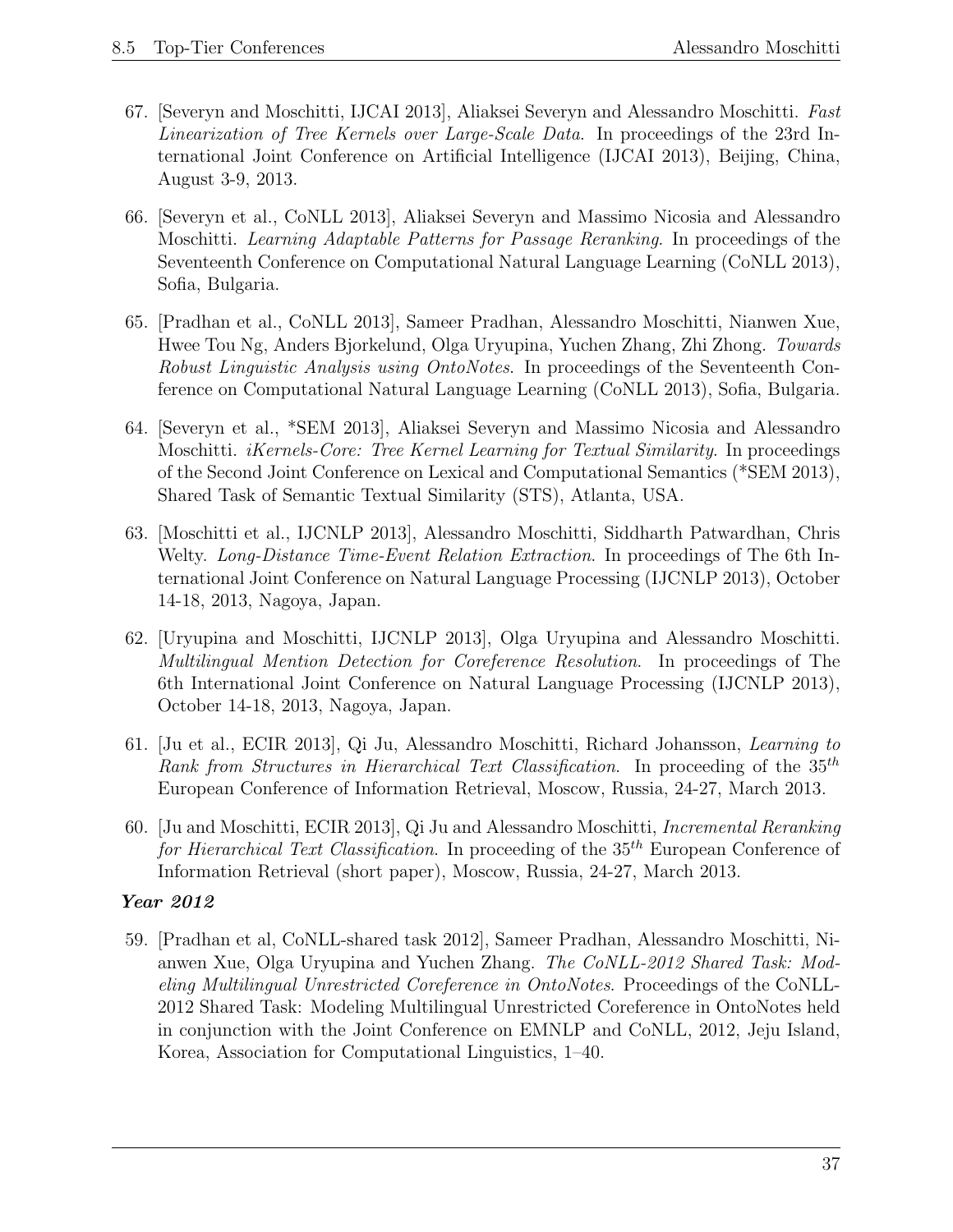- 58. [Patwardhan et al, CIKM 2012] Siddharth Patwardhan, Branimir Boguraev, Apoorv Agarwal, Alessandro Moschitti, Jennifer Chu-Carroll, Labeling by Landscaping: Classifying Tokens in Context by Pruning and Decorating Trees. In Proceedings of the Conference on Information and Knowledge Management, Maui Hawaii, CIKM 2012.
- 57. [Severyn and Moschitti, SIGIR 2012] Aliaksei Severyn, Alessandro Moschitti: Structural relationships for large-scale learning of answer re-ranking. ACM SIGIR Special Interest Group on Information Retrieval, Portland, Oregon, US, 2012.
- 56. [Moschitti et al., ACL 2012] Alessandro Moschitti, Qi Ju, Richard Johansson: Modeling Topic Dependencies in Hierarchical Text Categorization. ACL 2012: 759-767
- 55. [Moschitti, ACL 2012] Alessandro Moschitti: State-of-the-Art Kernels for Natural Language Processing. ACL 2012 (tutorial abstract).
- 54. [Croce et al., ACL 2012] Danilo Croce, Alessandro Moschitti, Roberto Basili, Martha Palmer: Verb Classification using Distributional Similarity in Syntactic and Semantic Structures. ACL 2012: 263-272
- 53. [Uryupina et al, CoNLL-shared task 2012], Olga Uryupina, Alessandro Moschitti, and Massimo Poesio. BART goes multilingual: The UniTN / Essex submission to the CoNLL-2012 Shared Task, Proceedings of the CoNLL-2012 Shared Task: Joint Conference on EMNLP and CoNLL, 2012, Jeju Island, Korea, Association for Computational Linguistics, 122–128.
- 52. [Giordani and Moschitti, Coling 2012] Alessandra Giordani, Alessandro Moschitti, Translating Questions to SQL Queries with Generative Parsers Discriminatively Reranked. Proceedings of the 24rd International Conference on Computational Linguistics (Coling) – Poster, Bombai, Mumbai, India, 2012.

- 51. [Croce et al. CIKM 2011] Danilo Croce, Alessandro Moschitti, and Roberto Basili. Semantic Convolution Kernels Over Dependency Trees. In Proceeding of ACM 21th Conf. on Information and Knowledge Management (CIKM'11) - Poster, Glasgow, UK, 2011.
- 50. [Nguyen and Moschitti, IJCNLP 2011] Truc Vien T. Nguyen and Alessandro Moschitti. Joint distant and direct supervision for relation extraction. In Proceedings of The 5th International Joint Conference on Natural Language Processing, Chiang Mai, Thailand, November 2011, Association for Computational Linguistics.
- 49. [Severyn and Moschitti, ECML PKDD 2011] Aliaksei Severyn and Alessandro Moschitti. Fast support vector machines for structural kernels. In ECML-PKDD, 2011, Greece, 2011. Best Machine Learning Student Paper Award
- 48. [Croce et al., EMNLP 2011] Danilo Croce, Alessandro Moschitti, and Roberto Basili. Structured lexical similarity via convolution kernels on dependency trees. In Proceedings of the 2011 Conference on Empirical Methods in Natural Language Processing,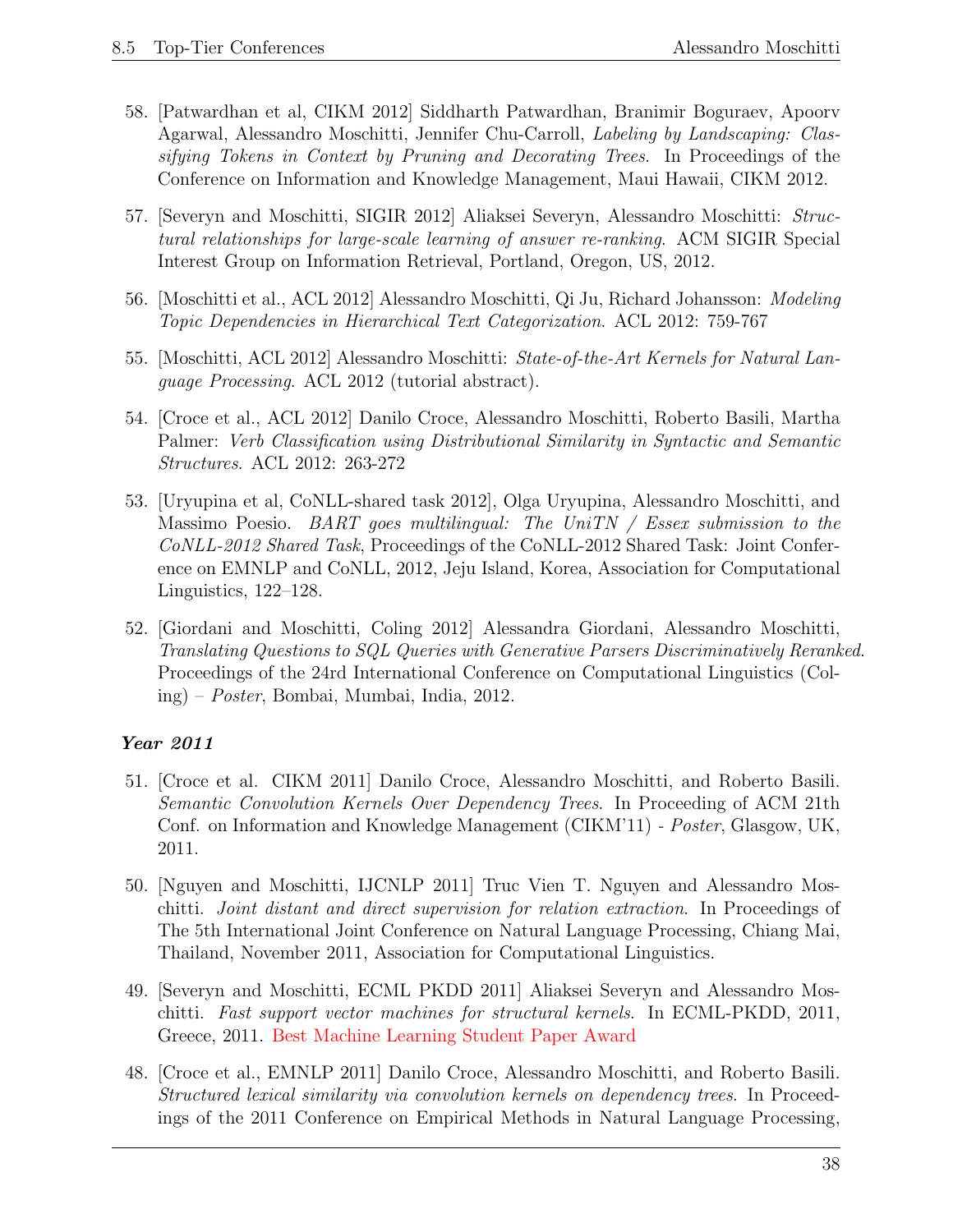pages 1034–1046, Edinburgh, Scotland, UK., July 2011. Association for Computational Linguistics.

- 47. [Moschitti et al, EMNLP 2011] Alessandro Moschitti, Jennifer Chu-carroll, Siddharth Patwardhan, James Fan, and Giuseppe Riccardi. Using syntactic and semantic structural kernels for classifying definition questions in Jeopardy! In Proceedings of the 2011 Conference on Empirical Methods in Natural Language Processing, pages 712– 724, Edinburgh, Scotland, UK., July 2011. Association for Computational Linguistics.
- 46. [Nguyen and Moschitti, ACL-HLT 2011] Truc Vien T. Nguyen and Alessandro Moschitti. End-to-end relation extraction using distant supervision from external semantic repositories. In Proceedings of the 49th Annual Meeting of the Association for Computational Linguistics: Human Language Technologies, pages 277–282, Portland, Oregon, USA, June 2011. Association for Computational Linguistics.
- 45. [Johansson and Moschitti, ACL-HLT 2011] Richard Johansson and Alessandro Moschitti. Extracting opinion expressions and their polarities – exploration of pipelines and joint models. In Proceedings of the 49th Annual Meeting of the Association for Computational Linguistics: Human Language Technologies, pages 101–106, Portland, Oregon, USA, June 2011. Association for Computational Linguistics.

- 44. [Severyn & Moschitti, ECML PKDD 2010], Aliaksei Severyn and Alessandro Moschitti, Large-Scale Support Vector Learning with Structural Kernels, In Proceedings of the 21th European Conference on Machine Learning (ECML-PKDD 2010), Barcelona, Spain, 2010.
- 43. [Mehdad et al., HLT-NAACL 2010], Yashar Mehdad, Alessandro Moschitti and Fabio Massimo Zanzotto. Syntactic/Semantic Structures for Textual Entailment Recognition. Human Language Technology - North American chapter of the Association for Computational Linguistics (HLT-NAACL), 2010, Los Angeles, California.
- 42. [Pighin & Moschitti, CoNLL 2010], Daniele Pighin and Alessandro Moschitti. On Reverse Feature Engineering of Syntactic Tree Kernels. In Proceedings of the 2010 Conference on Natural Language Learning, Uppsala, Sweden, July 2010. Association for Computational Linguistics.
- 41. [Johansson & Moschitti, CoNLL 2010], Richard Johansson and Alessandro Moschitti. Syntactic and Semantic Structure for Opinion Expression Detection. In Proceedings of the 2010 Conference on Natural Language Learning, Uppsala, Sweden, July 2010. Association for Computational Linguistics.
- 40. [Johansson & Moschitti, COLING 2010], Richard Johansson and Alessandro Moschitti, Reranking Models in Fine-grained Opinion Analysis. In proceedings of the  $23^{rd}$  International Conference on Computational Linguistics (COLING), August 2010, Beijing, China.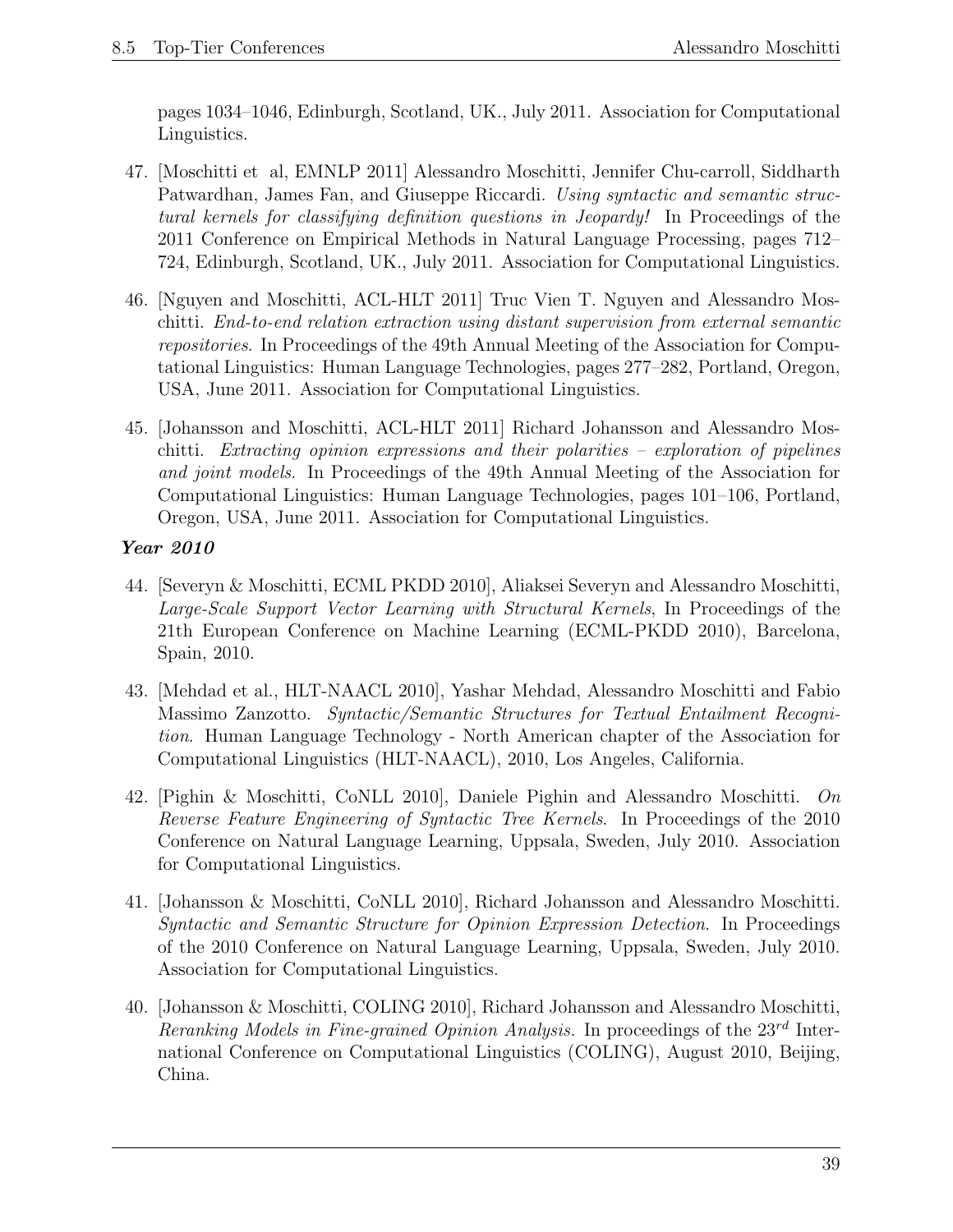39. [Vien et al., COLING 2010], Thi Truc Vien Nguyen, Alessandro Moschitti and Giuseppe Riccardi. Kernel-based Reranking for Entity Extraction. In proceedings of the  $23^{rd}$ International Conference on Computational Linguistics (COLING), August 2010, Beijing, China.

- 38. [Moschitti, EACL 2009] Alessandro Moschitti. Syntactic and semantic kernels for short text pair categorization. In Proceedings of the 12th Conference of the European Chapter of the ACL (EACL 2009), pages 576–584, Athens, Greece, March 2009. Association for Computational Linguistics.
- 37. [Dinarelli et al., EACL 2009] Marco Dinarelli, Alessandro Moschitti, and Giuseppe Riccardi. Re-ranking models for spoken language understanding. In Proceedings of the 12th Conference of the European Chapter of the ACL (EACL 2009), pages 202–210, Athens, Greece, March 2009. Association for Computational Linguistics.
- 36. [Nguyen et al., EMNLP 2009] Truc-Vien Nguyen, Alessandro Moschitti, and Giuseppe Riccardi. Convolution kernels on constituent, dependency and sequential structures for relation extraction. In Proceedings of the Conference on Empirical Methods in Natural Language Processing, pages 1378–1387, Singapore, August 2009. Association for Computational Linguistics.
- 35. [Dinarelli et al., EMNLP 2009] Marco Dinarelli, Alessandro Moschitti, and Giuseppe Riccardi. Re-ranking models based-on small training data for spoken language understanding. In Proceedings of the Conference on Empirical Methods in Natural Language Processing, pages 1076–1085, Singapore, August 2009. Association for Computational Linguistics.
- 34. [Coppola et al., HLT-NAACL 2009], Bonaventura Coppola, Alessandro Moschitti, and Giuseppe Riccardi. Shallow semantic parsing for spoken language understanding. In Proceedings of Human Language Technologies: The 2009 Annual Conference of the North American Chapter of the Association for Computational Linguistics, Companion Volume: Short Papers, pages 85–88, Boulder, Colorado, June 2009. Association for Computational Linguistics.
- 33. [Pighin and Moschitti, EMNLP 2009], Daniele Pighin and Alessandro Moschitti. Reverse engineering of tree kernel feature spaces. In Proceedings of the 2009 Conference on Empirical Methods in Natural Language Processing, pages 111–120, Singapore, August 2009. Association for Computational Linguistics.
- 32. [Pighin and Moschitti, CoNLL 2009], Daniele Pighin and Alessandro Moschitti. Efficient linearization of tree kernel functions. In Proceedings of the Thirteenth Conference on Computational Natural Language Learning (CoNLL-2009), pages 30–38, Boulder, Colorado, June 2009. Association for Computational Linguistics.
- 31. [Giordani and Moschitti, ECML PKDD 2009], Alessandra Giordani and Alessandro Moschitti. Syntactic Structural Kernels for Natural Language Interfaces to Databases. In ECML/PKDD, pages 391–406, Bled, Slovenia, 2009.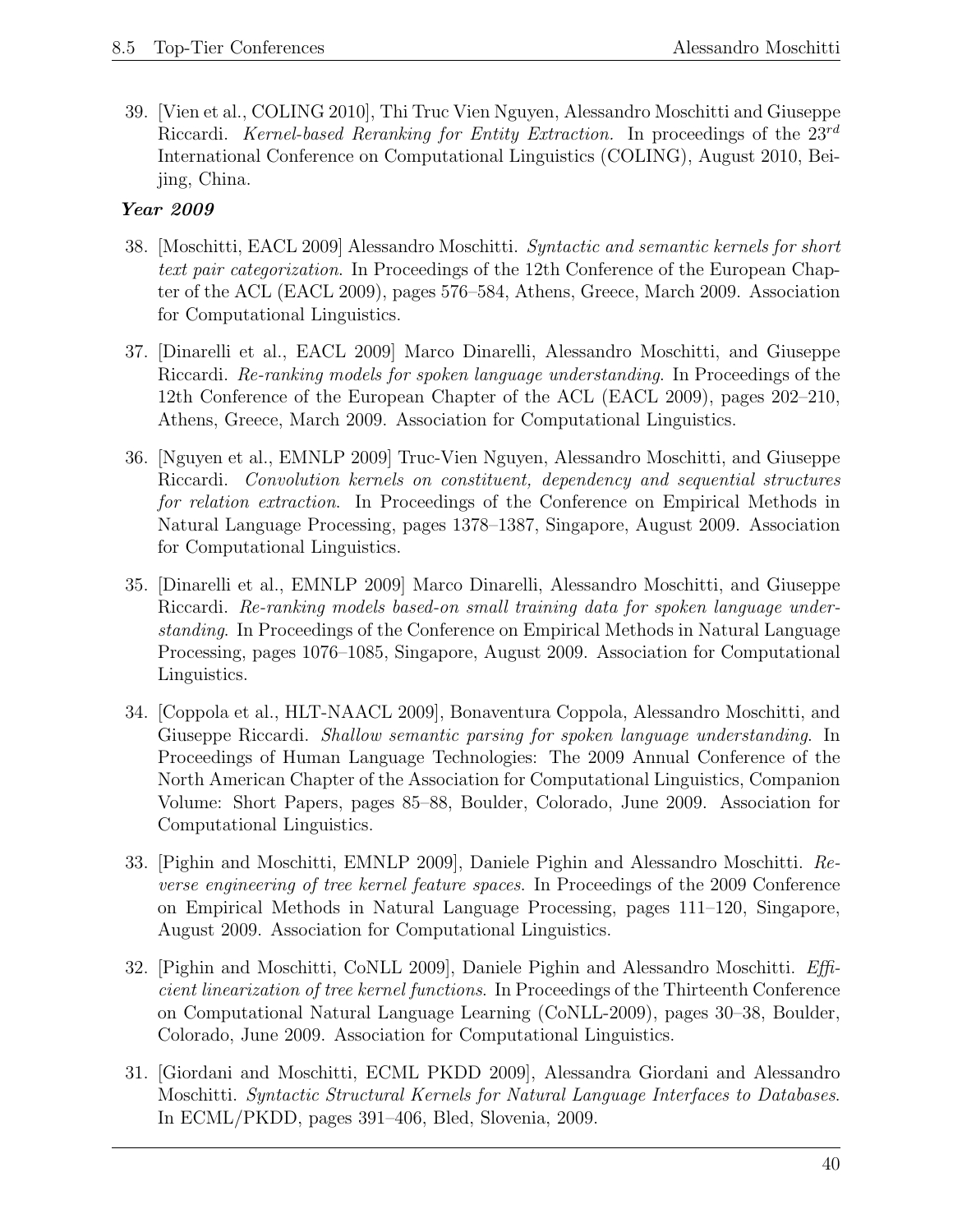30. [Dinarelli et al., Interspeech 2009], Marco Dinarelli, Alessandro Moschitti, and Giuseppe Riccardi. Concept segmentation and labeling for conversational speech. In Proceedings of the 10th Annual Conference of the International Speech Communication Association, Brighton, September 2009.

### Year 2008

- 29. [Diab et al. ACL 2008], Mona Diab, Alessandro Moschitti, Daniele Pighin, Semantic Role Labeling Systems for Arabic Language using Kernel Methods. In proceedings of the 46th Conference of the Association for Computational Linguistics (ACL'08). Main Paper Section. Columbus, OH, USA, June 2008. FBK-IRST – HLT Production Price
- 28. [Moschitti and Quarteroni, ACL 2008], Alessandro Moschitti, Silvia Quarteroni, Kernels on Linguistic Structures for Answer Extraction. In proceedings of the 46th Conference of the Association for Computational Linguistics (ACL'08). Short Paper Section. Columbus, OH, USA, June 2008.
- 27. [Versley et al., ACL 2008], Yannick Versley, Simone Paolo Ponzetto, Massimo Poesio, Vladimir Eidelman, Alan Jern, Jason Smith, Xiaofeng Yang, Alessandro Moschitti, BART: A Modular Toolkit for Coreference Resolution. In Proceedings of the 46th Conference of the Association for Computational Linguistics (ACL'08), Demo Section. Columbus, OH, USA, June 2008.
- 26. [Moschitti, CIKM 2008], Alessandro Moschitti, Kernel Methods, Syntax and Semantics for Relational Text Categorization. In proceeding of ACM 17th Conference on Information and Knowledge Management (CIKM). Napa Valley, California, 2008.
- 25. [Versley et al., Coling 2008], Yannick Versley, Alessandro Moschitti, Massimo Poesio, Xiaofeng Yang, Coreference Systems based on Kernels Methods. In Proceedings of The 22nd International Conference on Computational Linguistics (Coling 08). Manchester, England, 2008.
- 24. [Coppola et al., ICDM 2008], Bonaventura Coppola, Alessandro Moschitti, and Daniele Pighin, Generalized Framework for Syntax-based Relation Mining. Accepted as a regular paper at the Eighth IEEE International Conference on Data Mining, Pisa, Italy, Dec. 15-19, 2008, IEEE Computer Society Press.

- 23. [Moschitti and Zanzotto, ICML 2007], Alessandro Moschitti and Fabio Massimo Zanzotto, Fast and Effective Kernels for Relational Learning from Texts, Proceedings of The 24th Annual International Conference on Machine Learning (ICML 2007).
- 22. [Moschitti et al., ACL 2007], Alessandro Moschitti, Silvia Quarteroni, Roberto Basili and Suresh Manandhar, Exploiting Syntactic and Shallow Semantic Kernels for Question/Answer Classification, Proceedings of the 45th Conference of the Association for Computational Linguistics (ACL), Prague, June 2007.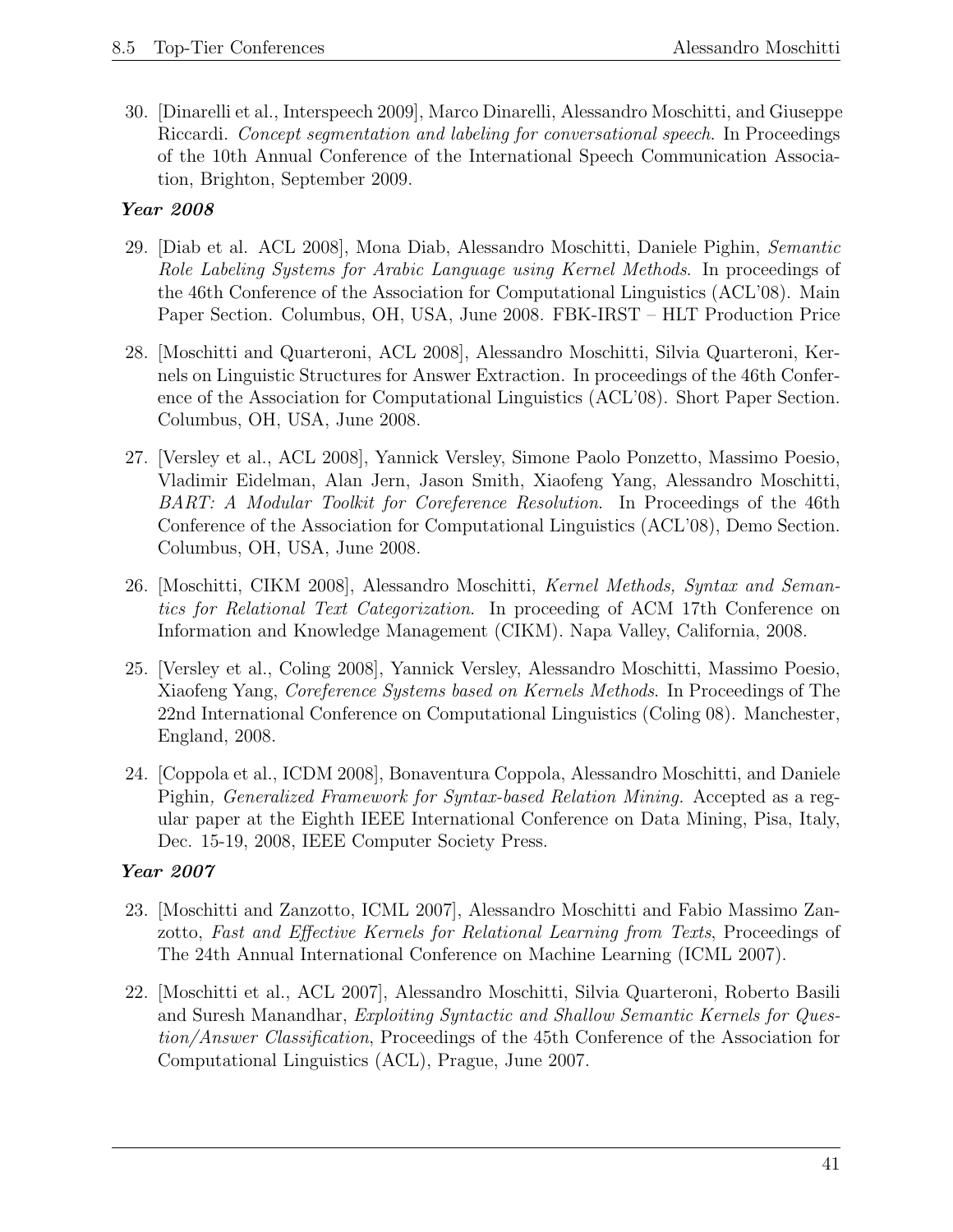- 21. [Bloehdorn and Moschitti, ECIR 2007], Stephan Bloehdorn and Alessandro Moschitti, Combined Syntactic and Semantic Kernels for Text Classification. In the 29th European Conference on Information Retrieval (ECIR), April 2007, Rome, Italy. Lecture notes in Computer Science - Springer Verlag.
- 20. [Quarteroni et al., ECIR 2007], Silvia Quarteroni, Alessandro Moschitti, Suresh Manandhar and Roberto Basili. Advanced Structural Representations for Question Classification and Answer Re-ranking. In the 29th European Conference on Information Retrieval (ECIR), April 2007, Rome, Italy. Lecture notes in Computer Science - Springer Verlag.
- 19. [Bloehdorn and Moschitti, CIKM 2007], Stephan Bloehdorn, Alessandro Moschitti: Structure and semantics for expressive text kernels. In proceeding of ACM 16th Conference on Information and Knowledge Management (CIKM-short paper) 2007: 861-864, Portugal.

#### Y ear 2006

- 18. [Moschitti, ECML 2006], Alessandro Moschitti, Efficient Convolution Kernels for Dependency and Constituent Syntactic Trees. In Proceedings of the 17th European Conference on Machine Learning, Berlin, Germany, 2006.
- 17. [Aiolli et al., ICDM 2006], Fabio Aiolli, Giovanni Da San Martino, Alessandro Sperduti, and Alessandro Moschitti, Fast On-line Kernel Learning for Trees, International Conference on Data Mining (ICDM) 2006 (short paper).
- 16. [Bloehdorn et al., ICDM 2006], Stephan Bloehdorn, Roberto Basili, Marco Cammisa, Alessandro Moschitti, Semantic Kernels for Text Classification based on Topological Measures of Feature Similarity. In Proceedings of the 6th IEEE International Conference on Data Mining (ICDM 06), Hong Kong, 18-22 December 2006. (short paper).
- 15. [Zanzotto and Moschitti, COLING-ACL 2006], Fabio Massimo Zanzotto and Alessandro Moschitti, Automatic learning of textual entailments with cross-pair similarities. In Proceedings of the Joint 21st International Conference on Computational Linguistics and 44th Annual Meeting of the Association for Computational Linguistics (COLING-ACL), Sydney, Australia, 2006.
- 14. [Giuglea and Moschitti, COLING-ACL 2006], Ana-Maria Giuglea and Alessandro Moschitti, Semantic Role Labeling via FrameNet, VerbNet and PropBank. In Proceedings of the Joint 21st International Conference on Computational Linguistics and 44th Annual Meeting of the Association for Computational Linguistics (COLING-ACL), Sydney, Australia, 2006.
- 13. [Moschitti, EACL 2006], Alessandro Moschitti, Making tree kernels practical for natural language learning. In Proceedings of the Eleventh International Conference on European Association for Computational Linguistics, Trento, Italy, 2006.
- 12. [Moschitti et al., CoNLL 2006], Alessandro Moschitti, Daniele Pighin and Roberto Basili. Semantic Role Labeling via Tree Kernel joint inference. In Proceedings of the 10th Conference on Computational Natural Language Learning, New York, USA, 2006.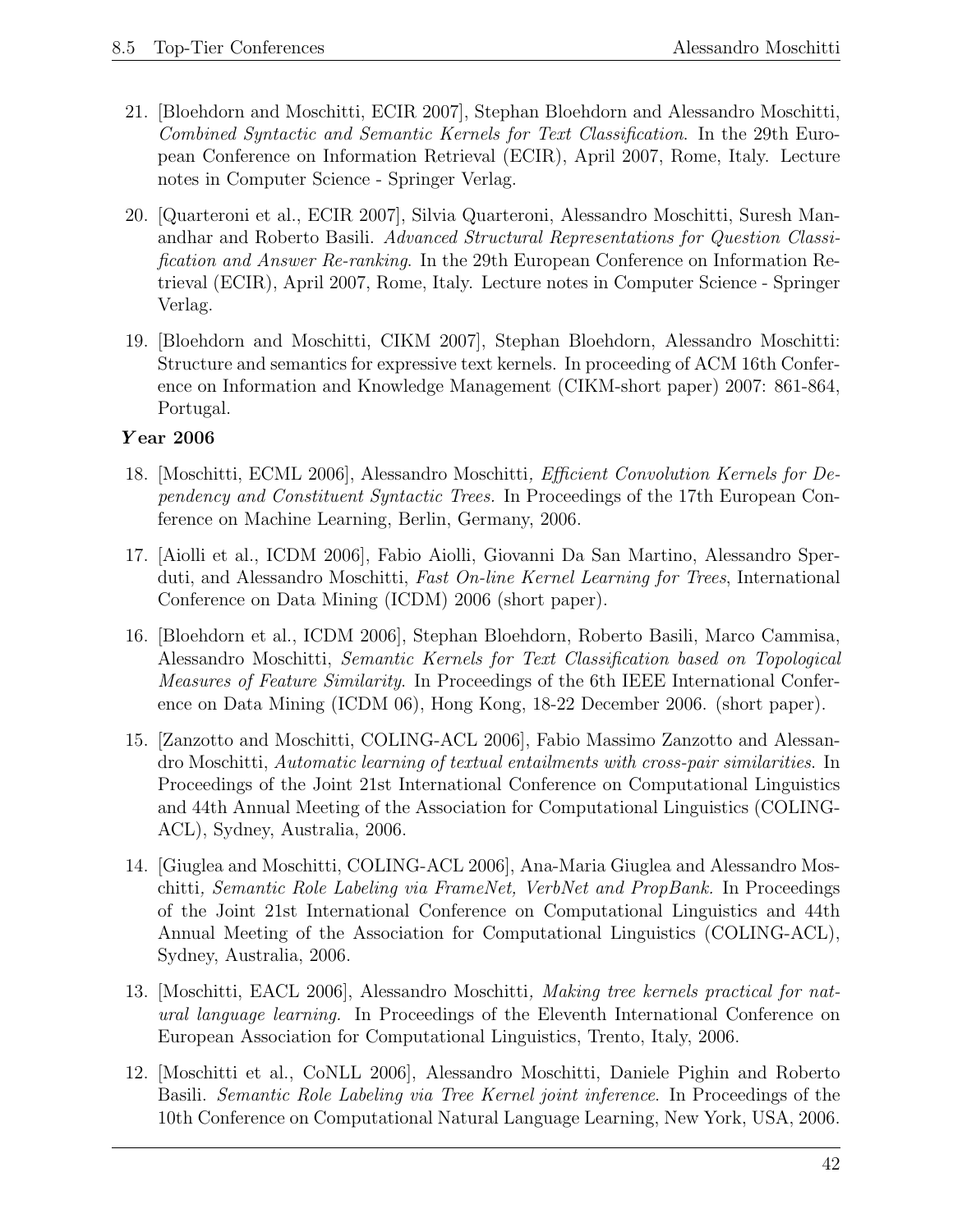- 11. [Moschitti et al., ECAI 2006], Alessandro Moschitti, Bonaventura Coppola, Daniele Pighin and Roberto Basili, Semantic Tree Kernels to classify Predicate Argument Structures. In Proceedings of the 17th European Conference on Artificial Intelligence, Riva del Garda, Italy, 2006.
- 10. [Giuglea and Moschitti, ECAI 2006], Ana-Maria Giuglea and Alessandro Moschitti, Shallow Semantic Parsing Based on FrameNet, VerbNet and PropBank. In Proceedings of the 17th European Conference on Artificial Intelligence, Riva del Garda, Italy, 2006.
- 9. [Moschitti, HLT-NAACL 2006], Alessandro Moschitti, Syntactic Kernels for Natural Language Learning: the Semantic Role Labeling Case. Human Language Technology - North American chapter of the Association for Computational Linguistics (short paper), New York, USA, 2006.

- 8. [Basili et al., CoNLL 2005], Roberto Basili, Marco Cammisa and Alessandro Moschitti, Effective use of Wordnet semantics via kernel-based learning. In Proceedings of the 9th Conference on Computational Natural Language Learning (CoNLL 2005), Ann Arbor (MI), USA, 2005
- 7. [Moschitti et al., CoNLL 2005], Alessandro Moschitti, Ana-Maria Giuglea, Bonaventura Coppola and Roberto Basili. Hierarchical Semantic Role Labeling. In Proceedings of the 9th Conference on Computational Natural Language Learning (CoNLL 2005 shared task), Ann Arbor (MI), USA, 2005.

## Year 2004

- 6. [Moschitti, ACL 2004], Alessandro Moschitti, A study on Convolution Kernels for Shallow Semantic Parsing. In proceedings of the 42-th Conference on Association for Computational Linguistics (ACL-2004), Barcelona, Spain, 2004.
- 5. [Moschitti and Bejan, CoNLL 2004], Alessandro Moschitti and Cosmin Adrian Bejan, A Semantic Kernel for Predicate Argument Classification. In proceedings of the Eighth Conference on Computational Natural Language Learning (CoNLL-2004), Boston, MA, USA, 2004.
- 4. [Moschitti and Basili, ECIR 2004], Alessandro Moschitti and Roberto Basili, Complex Linguistic Features for Text Classification: a comprehensive study. In proceedings of the 26th European Conference on Information Retrieval (ECIR 2004), Sunderland, U.K., 2004. Lecture notes in Computer Science - Springer Verlag.

#### Year 2003 and before

3. [Moschitti, ECIR 2003], Alessandro Moschitti, A study on optimal parameter tuning for Rocchio text classifier. In proceedings of the 25th European Conference on Information Retrieval (ECIR 2003), Pisa, Italy, 2003. Lecture notes in Computer Science - Springer Verlag.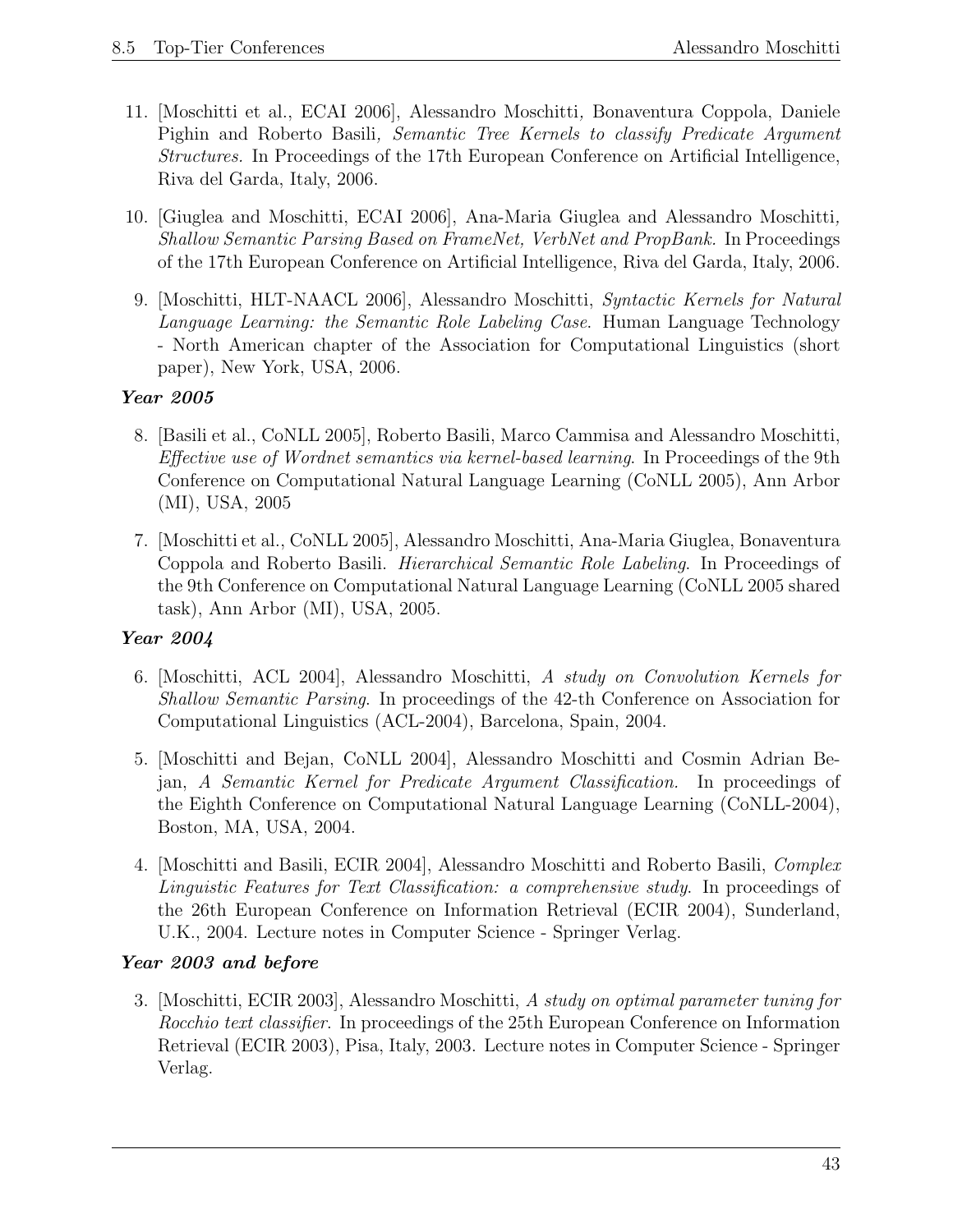- 2. [Basili et al., ECAI 2002], Roberto Basili, Alessandro Moschitti, Maria Teresa Pazienza, Empirical Investigation of fast text categorization over linguistic features. In proceedings of the 15th European Conference on Artificial Intelligence (ECAI 2002), Lyon, France, 2002.
- 1. [Basili et al., IJCAI 2001], Roberto Basili, Alessandro Moschitti and Maria Teresa Pazienza, NLP-driven IR: Evaluating performance over a text classification task. In proceedings of the 17th International Joint Conference of Artificial Intelligence (IJCAI 2001), Seattle, Washington, USA, 2001.

# 8.6 Book Chapters and Springer Publications

(not published in top-tier conferences)

- 21. [Croce et al., PARLI 2015], Danilo Croce, Roberto Basili, Alessandro Moschitti, Semantic Tree Kernels for Statistical Natural Language Learning, Harmonization and Development of Resources and Tools for Italian Natural Language Processing within the PARLI Project. Volume 589 of the series Studies in Computational Intelligence pp 93-113, Switzerland, January 2015.
- 20. [Giordani and Moschitti, NLDB 2012] Alessandra Giordani, Alessandro Moschitti: Generating SQL Queries Using Natural Language Syntactic Dependencies and Metadata. NLDB 2012: 164-170, Lecture Notes in Computer Science, Springer.
- 19. [Bennaceur et al, FMCO 2012] Amel Bennaceur, Richard Johansson, Alessandro Moschitti, Romina Spalazzese, Daniel Sykes, and Valérie Issarny. Automatic Service Categorization through Machine Learning in Emergent Middleware. In Proceedings of Software Technologies Concertation on Formal Methods for Components and Objects (FMCO).Turin, Italy, 2012. Lecture Notes in Computer Science, Springer.
- 18. [Bennaceur et al, ISOLA 2012] Amel Bennaceur, Valérie Issarny, Richard Johansson, Alessandro Moschitti, Daniel Sykes, and Romina Spalazzese. Machine Learning for Automatic Classification of Web Service Interface Descriptions. In ISoLA 2011 Workshops, Communications in Computer and Information Science (CCIS) 336, pp. 220–231, Heidelberg, 2012. Springer.
- 17. [Bennaceur et al, JIMSE 2012] Amel Bennaceur, Falk Howar, Valérie Issarny, Richard Johansson, Alessandro Moschitti, Romina Spalazzese, Bernhard Steffen, and Daniel Sykes. Machine Learning for Emergent Middleware. In Proceedings of the Joint workshop on Intelligent Methods for Software System Engineering (JIMSE) held in ECAI 2012. Montpellier, France, 2012. (The revised version published in Trustworthy Eternal Systems via Evolving Software, Data and Knowledge. Communications in Computer and Information Science (CCIS), Springer, Volume 379, 2013).
- 16. [Corazza et al, JIMSE 2012] Anna Corazza, Valerio Maggio, Sergio Di Martino, Alessandro Moschitti, Andrea Passerini, Fabrizio Silvestri and Giuseppe Scanniello, Using Machine Learning and Information Retrieval Techniques to Improve Software Maintainability. In Proceedings of the Joint workshop on Intelligent Methods for Software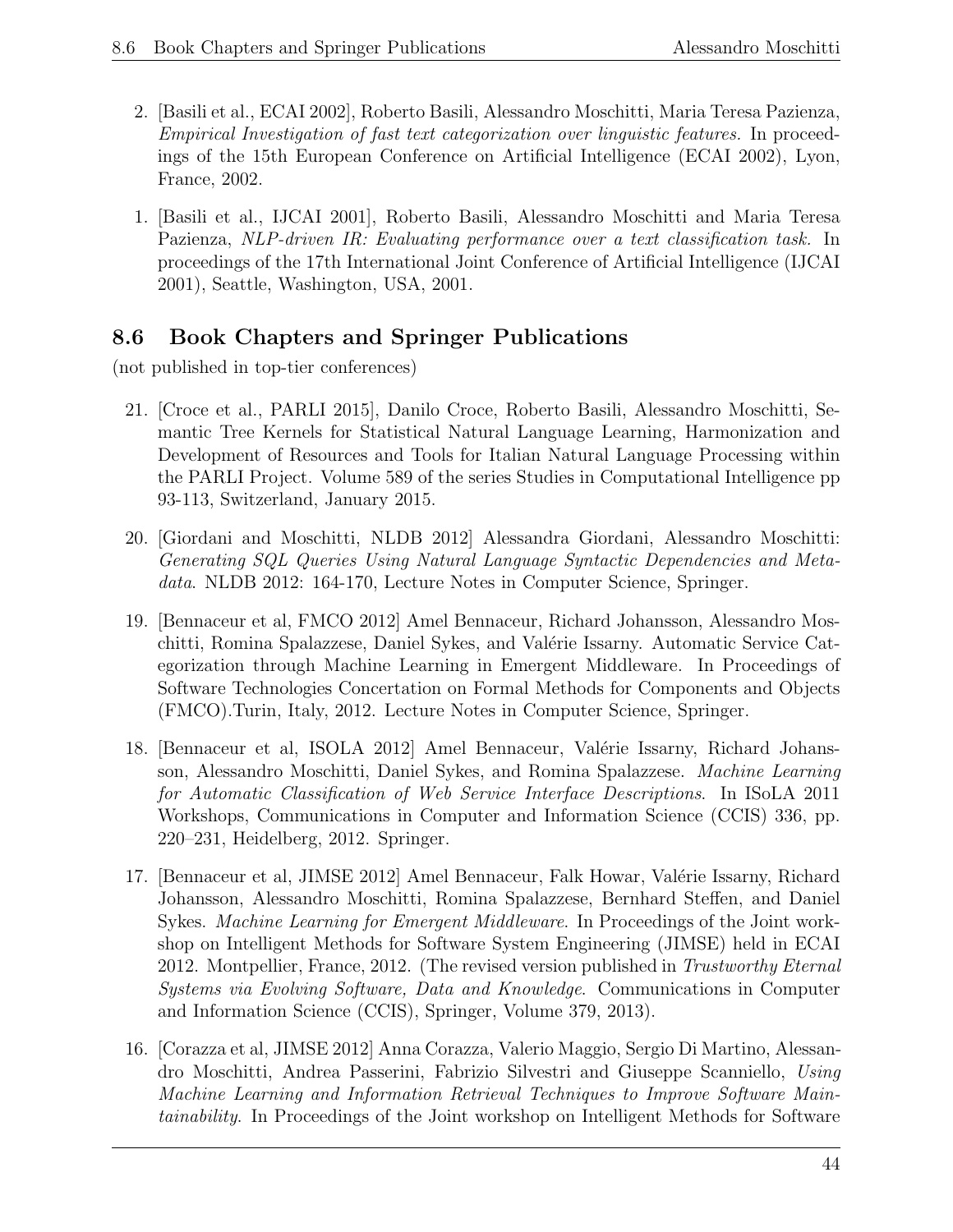System Engineering (JIMSE) held in ECAI 2012. Montpellier, France, 2012. Trustworthy Eternal Systems via Evolving Software, Data and Knowledge. Communications in Computer and Information Science (CCIS), Volume 379, 2013, Springer).

- 15. [Gander et al, JIMSE 2012] Matthias Gander, Michael Felderer, Basel Katt, Alessandro Moschitti and Ruth Breu, Anomaly Detection in the Cloud: Detecting Security Incidents via Machine Learning. In Proceedings of the Joint workshop on Intelligent Methods for Software System Engineering (JIMSE) held in ECAI 2012. Montpellier, France, 2012. (The revised version published in Trustworthy Eternal Systems via Evolving Software, Data and Knowledge. Communications in Computer and Information Science (CCIS), Volume 379, 2013, Springer).
- 14. [Giordani and Moschitti, JIMSE 2012] Alessandra Giordani and Alessandro Moschitti, Automatic Generation and Reranking of SQL-Derived Answers to NL Questions. In Proceedings of the Joint workshop on Intelligent Methods for Software System Engineering (JIMSE) held in ECAI 2012. Montpellier, France, 2012. (The revised version published in Trustworthy Eternal Systems via Evolving Software, Data and Knowledge. Communications in Computer and Information Science (CCIS) Volume 379, 2013, Springer).
- 13. [Basili et al, Evalita 2011] Roberto Basili, Diego De Cao, Alessandro Lenci, Alessandro Moschitti, and Giulia Venturi, EvalIta 2011: the Frame Labeling over Italian Texts Task, In Lecture Notes in Computer Science, 2012, Springer.
- 12. [Moschitti, SFM 2011] Alessandro Moschitti, Kernel-Based Machines for Abstract and Easy Modeling of Automatic Learning. In: Formal Methods for Eternal Networked Software Systems - 11th International School on Formal Methods for the Design of Computer, Communication and Software Systems, SFM 2011, pages 458-503, Bertinoro, Italy, June 2011. Advanced Lectures. Lecture Notes in Computer Science, Springer,.
- 11. [Bennaceur et al., EternalS 2011] Amel Bennaceur, Richard Johansson, Alessandro Moschitti, Romina Spalazzese, Daniel Sykes, Rachid Saadi, and Valerie Issarny. Inferring affordances using learning techniques. In The First Workshop on Trustworthy Eternal Systems via Evolving Software, Data and Knowledge: EternalS'11. In Communications in Computer and Information Science (CCIS), 2011, Springer.
- 10. [Severyn and Moschitti, EternalS 2011] Aliaksei Severyn and Alessandro Moschitti. Large-scale learning with structural kernels for class-imbalanced datasets. In First Workshop on Trustworthy Eternal Systems via Evolving Software, Data and Knowledge: EternalS'11. In Communications in Computer and Information Science (CCIS) Springer, 2011.
- 9. [Moschitti, ISOLA 2010], Alessandro Moschitti, Introduction to the EternalS Track: Trustworthy Eternal Systems via Evolving Software, Data and Knowledge. In Proceedings of the 4th International Symposium On Leveraging Applications of Formal Methods, Verification and Validation. Lecture Notes in Computer Science. Springer Verlag, 2010.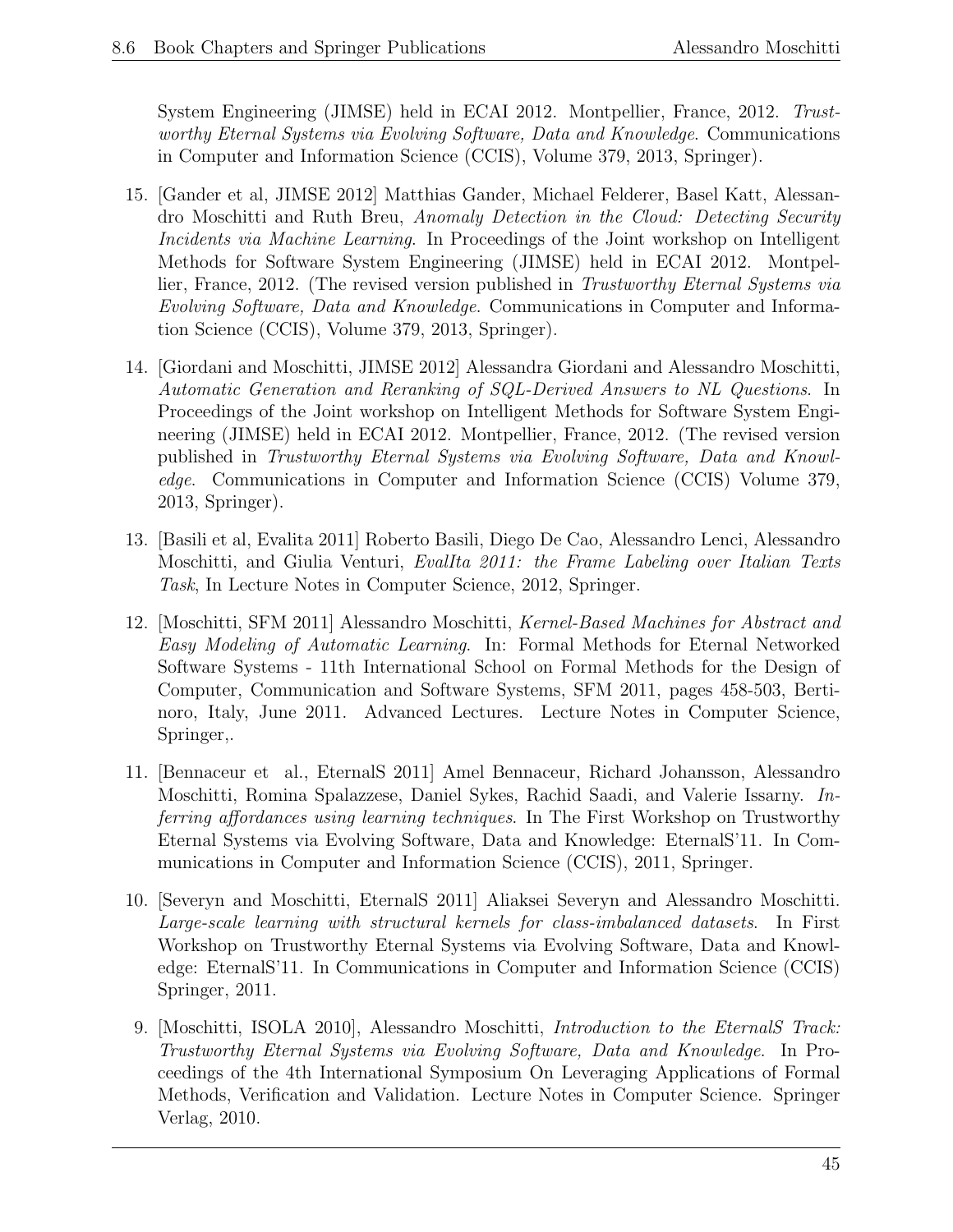- 8. [Moschitti, ISOLA 2010], Alessandro Moschitti, LivingKnowledge: Kernel Methods for Relational Learning and Semantic Modeling. In Proceedings of the 4th International Symposium On Leveraging Applications of Formal Methods, Verification and Validation. Lecture Notes in Computer Science, 2010, Springer.
- 7. [Basili et al., 2009, Cicling 2009], Roberto Basili, Daniele Cao, Danilo Croce, Bonaventura Coppola, and Alessandro Moschitti. Cross-Language Frame Semantics Transfer in Bilingual Corpora. In Proceedings of the 10th International Conference on Computational Linguistics and Intelligent Text Processing, pages 332–345, Mexico, 2009. Lecture Notes in Computer Science, Springer. Best paper award.
- 6. [Giordani and Moschitti, NLDB 2009], Alessandra Giordani and Alessandro Moschitti. Semantic Mapping between Natural Language Questions and SQL Queries via Syntactic Pairing. In 14th International Conference on Applications of Natural Language to Information Systems, Saarbrücken, Advanced Lectures, Lecture Notes in Computer Science, Germany, 2009.
- 5. [Vien et al., AIxIA 2009], Thi Truc Vien Nguyen, Alessandro Moschitti and Giuseppe Riccardi, Conditional Random Fields: Discriminative Training over Statistical features for Named Entity Recognition in proceedings of XIth international conference of the Italian Association for Artificial Intelligence", p. 20-24, Reggio Emilia, Italy, December 9-12, 2009. Lecture Notes in Computer Science.
- 4. [Basili and Moschitti, 2008] Roberto Basili and Alessandro Moschitti, Apprendimento Automatico. In Instrumentum vocale: intelligenza artificiale e linguaggio; Bianchini F., Gliozzo A., Matteuzzi M. editors, Bononia University Press, 2008.
- 3. [Pighin and Moschitti, AIxIA 2007], Daniele Pighin and Alessandro Moschitti, A Tree Kernel-based Shallow Semantic Parser for Thematic Role Extraction, Proceeding of the Conference of Italian Association for Artificial Intelligence, Rome, Italy, 2007. Lecture notes in Computer Science - Springer Verlag.
- 2. [Cilia and Moschitti, AIxIA 2007], Elisa Cilia and Alessandro Moschitti, Advanced Tree-based Kernels for Protein Classification, Proceeding of the Conference of Italian Association for Artificial Intelligence, Rome, Italy, 2007. Lecture notes in Computer Science - Springer Verlag
- 1. [Basili et al., AIxIA 2001], Roberto Basili, Alessandro Moschitti and Maria Teresa Pazienza, A hybrid approach to optimize feature selection process in text classification. In proceedings of the 7th Conference of the Italian Association for Artificial Intelligence (AIxIA 2001), Bari 2001. Lecture notes in Computer Science - Springer Verlag.

# 8.7 Other Conferences

(non top-tier conferences, also classified either B or C)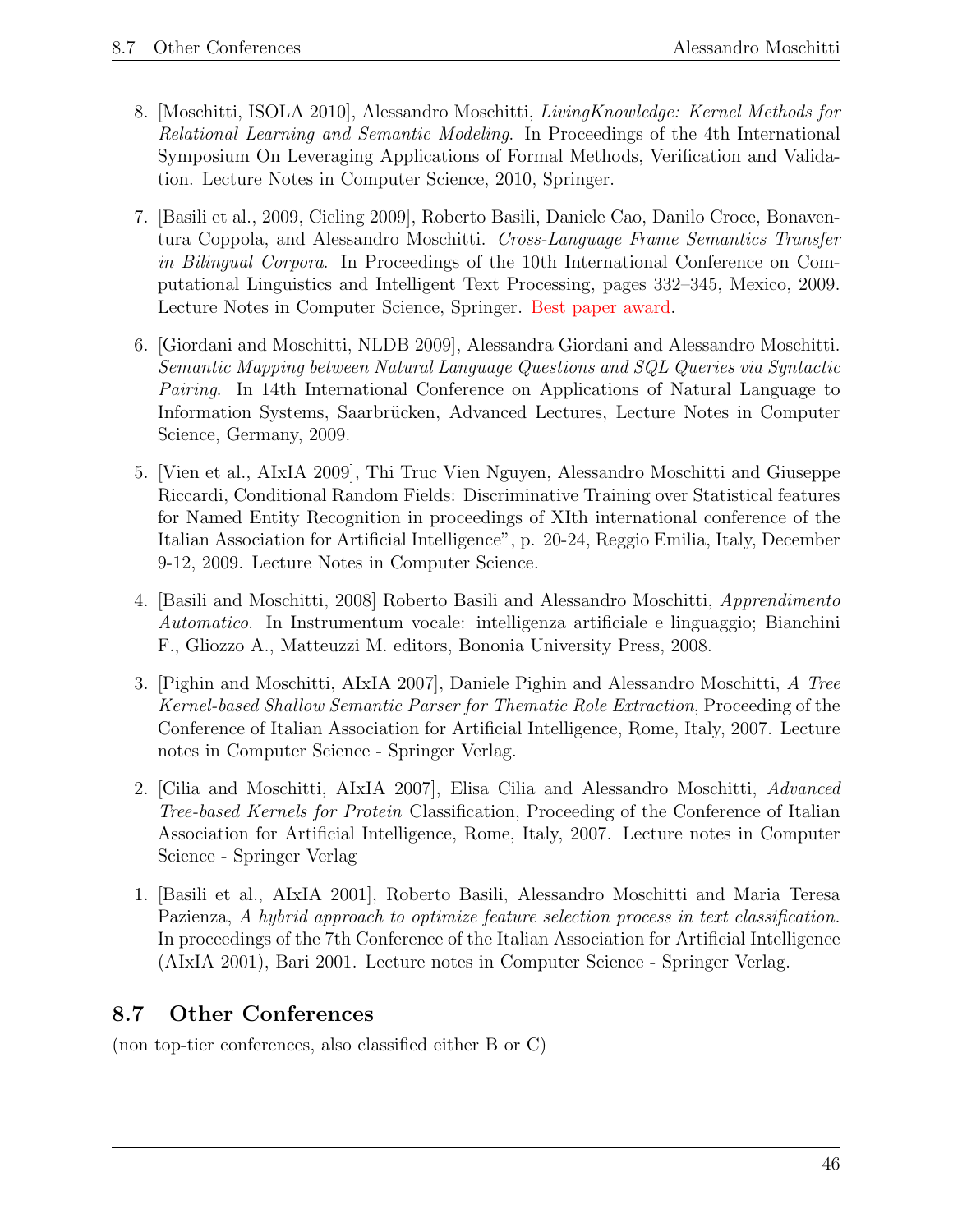- 25. [Bonadiman et. al, CLIC 2015], Daniele Bonadiman, Aliaksei Severyn, Alessandro Moschitti. Deep Neural Networks for Named Entity Recognition in Italian. Proceedings of The Italian Conference on Computational Linguistics (CLiC-it), Trento, Italy, December 3-4, 2015. Distinguished Young Researcher Award
- 24. [Barlacchi et al, 2014], Gianni Barlacchi, Massimo Nicosia and Alessandro Moschitti. A Retrieval Model for Automatic Resolution of Crossword Puzzles in Italian Language. In Proceedings of the First Italian Conference on Computational Linguistics (CLIC-it), to appear, 2014.
- 23. [Abad and Moschitti, 2014], Azad Abad, Alessandro Moschitti. Creating a standard for evaluating Distant Supervision for Relation Extraction. In Proceedings of the First Italian Conference on Computational Linguistics (CLIC-it), to appear, 2014.
- 22. [Haponchyk and Moschitti, 2014], Iryna Haponchyk and Alessandro Moschitti. Making Latent SVMstruct Practical for Coreference Resolution. In Proceedings of the First Italian Conference on Computational Linguistics (CLIC-it), to appear, 2014.
- 21. [Uryupina and Moschitti, 2014] Olga Uryupina and Alessandro Moschitti. Coreference resolution for Italian: Assessing the impact of linguistic components. In Proceedings of the First Italian Conference on Computational Linguistics (CLIC-it), to appear, 2014.
- 20. [Olga et al., LREC 2014], Olga Uryupina, Barbara Plank, Aliaksei Severyn, Agata Rotondi, and Alessandro Moschitti, SenTube: A Corpus for Sentiment Analysis on YouTube Social Media, In LREC 2014.
- 19. [Quarteroni & Moschitti, LREC 2010], Silvia Quarteroni, Alessandro Moschitti, A Comprehensive Resource to Evaluate Complex Open Domain Question Answering. Proceedings of the Seventh conference on International Language Resources and Evaluation (LREC), June 2010, Malta.
- 18. [Giordani & Moschitti, LREC 2010], Alessandra Giordani and Alessandro Moschitti, Corpora for Automatically Learning to Map Natural Language Questions into SQL Queries. Proceedings of the Seventh conference on International Language Resources and Evaluation (LREC), June 2010, Malta.
- 17. [Johansson & Moschitti, LREC 2010], Richard Johansson and Alessandro Moschitti, A Flexible Representation of Heterogeneous Annotation Data. Proceedings of the Seventh conference on International Language Resources and Evaluation (LREC 2010), June 2010, Malta.
- 16. [Coppola & Moschitti, LREC 2010], Bonaventura Coppola and Alessandro Moschitti, A General Purpose FrameNet-based Shallow Semantic Parser. Proceedings of the Seventh conference on International Language Resources and Evaluation (LREC 2010), June 2010, Malta.
- 15. [Dutta et al, NGDM 2009], Dutta, H., Waltz, D., Moschitti, A., Pighin, D., Gross, P., Monteleoni, C., Salleb-Aouissi, A., Boulanger, A., Pooleery, M., Anderson, R.: Estimating the Time Between Failures of Electrical Feeders in the New York Power Grid. In: Next Generation Data Mining Summit, NGDM 2009. Baltimore, MD (2009).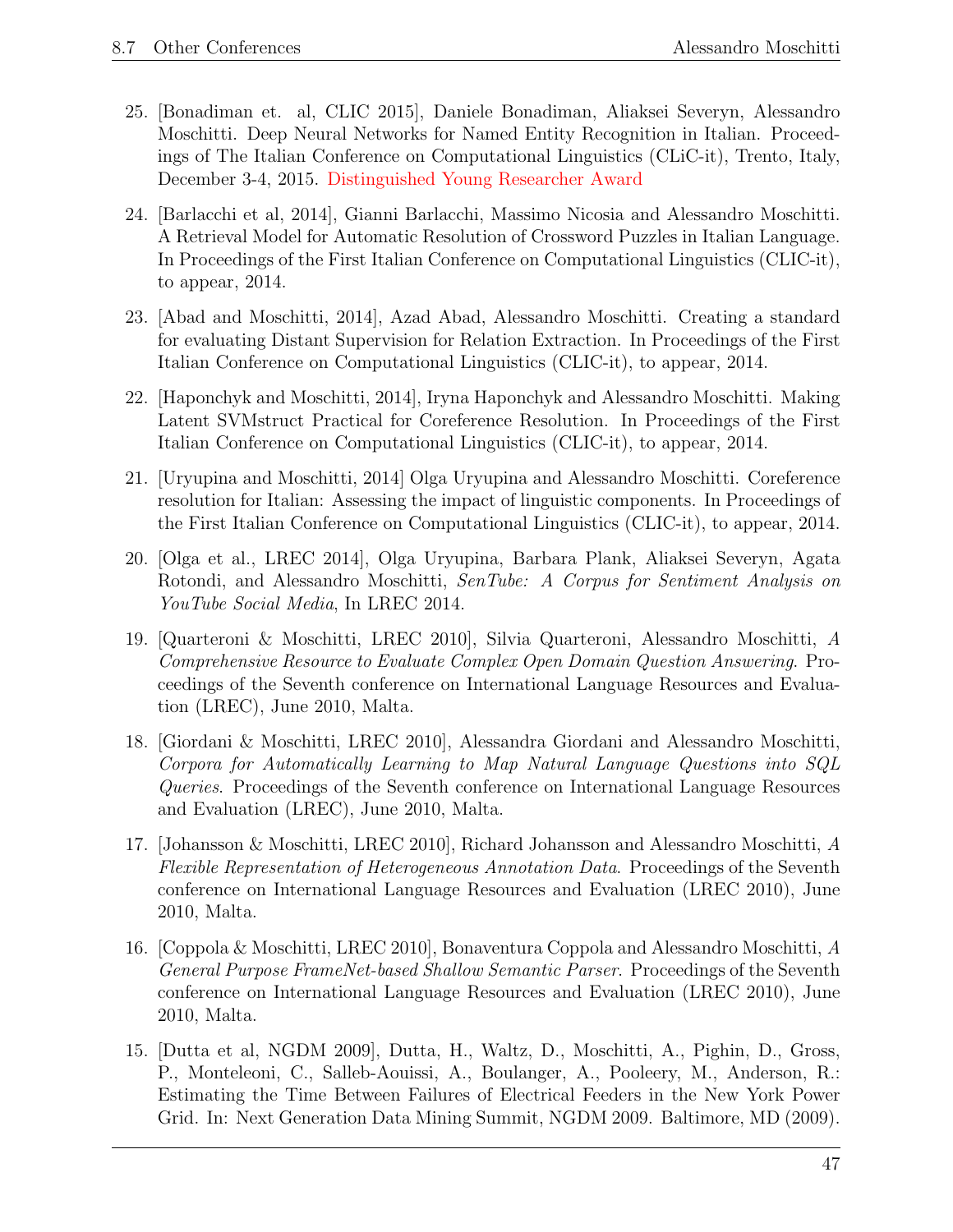- 14. [Versley et al., LREC 2008], Yannick Versley, Simone Ponzetto, Massimo Poesio, Vladimir Eidelman, Alan Jern, Jason Smith, Xiaofeng Yang and Alessandro Moschitti, BART: A Modular Toolkit for Coreference Resolution, In Proceedings of the Conference on Language Resources and Evaluation, Marrakech, Marocco, 2008.
- 13. [Annesi et al., RIAO 2007], Paolo Annesi, Roberto Basili, Raffaele Gitto, Alessandro Moschitti, Riccardo Petitti, Audio Feature Engineering for Automatic Music Genre Classification, Proceedings of the 8th RIAO Conference (poster section), 2007, Pittsburgh, PA, USA.
- 12. [Diab and Moschitti, RANLP 2007] Mona Diab and Alessandro Moschitti. Semantic Parsing for Modern Standard Arabic. Recent Advances in Natural Language Processing (RANLP), Borovets, Bulgaria, 2007.
- 11. [Aiolli et al., CIDM 2007], Fabio Aiolli, Giovanni Da San Martino, Alessandro Sperduti, and Alessandro Moschitti, *Efficient Kernel-based Learning for Trees*. In the IEEE Symposium on Computational Intelligence and Data Mining (CIDM), Honolulu, Hawaii, 2007.
- 10. [Basili et al., SINCRONIE 2006], Roberto Basili, Alessandro Moschitti, and Marco Pennacchiotti, Analisi e Annotazione Automatica dei Testi Letterari. Book contribution: Cyberletteratura: tra mondi testuali e mondi virtuali. Edizioni Nuova Cultura, Italy, 2006.
- 9. [Bloehdorn et al., KDML 2006], Stephan Bloehdorn, Roberto Basili, Marco Cammisa, Alessandro Moschitti. Designing Semantic Kernels as Implicit Superconcept Expansions, Knowledge Discovery, Data Mining, and Machine Learning (KDML 2006) Track.
- 8. [Moschitti and Basili, LREC 2006], Alessandro Moschitti and Roberto Basili, A Tree Kernel approach to Question and Answer Classification in Question Answering Systems. In Proceedings of the Conference on Language Resources and Evaluation, Genova, Italy, 2006.
- 7. [Moschitti, ICTAI 2003], Alessandro Moschitti, Answer filtering via Text Categorization in Question/Answering systems. In proceedings of the fifteenth IEEE International Conference on Tools with Artificial Intelligence (ICTAI 2003), Sacramento, California, 2003.
- 6. [Moschitti et al., FLAIRS 2003], Alessandro Moschitti, Paul Morarescu and Sanda Harabagiu, Open Domain Information Extraction via Automatic Semantic Labeling. In proceedings of the 2003 Special Track on Recent Advances in Natural Language at the 16th International FLAIRS Conference, St. Augustine, Florida, 2003.
- 5. [Basili and Moschitti, ICTAI 2001], Roberto Basili and Alessandro Moschitti, A robust model for intelligent text classification. In proceedings of the thirteenth IEEE International Conference on Tools with Artificial Intelligence (ICTAI 2001), Dallas, Texas, 2001.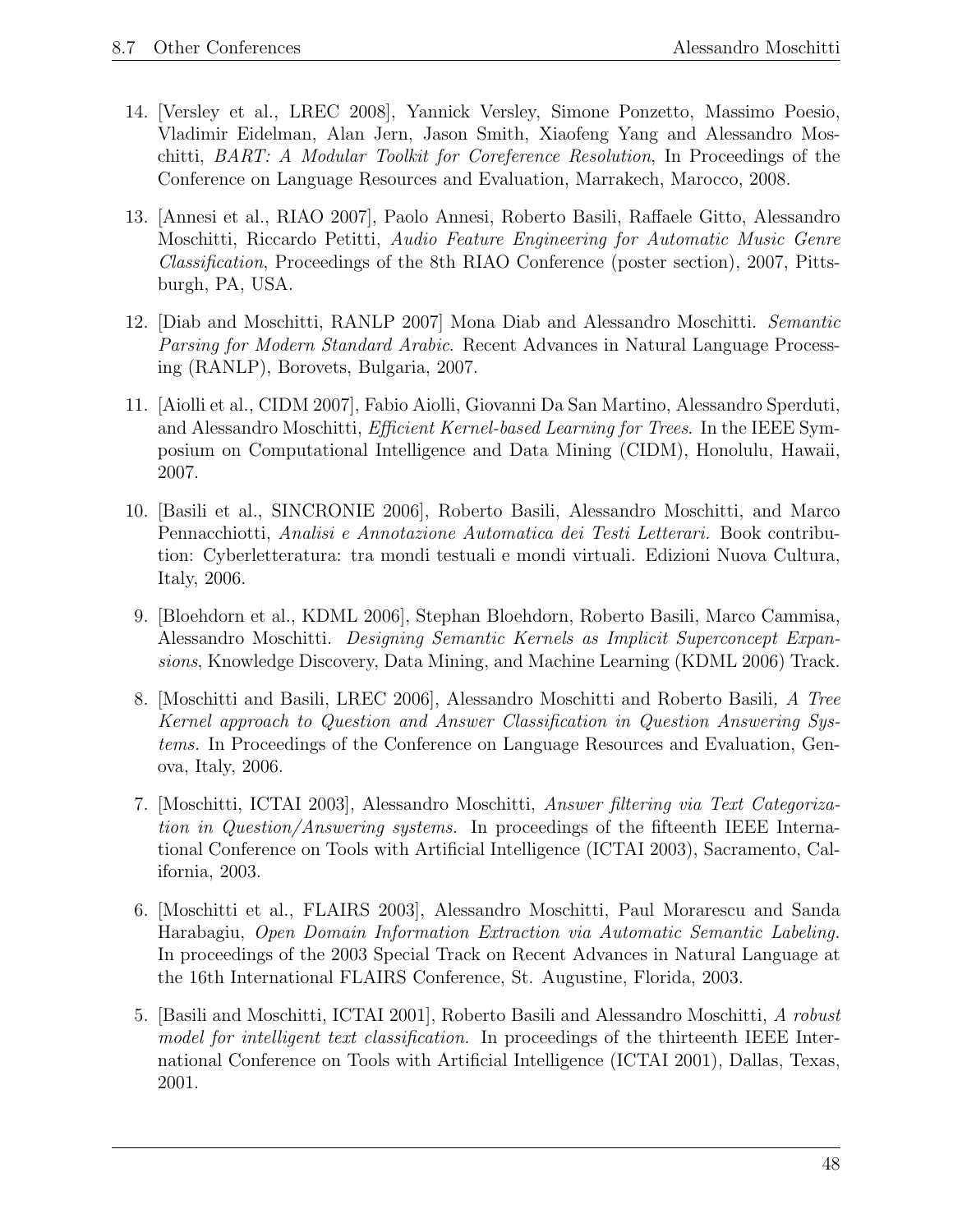- 4. [Basili et al., TIA 2001], Roberto Basili, Alessandro Moschitti, Maria Teresa Pazienza and Fabio Massimo Zanzotto, A contrastive approach to term extraction. In proceedings of the Terminology and Artificial Intelligence Conference (TIA 2001), Nancy, France, 2001.
- 3. [Basili et al., TALN 2000], Roberto Basili, Alessandro Moschitti and Maria Teresa Pazienza, Modeling terminological information in text classification. In proceedings of the Conference on Le Traitment Automatique des Langues Naturelles (TALN 2000), EPFL, Lausanne, Swiss, 2000.
- 2. [Basili et al., RIAO 2000], Roberto Basili, Alessandro Moschitti and Maria Teresa Pazienza, *Language sensitive text classification*. In proceedings of 6th Conference on Content-Based Multimedia Information Access (RIAO 2000), Paris, France, 2000.
- 1. [Basili et al., JADT 2000], Roberto Basili, Alessandro Moschitti and Maria Teresa Pazienza, Robust inference method for profile-based text Classification. In proceedings of the 5th International Conference on Statistical Analysis of Textual Data (JADT 2000), Lausanne, Swiss, 2000.

# 8.8 Workshops in chronological order

(acceptance rate typically around 50%)

### Year 2012-2015

- 39. [Abad and Moschitti, IIR 2015], Azad Abad, Alessandro Moschitti: Distant Supervision for Relation Extraction Using Tree Kernels. Proceedings of the 6th Italian Information Retrieval Workshop (IIR), Cagliari, Italy, May 25-26, 2015.
- 38. [Uva and Moschitti, IIR 2015], Antonio Uva, Alessandro Moschitti: Automatic Feature Engineering for Italian Question Answering Systems. Proceedings of the 6th Italian Information Retrieval Workshop (IIR), Cagliari, Italy, May 25-26, 2015.
- 37. [Moschitti, SMIR 2014], Moschitti, Kernel Methods for Semantic Matching. In proceedings of the SMIR workshop at SIGIR 2014 (talk abstract).
- 36. [Ju et al, IIR 2012] Qi Ju, Chiara Ravagni, Alessandro Moschitti, Giampiero Vaschetto: Hierarchical Text Classification for Supporting Educational Programs. IIR 2012: 18-25
- 35. [Duc-Tien et al, CBMI 2012] Duc-Tien Dang-Nguyen, Giulia Boato, Alessandro Moschitti, Francesco G. B. De Natale: Supervised models for multimodal image retrieval based on visual, semantic and geographic information. CBMI 2012: 1-5

#### Year 2011

34. [Qi et al. 2011, LSHTC 2011] Ju Qi, Richard Johansson, and Alessandro Moschitti. Towards Using Reranking in Hierarchical Classification. In Proceeding of Second Pascal Challenge on Large Scale Hierarchical Text Classification in conjunction with the ECML PKDD 11, Athens, Greece, 2011.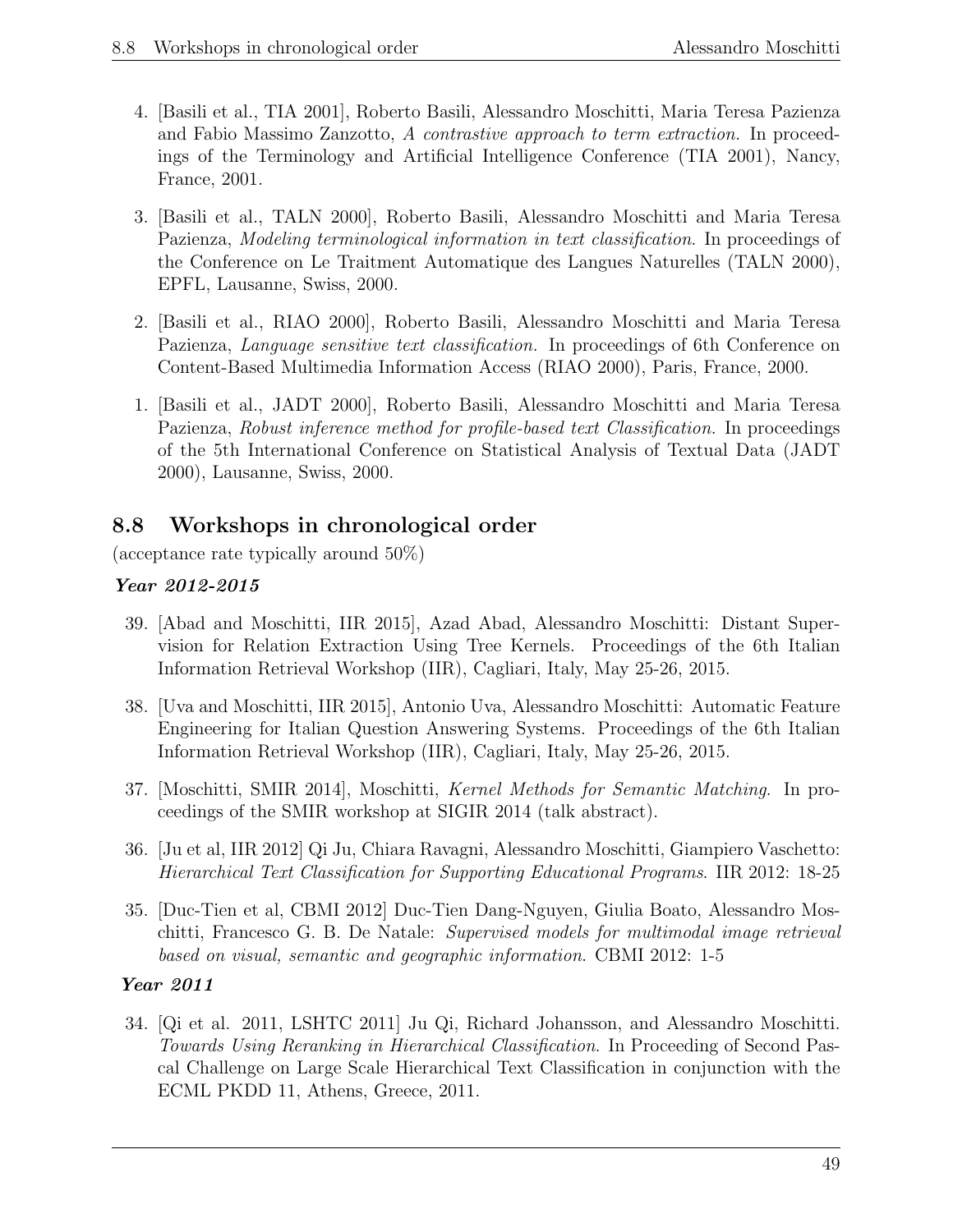33. [Chowdhury et al. BioNLP 2011] Faisal Md. Chowdhury, Alberto Lavelli, and Alessandro Moschitti. A study on dependency tree kernels for automatic extraction of proteinprotein interaction. In Proceedings of BioNLP 2011 Workshop, pages 124–133, Portland, Oregon, USA, June 2011. Association for Computational Linguistics.

## Year 2009

- 32. [Giannone et al., AND 2009] Cristina Giannone, Roberto Basili, Chiara Del Vescovo, Paolo Naggar, and Alessandro Moschitti. Kernel-based relation extraction from investigative data. In Proceedings of The Third Workshop on Analytics for Noisy Unstructured Text Data, pages 93–100. ACM, 2009. Best student paper award.
- 31. [Johansson and Moschitti, AT4DL 2009] Richard Johansson and Alessandro Moschitti. The LivingKnowledge Project: Exploring the Spectrum of Opinions over Time. In Workshop on Advanced Technologies for Digital Libraries (AT4DL 2009), 2009.
- 30. [Dinarelli et al., SRSL 2009], Marco Dinarelli, Silvia Quarteroni, Sara Tonelli, Alessandro Moschitti, and Giuseppe Riccardi. Annotating spoken dialogs: from speech segments to dialog acts and frame semantics. In Proceedings of SRSL 2009, the 2nd Workshop on Semantic Representation of Spoken Language, pages 34–41, Athens, Greece, March 2009. Association for Computational Linguistics.
- 29. [Dutta et al, NGDM 2009], Dutta, H., Waltz, D., Moschitti, A., Pighin, D., Gross, P., Monteleoni, C., Salleb-Aouissi, A., Boulanger, A., Pooleery, M., Anderson, R.: Estimating the Time Between Failures of Electrical Feeders in the New York Power Grid. In: Next Generation Data Mining Summit, NGDM 2009. Baltimore, MD (2009).

- 28. [Moschitti and Zanzotto, TextGraphs 2008], Alessandro Moschitti and Fabio Massimo Zanzotto, Encoding Tree Pair-based Graphs in Learning Algorithms: the Textual Entailment Recognition Case, Proceedings of TextGraphs-3: Graph-based Algorithms for Natural Language Processing – Workshop held in Coling Coreference. Manchester, England 2008.
- 27. [Zanzotto et al., SKDOU 2008] Zanzotto F., Pennacchiotti M., Moschitti A., Combining Semi-Unsupervised Acquisition of Corpora and Supervised Learning of Textual Entailment Rules. In: Semantic Knowledge Discovery, Organization and Use, NSF, New York, USA, 2008.
- 26. [Zanzotto et al., TAC 2008] F.M. Zanzotto, M. Pennacchiotti, A. Moschitti, PeMoZa submission to TAC 2008. In Proceedings of the Text Analysis Conference (TAC 2008) Workshop-RTE-4 Track, Gaithersburg, Maryland US, 2008.
- 25. [Bisazza et al., SLT 2008], Arianna Bisazza, Marco Dinarelli, Silvia Quarteroni, Sara Tonelli, Alessandro Moschitti and Giuseppe Riccardi, "Semantic annotations for conversational speech: from speech transcriptions to predicate argument structures", in Proceedings of IEEE-SLT'08, Goa, India, December 2008.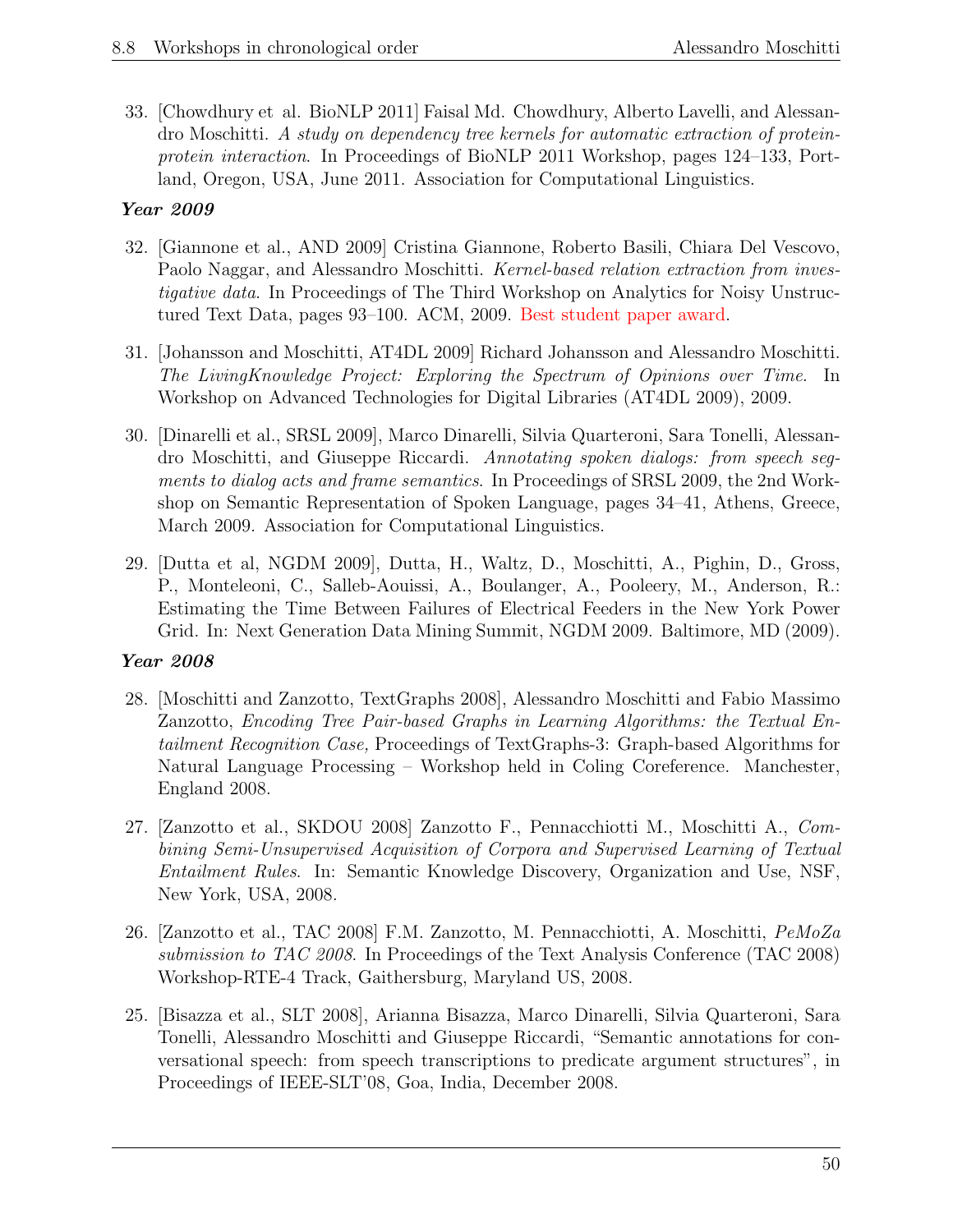- 24. [Coppola et al., SLT 2008], Bonaventura Coppola, Alessandro Moschitti, Sara Tonelli and Giuseppe Riccardi, "Automatic FrameNet-based annotation of Conversational Speech", in Proceedings of IEEE-SLT'08, Goa, India, December 2008.
- 23. [Dinarelli et al., SLT 2008], Marco Dinarelli, Alessandro Moschitti and Giuseppe Riccardi, "Joint Generative and Discriminative Models for Spoken Language Understanding", in Proceedings of IEEE-SLT'08, Goa, India, December 2008.

- 22. [Moschitti et al., ASRU 2007], Alessandro Moschitti, Giuseppe Riccardi, Christian Raymond, Spoken Language Understanding with Kernels for Syntactic/Semantic Structures, Proceedings of IEEE Automatic Speech Recognition and Understanding Workshop (ASRU2007), Kyoto, Japan, December 2007
- 21. [Diab et al., SemEval-18 2007], Mona T. Diab, Alessandro Moschitti, Daniele Pighin, CUNIT: A Semantic Role Labeling System for Modern Standard Arabic, Proceedings of the 4th International Workshop on Semantic Evaluation (SemEval-4), Arabic Semantic Labeling (held in conjunction with the 45th Conference of the Association for Computational Linguistics), Prague, June 2007.
- 20. [Pighin et al., SemEval-17 2007], Daniele Pighin, Alessandro Moschitti and Roberto Basili, RTV: Tree Kernels for Thematic Role Classification, Proceedings of the 4th International Workshop on Semantic Evaluation (SemEval-4), English Semantic Labeling (held in conjunction with the 45th Conference of the Association for Computational Linguistics), Prague, June 2007.
- 19. [Zanzotto et al., RTE 2007], Fabio Massimo Zanzotto, Marco Pennacchiotti and Alessandro Moschitti, Shallow Semantics in Fast Textual Entailment Rule Learners, In Proceedings of the Third Recognizing Textual Entailment Challenge (held in conjunction with the 45th Conference of the Association for Computational Linguistics), Prague, June 2007.

- 18. [Zanzotto and Moschitti, AVE 2006], Fabio Massimo Zanzotto and Alessandro Moschitti, Experimenting a "General Purpose" Textual Entailment Learner in AVE, Working Notes for the CLEF 2006 Workshop, 20-22 September, Alicante, Spain, 2006
- 17. [Cilia et al., MLG 2006], Elisa Cilia, Alessandro Moschitti, Sergio Amendola, and Roberto Basili, Structured Kernels for Automatic Detection of Protein Active Sites. In Proceedings of Mining and Learning with Graphs (MLG 2006), Workshop held with ECML/PKDD 2006, Berlin, Germany, 2006.
- 16. [Moschitti et al., MLG-B 2006], Alessandro Moschitti, Daniele Pighin, and Roberto Basili, Tree Kernel Engineering for Proposition Re-ranking, In Proceedings of Mining and Learning with Graphs (MLG 2006), Workshop held with ECML/PKDD 2006, Berlin, Germany, 2006.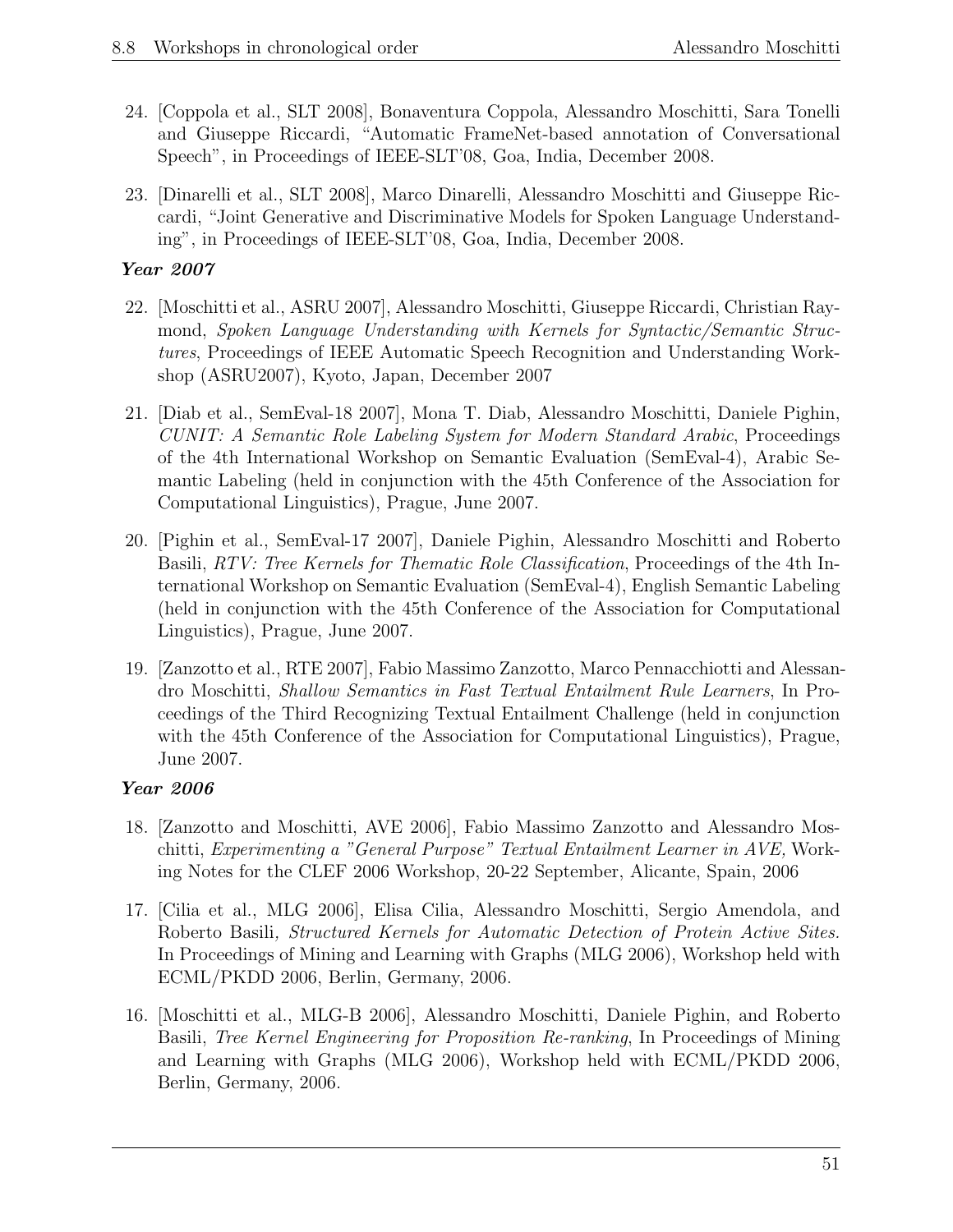- 15. [Zanzotto et al., RTE 2006], Fabio Massimo Zanzotto, Alessandro Moschitti, Marco Pennacchiotti and Maria Teresa Pazienza, Learning textual entailment from examples. In Proceedings of the Second Recognizing Textual Entailment Challenge, Venezia, Italy, 2006
- 14. [Zanzotto and Moschitti, TextGraphs 2006], Fabio Massimo Zanzotto and Alessandro Moschitti, Similarity between Pairs of Co-indexed Trees for Textual Entailment Recognition. In Proceedings of the TextGraphs workshop at Human Language Technology -North American chapter of the Association for Computational Linguistics, New York, USA, 2006.
- 13. [Giuglea and Moschitti, LSINLP 2006], Ana-Maria Giuglea and Alessandro Moschitti, Towards Free-text Semantic Parsing: A Unified Framework Based on FrameNet, Verb-Net and PropBank. In Proceedings of the Workshop on Learning Structured Information for Natural Language Applications, Eleventh International Conference on European Association for Computational Linguistics, Trento, Italy, 2006.
- 12. [Moschitti et al., LSINLP 2006], Alessandro Moschitti, Daniele Pighin and Roberto Basili, Tree Kernel Engineering in Semantic Role Labeling Systems. In Proceedings of the Workshop on Learning Structured Information for Natural Language Applications, Eleventh International Conference on European Association for Computational Linguistics, Trento, Italy, 2006.

- 11. [Basili et al., LWB 2005], Roberto Basili, Marco Cammisa and Alessandro Moschitti, A Semantic Kernel to classify texts with very few training examples. In Proceedings of the Workshop on Learning in Web Search, at the 22nd International Conference on Machine Learning (ICML 2005), Bonn, Germany, 2005.
- 10. [Moschitti et al., FE 2005], Alessandro Moschitti, Bonaventura Coppola, Daniele Pighin and Roberto Basili. Engineering of Syntactic Features for Shallow Semantic Parsing. In Proceedings of the ACL05 Workshop on Feature Engineering for Machine Learning in Natural Language Processing, Ann Arbor (MI), USA, 2005.
- 9. [Basili et al., CH 2005], Roberto Basili, Alice Di Stefano, Roberto Gigliucci, Alessandro Moschitti, and Marco Pennacchiotti, Automatic Analysis and Annotation of Literary Texts. In proceedings of the Workshop for Cultural Heritage within the 9th Conference of the Italian Association for Artificial Intelligence (AI\*IA 2005), Milan 2005.
- 8. [Moschitti and Basili, DLA 2005], Alessandro Moschitti and Roberto Basili. Verb subcategorization kernels for automatic semantic labeling. In Proceedings of the ACL05 Workshop on Deep Lexical Acquisition, Ann Arbor (MI), USA, 2005.

#### Year 2004

7. [Giuglea and Moschitti, OKD 2004], Ana-Maria Giuglea and Alessandro Moschitti, Knowledge Discovering using FrameNet, VerbNet and PropBank. In proceedings of the Workshop on Ontology and Knowledge Discovering at ECML 2004, Pisa, Italy, 2004.